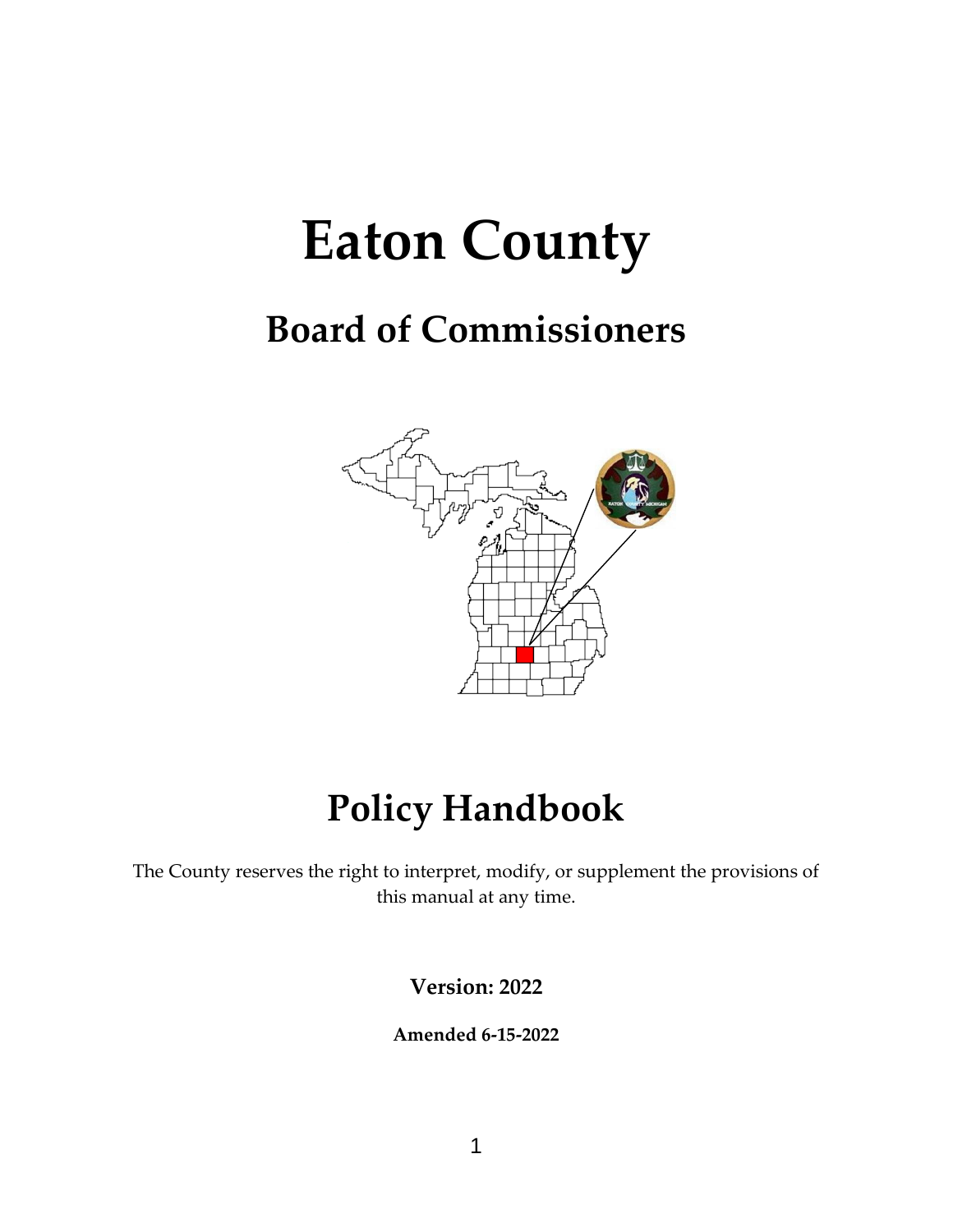## **TABLE OF CONTENTS**

|             |                                                                     | 7  |
|-------------|---------------------------------------------------------------------|----|
| 1.1         |                                                                     | 7  |
| 1.2         | $Introduction \dots 1.111$                                          | 9  |
|             |                                                                     | 10 |
|             |                                                                     | 10 |
| Section 1.  |                                                                     | 10 |
| Section 2.  | Retiree Health Insurance - Employees Hired Prior to January 1, 2006 | 12 |
| Section 3.  |                                                                     | 15 |
| Section 4.  |                                                                     | 16 |
| Section 5.  |                                                                     | 16 |
| Section 6.  |                                                                     | 16 |
| Section 7.  |                                                                     | 18 |
| Section 8.  |                                                                     | 18 |
| Section 9.  |                                                                     | 18 |
| Section 10. |                                                                     | 19 |
| Section 11. |                                                                     | 19 |
|             |                                                                     | 19 |
| Section 1.  |                                                                     | 19 |
| Section 2.  |                                                                     | 20 |
| Section 3.  |                                                                     | 21 |
| Section 4.  |                                                                     | 21 |
| Section 5.  |                                                                     | 22 |
| Section 6.  |                                                                     | 22 |
| Section 7.  |                                                                     | 23 |
| Section 8.  |                                                                     | 23 |
| Section 9.  |                                                                     | 23 |
| Section 10. |                                                                     | 23 |
|             |                                                                     | 24 |
| Section 1.  |                                                                     | 24 |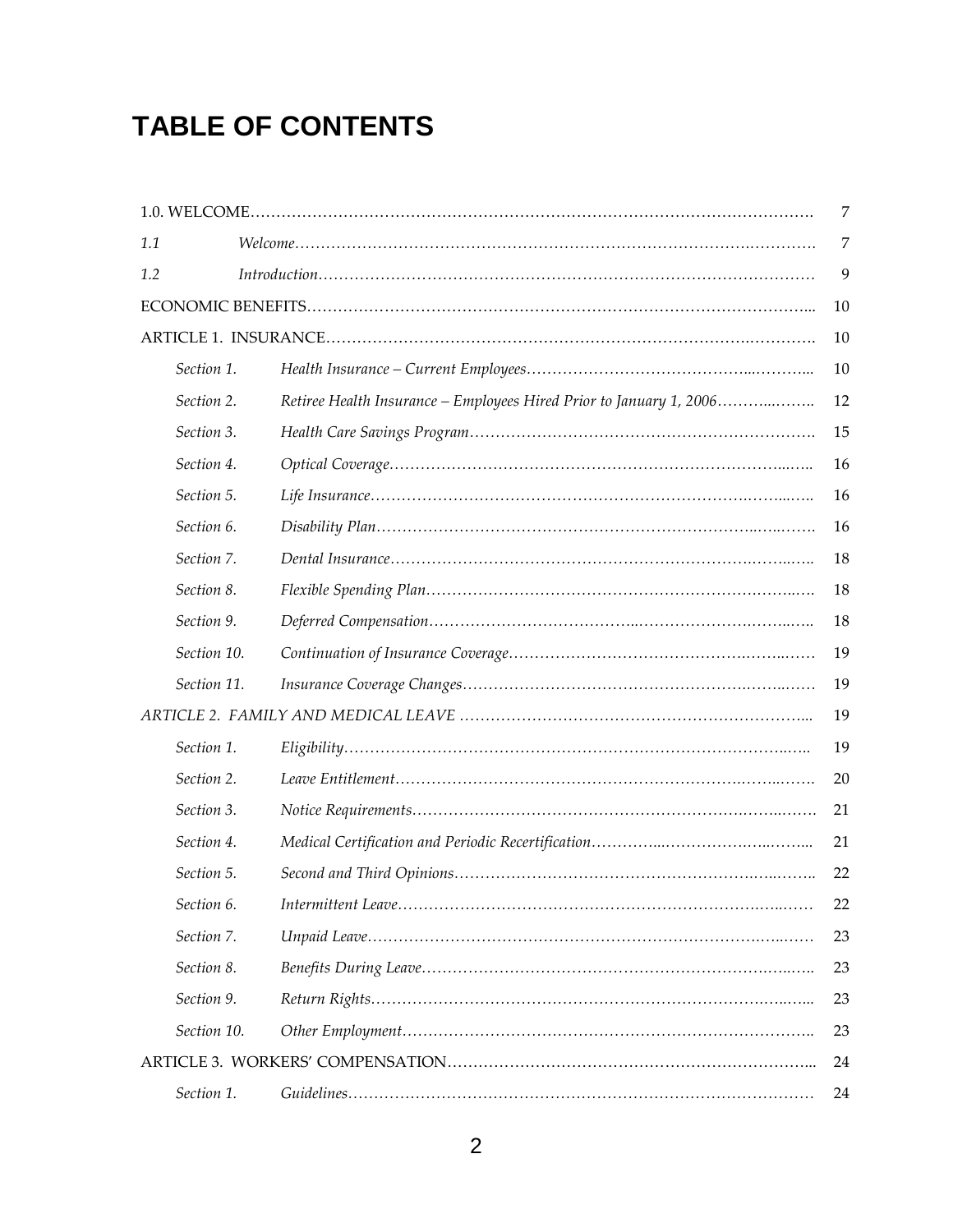| Section 2. | 24 |
|------------|----|
|            | 25 |
| Section 1. | 25 |
| Section 2. | 25 |
| Section 3. | 26 |
| Section 4. | 26 |
|            | 26 |
| Section 1. | 26 |
| Section 2. | 26 |
| Section 3. | 26 |
| Section 4. | 27 |
| Section 5. | 27 |
|            | 27 |
| Section 1. | 27 |
| Section 2. | 27 |
| Section 3. | 28 |
| Section 4. | 28 |
| Section 5. | 28 |
| Section 6. | 28 |
|            | 29 |
| Section 1. | 29 |
| Section 2. | 29 |
| Section 3. | 30 |
| Section 4. | 30 |
|            | 30 |
| Section 1. | 30 |
| Section 2. | 30 |
| Section 3. | 31 |
| Section 4. | 32 |
| Section 5. | 32 |
| Section 6. | 32 |
| Section 7. | 32 |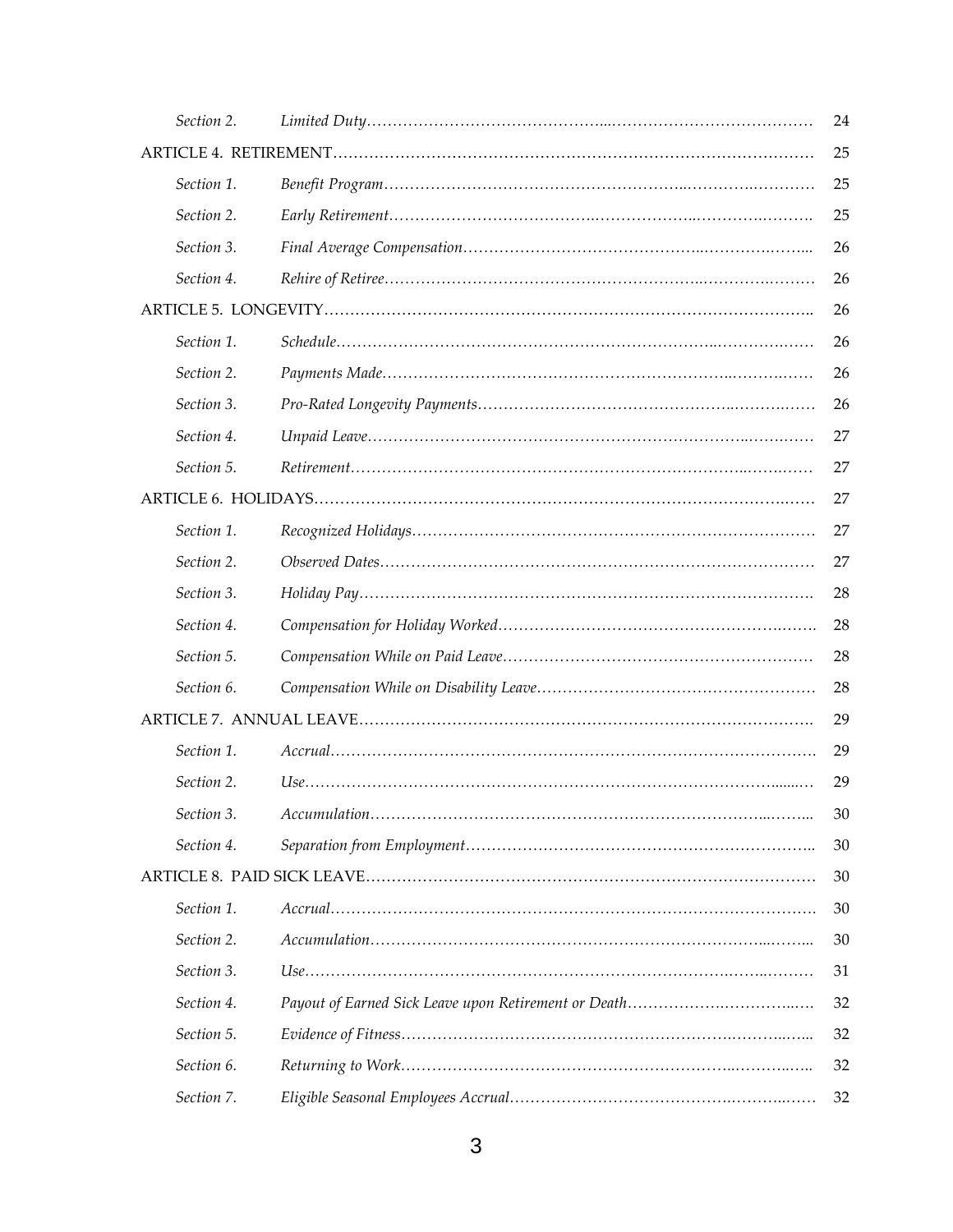|            | 33 |
|------------|----|
| Section 1. | 33 |
| Section 2. | 33 |
|            | 34 |
| Section 1. | 34 |
|            | 34 |
| Section 1. | 34 |
|            | 35 |
| Section 1. | 35 |
| Section 2. | 35 |
|            | 36 |
| Section 1. | 36 |
| Section 2. | 36 |
|            | 37 |
| Section 1. | 37 |
| Section 2. | 37 |
| Section 3. | 38 |
| Section 4. | 38 |
|            | 39 |
| Section 1. | 39 |
| Section 2. | 40 |
| Section 3. | 40 |
| Section 4. | 40 |
|            | 41 |
| Section 1. | 41 |
| Section 2. | 42 |
| Section 3. | 42 |
|            | 42 |
| Section 1. | 42 |
| Section 2. | 43 |
|            | 43 |
| Section 1. | 43 |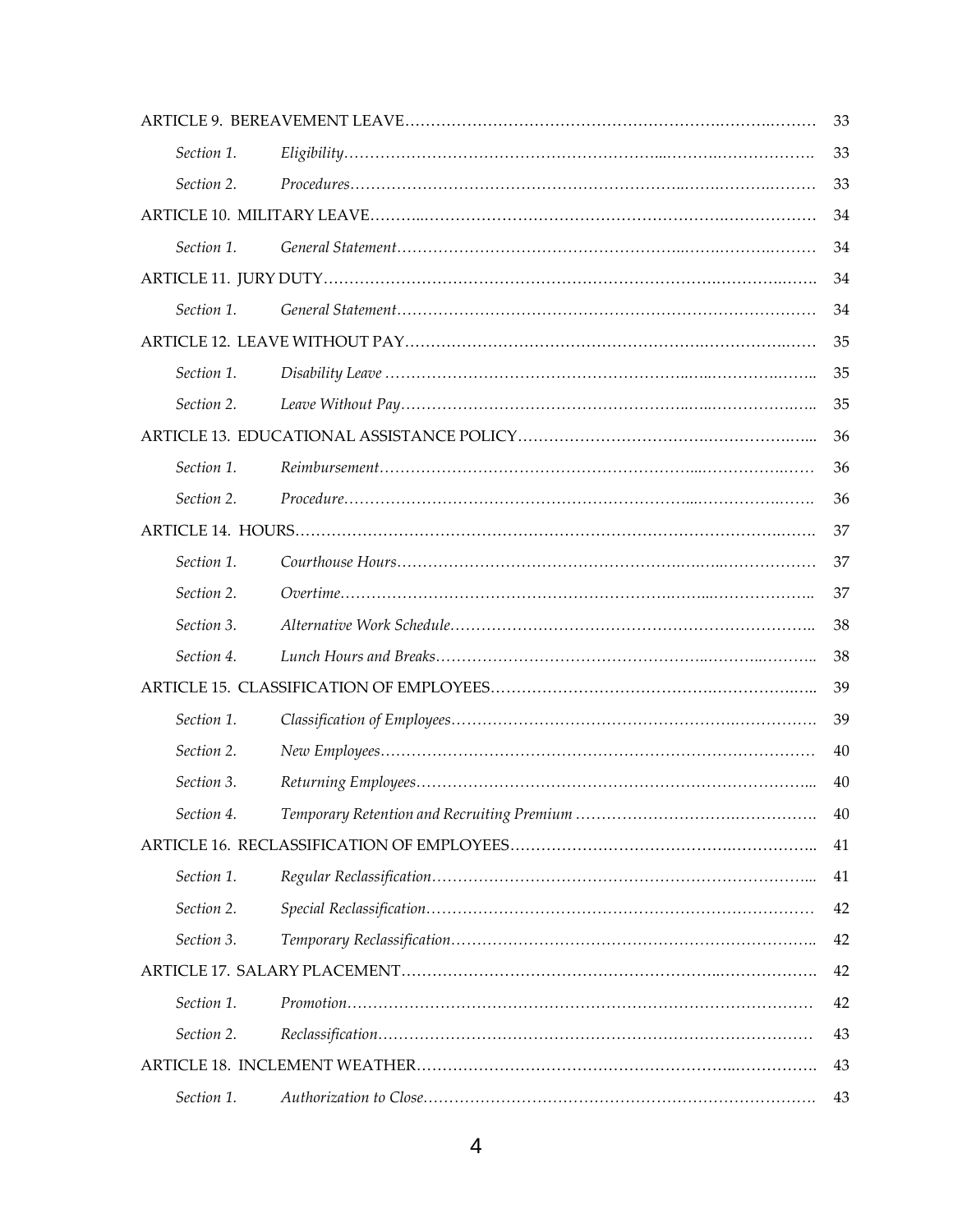| Section 2.       |                                        | 44 |
|------------------|----------------------------------------|----|
| Section 3.       |                                        | 44 |
|                  |                                        | 45 |
|                  |                                        | 45 |
| Section 1.       |                                        | 45 |
|                  |                                        | 45 |
| Section 1.       |                                        | 45 |
|                  |                                        | 46 |
| Section 1.       |                                        | 46 |
| Section 2.       |                                        | 49 |
|                  |                                        | 49 |
| Section 1.       |                                        | 49 |
| Section 2.       |                                        | 49 |
| Section 3.       |                                        | 50 |
|                  |                                        | 50 |
| Section 1.       |                                        | 50 |
| Section 2.       |                                        | 50 |
| Section 3.       |                                        | 50 |
|                  |                                        | 51 |
| Section 1.       |                                        | 51 |
|                  | ARTICLE 25. COMMUNICATION WITH PERSONS | 51 |
|                  |                                        | 51 |
|                  |                                        | 52 |
| Section 1.       |                                        | 52 |
| Section 2.       |                                        | 52 |
|                  |                                        | 53 |
| Section 1.       |                                        | 53 |
|                  |                                        |    |
| 54<br>Section 2. |                                        |    |
|                  |                                        | 55 |
| Section 1.       |                                        | 55 |
|                  |                                        | 56 |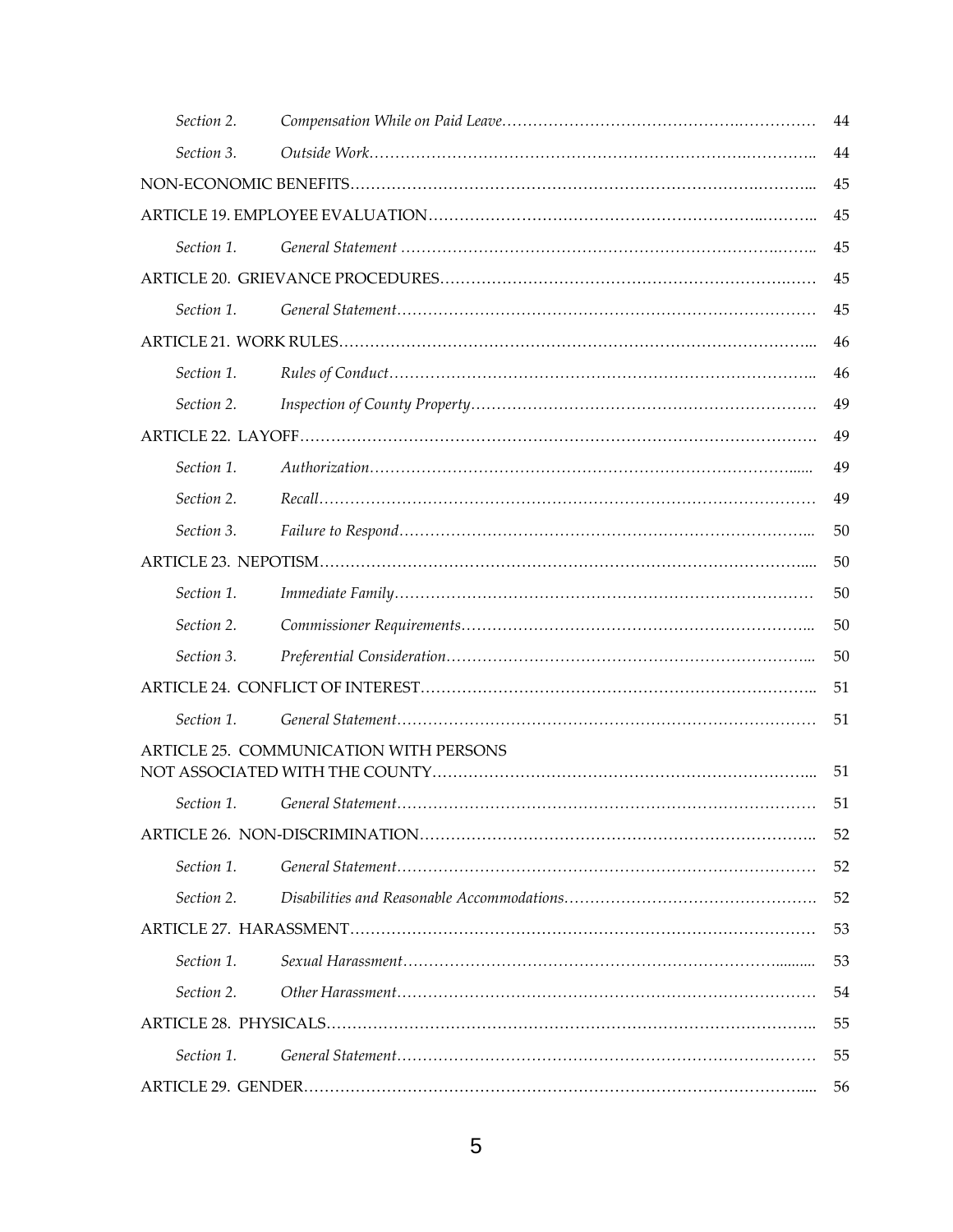| Section 2. |  |
|------------|--|
|            |  |
|            |  |
|            |  |
|            |  |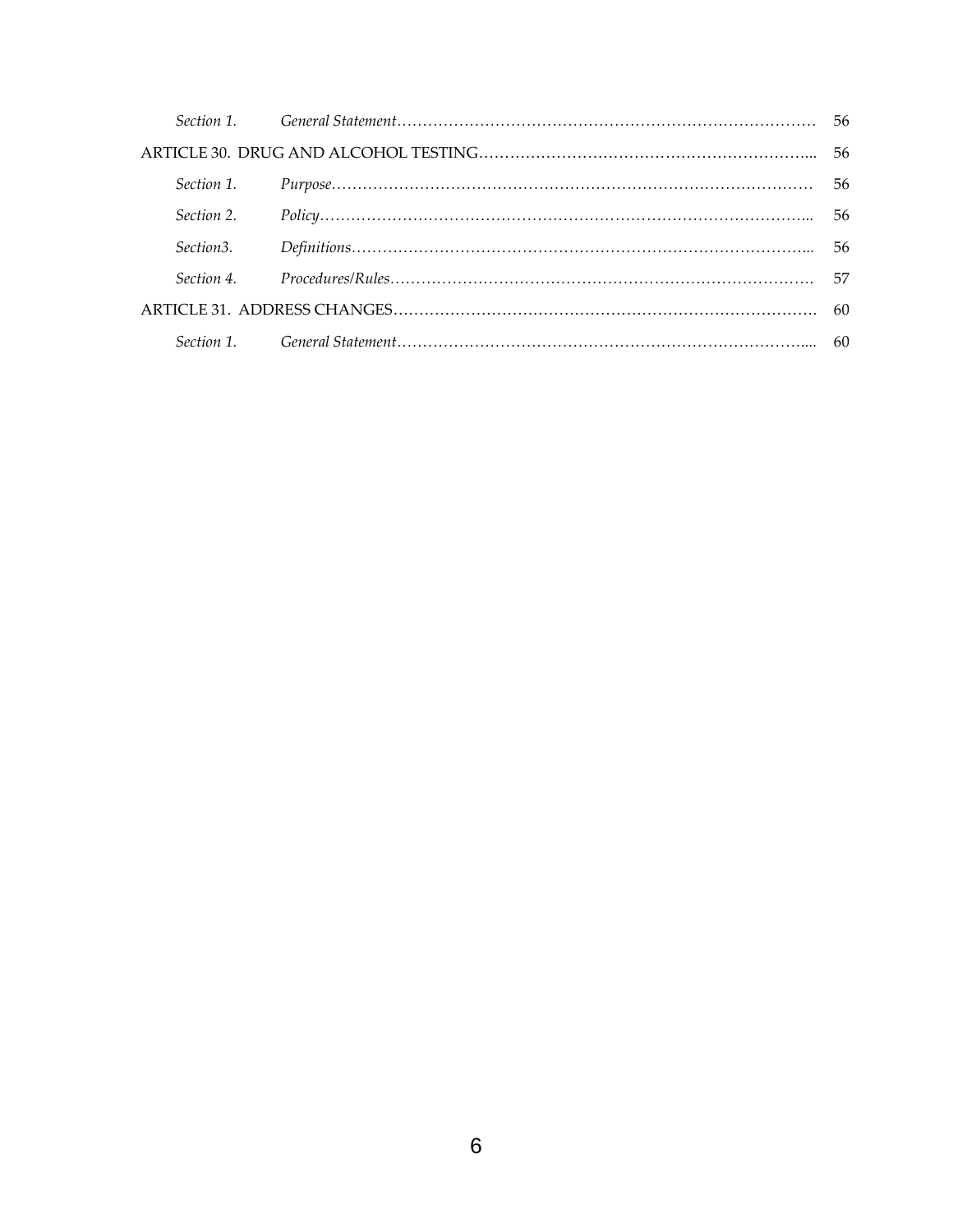### **1.0 WELCOME**

#### *1.1 Welcome*

This booklet has been prepared to acquaint you with your employment conditions, your benefits, and your responsibilities in connection with your job. It is important that you read and follow the procedures outlined herein.

The purpose of this booklet is to act as a guideline for informational purposes as to the policies, benefits and procedures that the Employer intends to utilize. This booklet is not to be construed as creating a contract between the Employer and its employees. Unless otherwise covered under a collective bargaining agreement or individual employment contract that specifies otherwise, all Eaton County employees are at-will employees. The procedures, policies and benefits outlined in this booklet may be added to, expanded, modified or deleted, and any such changes shall be solely within the discretion of the Employer. It is the intent of the Employer to provide prior notice of such changes or modifications, if any, to the employees affected. All rights and powers vested in the Employer shall not in any way whatsoever be abridged by this booklet.

If situations arise which are not covered in this booklet and require clarification, contact your supervisor, who, in turn, will relay the problem to the appropriate management personnel. These procedures, policies and benefits are subject to change, and an employee must follow any new rules. The fact that these rules may have been applied differently in the past has no effect on their current or future enforcement. An employee cannot rely on custom or prior practice.

All employees not working in the offices of the County Treasurer, County Clerk/Register of Deeds, Prosecutor, Drain Commissioner, Sheriff or the Courts are employees of the Eaton County Board of Commissioners only and any reference in this manual to Employer shall mean Eaton County Board of Commissioners.

No representative of Eaton County, other than the majority of the Board of Commissioners, by Board Resolution, has any authority to enter into any agreement for employment for any specified period of time or to make any agreement contrary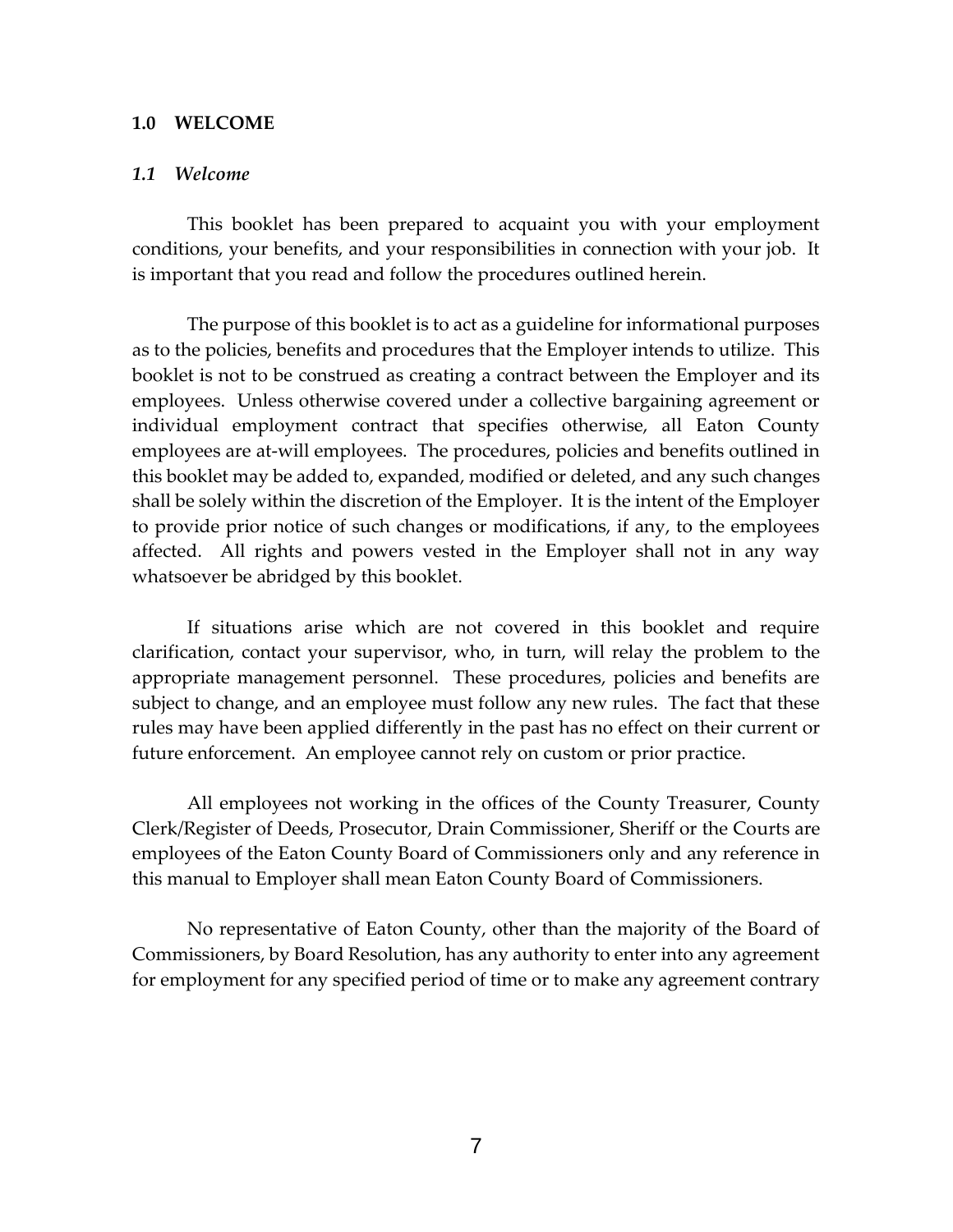to the provisions contained herein, and the status of employees is at-will and employment may be terminated, with or without cause, at the option of either the Employer or the employee.

\_\_\_\_\_\_\_\_\_\_\_\_\_\_\_\_\_\_\_\_\_\_\_\_\_\_\_\_\_\_\_\_\_\_\_\_\_ \_\_\_\_\_\_\_\_\_\_\_\_\_\_\_\_\_\_\_\_\_\_\_\_\_

Jeremy Whittum, Chairman Date Eaton County Board of Commissioners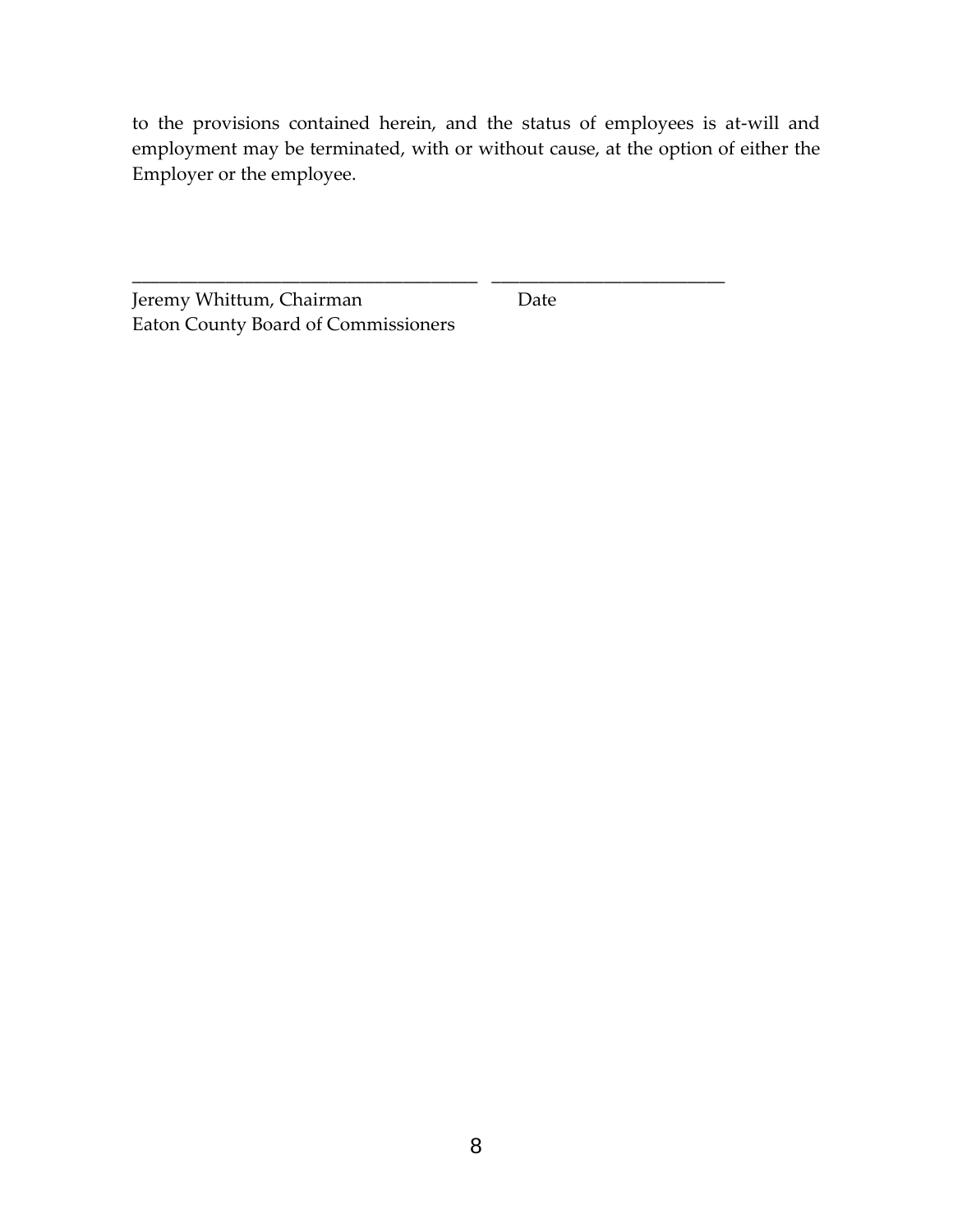## *1.2 Introduction*

The personnel policies and benefits contained herein apply to persons employed by Eaton County. The individuals working in the offices of the County Treasurer, County Clerk/Register of Deeds, Prosecutor, Drain Commissioner, Sheriff, and the Courts are covered by the economic benefits provided in this personnel policy which are determined by the Eaton County Board of Commissioners. These employees may also be covered by the non-economic policies if the appropriate elected official or Chief Judge has agreed in writing, in whole or in part, to these policies. If there is a conflict between the benefits provided in this Handbook and those provided under a collective bargaining agreement (CBA) or individual employment agreement, the CBA or employment agreement will supersede the terms of this Handbook.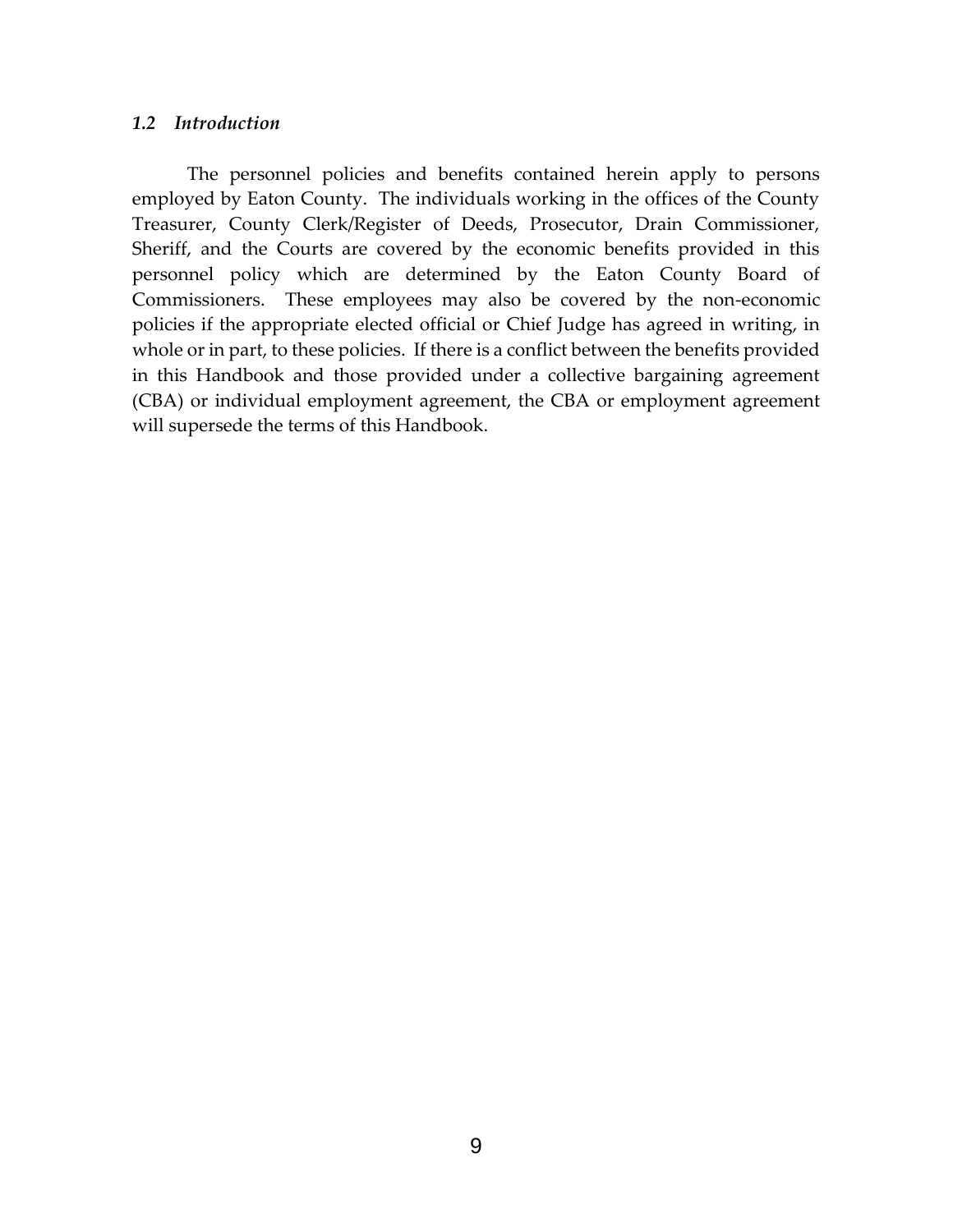## **ECONOMIC BENEFITS**

#### **ARTICLE 1. INSURANCE**

#### *Section 1. Health Insurance – Current Employees*

(a) Coverage. All eligible regular full-time employees (employees regularly scheduled at least 30 hours per week) and eligible family members are eligible to be covered by a health insurance plan, which is currently Blue Cross and Blue Shield of Michigan-Community Blue PPO Plan. When adding their spouse, the employee must provide a copy of their marriage license and spouse's birth certificate. When adding their dependents, the employee must provide of copy of the birth certificates of each dependent. An open enrollment period will be held annually for a period not to exceed two weeks during November.

The County offers two Blue Cross and Blue Shield of Michigan-Community Blue PPO Plans. The base health insurance coverage is the Blue Cross/Blue Shield Community Blue 12 Plan, in which the employee will be automatically enrolled unless they elect the Blue Cross/Blue Shield Community Blue 6 Plan. The two Plans are as follows:

The Blue Cross/Blue Shield Community Blue 12, with deductibles of \$1,000/\$2,000, 20% co-insurance, co-insurance maximums of \$2,500/\$5,000, \$20 OV, \$10/\$40/\$80 Rx. The Plan also includes certain other benefits and exclusions as described in benefit summaries provided by the insurance carrier.

The County shall offer, as an option, the Blue Cross/Blue Shield Community Blue 6, with deductibles of \$250/\$500, 10% co-insurance, co-insurances maximums of \$1,000/\$2,000, \$20 OV, \$5/\$30/\$45 Rx. The Plan also includes certain other benefits and exclusions as described in benefit summaries provided by the insurance carrier.

Employee contributions will be determined by the Board of Commissioners in accordance with the provisions of 2011 Public Act 152, the Publicly Funded Health Insurance Contribution Act. Employee contributions will be payroll deducted on the first and second pay of each month (such payment will not be made by employees who waive health insurance coverage pursuant to (b) of this section).

An employee, whose spouse has comparable group health insurance from another source, must secure coverage for the spouse from that group. The spouse's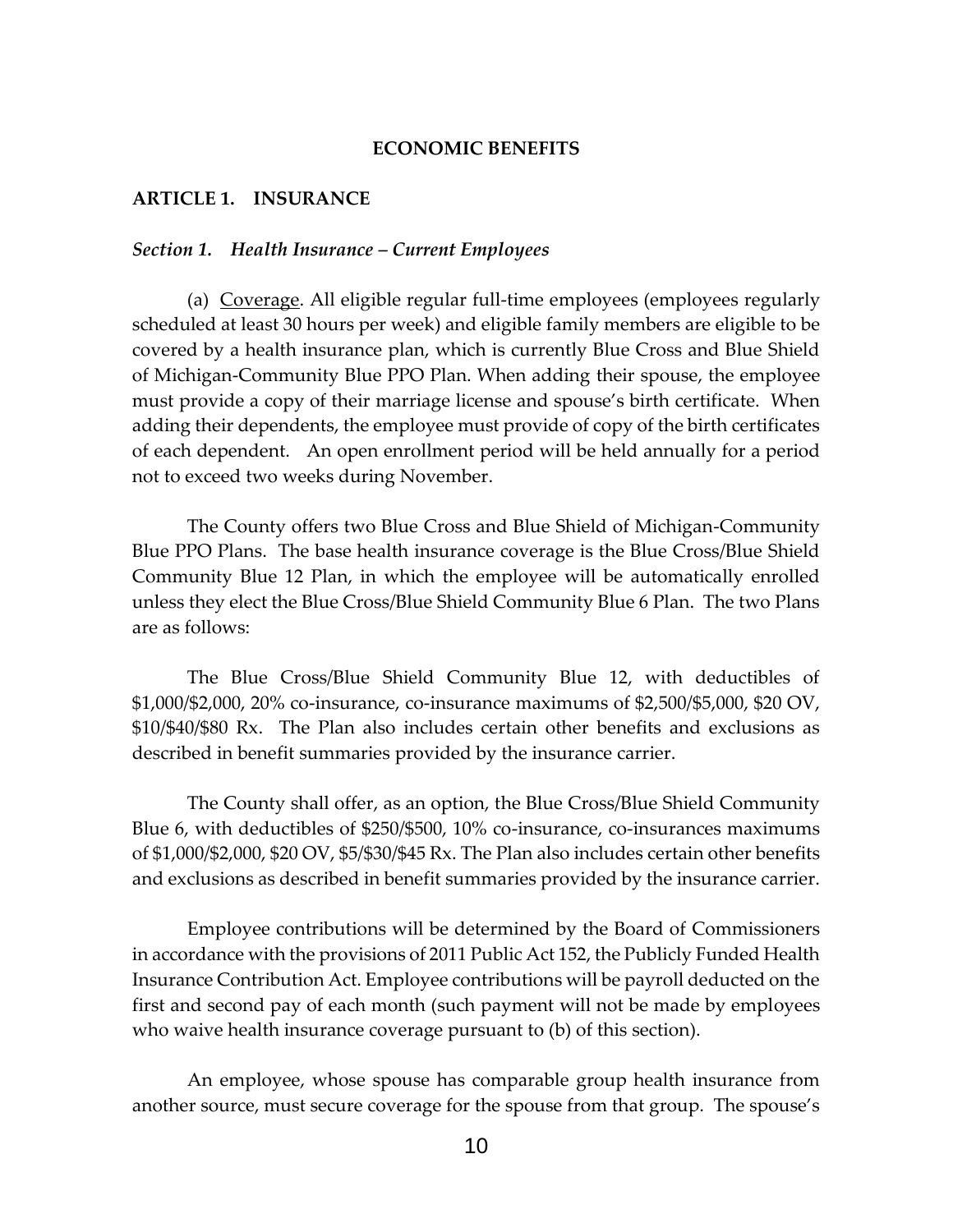premium contribution for the comparable coverage must also cost the spouse less than \$2,000.00 annually for their single coverage. The spouse may be covered by the Employer's group health coverage upon becoming ineligible to be covered by the other source or if the alternate coverage does not continue to be comparable to the coverage provided by the Employer. Spousal coverage will be reviewed annually during open enrollment.

Coverage for eligible employees shall begin on the first day of the month following 30 days of employment or the first day following their date of employment that allows them to have continuous coverage from previous employment. Coverage ends upon an employee's separation from employment. The County shall return to the employee a pro-rated (pro-ration is based on a 30-day month) share of the premium paid by the employee for the month in which they separate from employment.

The County reserves the right to change insurance carriers or coverage.

(b) Payment in Lieu of Coverage. A regular, full-time employee who is eligible for health insurance via another source and who executes an affidavit to that effect may elect not to be covered by the health insurance provided under this Article. The decision to waive coverage shall be made once per calendar year, during open enrollment. A waiver agreement drafted by the County shall be executed by the employee. In the event the employee elects to forego health insurance, the County shall pay the employee the amount of \$100 monthly (up to \$1,200 per year) directly as taxable compensation. (The County shall pro-rate an employee's last waiver check upon their separation from employment). The payment shall be made on a monthly basis, on the first payday of the month following eligibility for coverage. New hires may opt for the health waiver upon hiring into the County.

The provisions of this Sub-section (b) shall not apply to a husband and wife who are both employees of the County or any of the Courts of Eaton County. Those employees shall not be permitted to have double health insurance coverage.

An employee losing health insurance coverage from another source shall notify the Controller's Office within 3 weeks, so that the employee and dependents, where appropriate, can be enrolled in a health care plan beginning the first day following the loss of coverage and no later than the first day of the month following the loss of alternate coverage. The employee shall be paid through the last date of alternate coverage and no later than through the month in which they were covered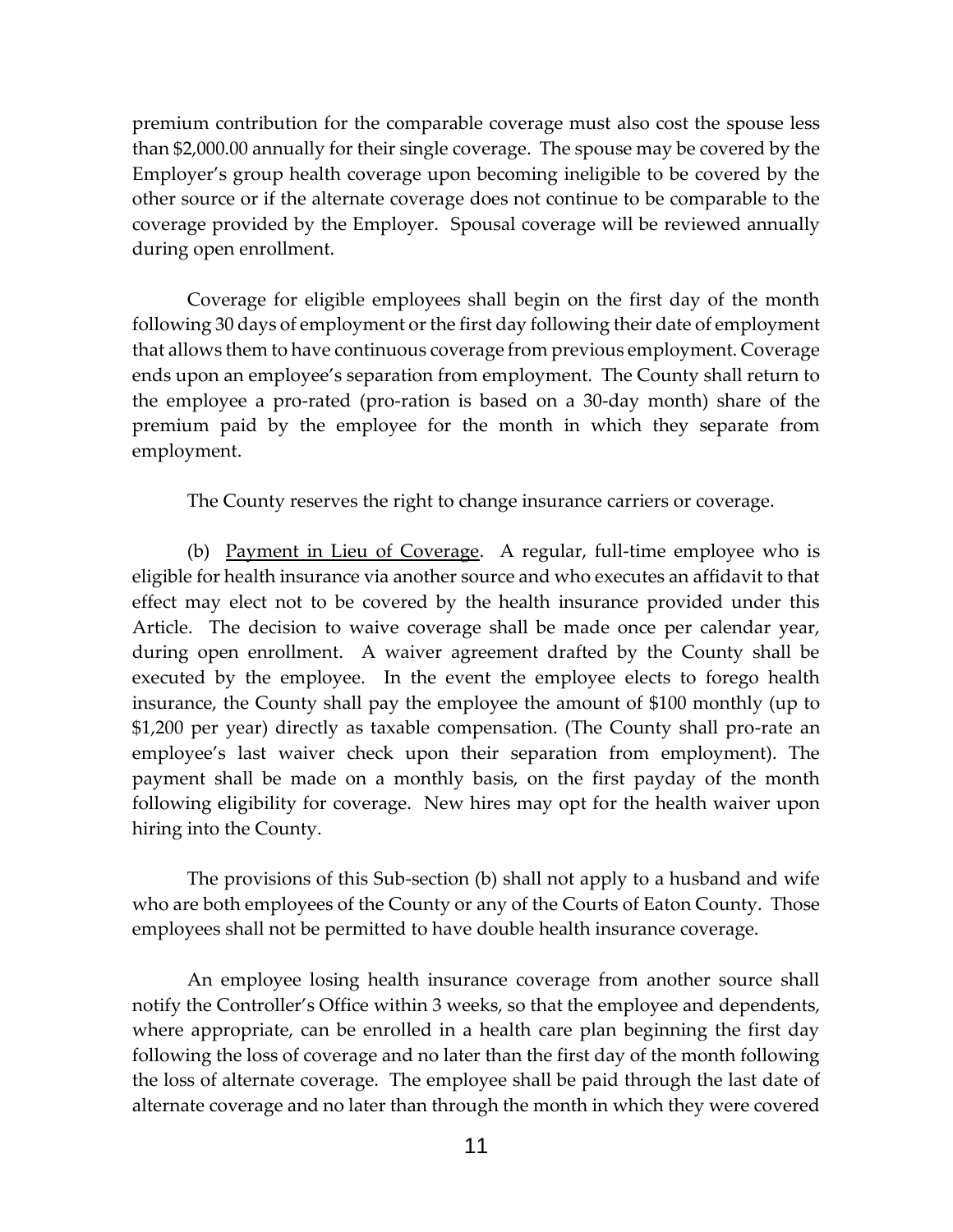under the waiver. Payment to be made the first payday of the month following coverage.

## *Section 2. Retiree Health Insurance – Employees Hired Prior to January 1, 2006*

(a) Eligibility. The County currently provides the same health insurance coverage benefits referred to in Section 1 of this Article for all eligible employees hired prior to January 1, 2006, upon retirement with the County paying the appropriate health insurance premiums. Retirees will automatically be enrolled in the base health insurance coverage with the option to elect the alternate coverage and participate in the applicable cost sharing. This is not a lifetime benefit; this is the County's current practice. The County reserves the right to terminate or alter its health insurance coverage of retirees at any time. Retirees are required to apply for Medicare (Parts A and B) when they are eligible to do so. An employee who fails to enroll in Medicare Parts A and B as required by this section shall be ineligible for the County health coverage otherwise provided within this section. An eligible employee is one who:

(1) Is full time prior to January 1, 2006, and has 25 years of full time Municipal Employees Retirement System (MERS) credited with Eaton County. (Prior service purchased after July 1, 1996, cannot be used toward the 25 year requirement) and must be at least 55 years of age and been eligible for Health Insurance referred to in Section 1 of this Article for a minimum of 25 years, or

(2) Is retired due to a duty disability as determined by MERS, or

 (3) Is an employee who retires with 25 years of service (as defined in (1) above) and has not attained the age of 55 and who maintains the Employer's group health insurance plan by paying the full amount of the premium on a prepaid monthly basis or is continuously enrolled in some other type of health coverage program. Premiums must be paid in full the month prior to the insurance coverage, and at no time will the former employee be allowed to stay on the policy if payment is not received at the specified date prior to the month the coverage is effective. When said employee reaches age 55, they become eligible for County paid group health coverage the first of the month following their date of birth, as provided herein, provided the employee and spouse, if applicable, can document continuous health coverage from the date of retirement.

(b) Working Elsewhere After Retirement. An eligible retiree, past or present, may be employed elsewhere after retirement. If such eligible retiree's employment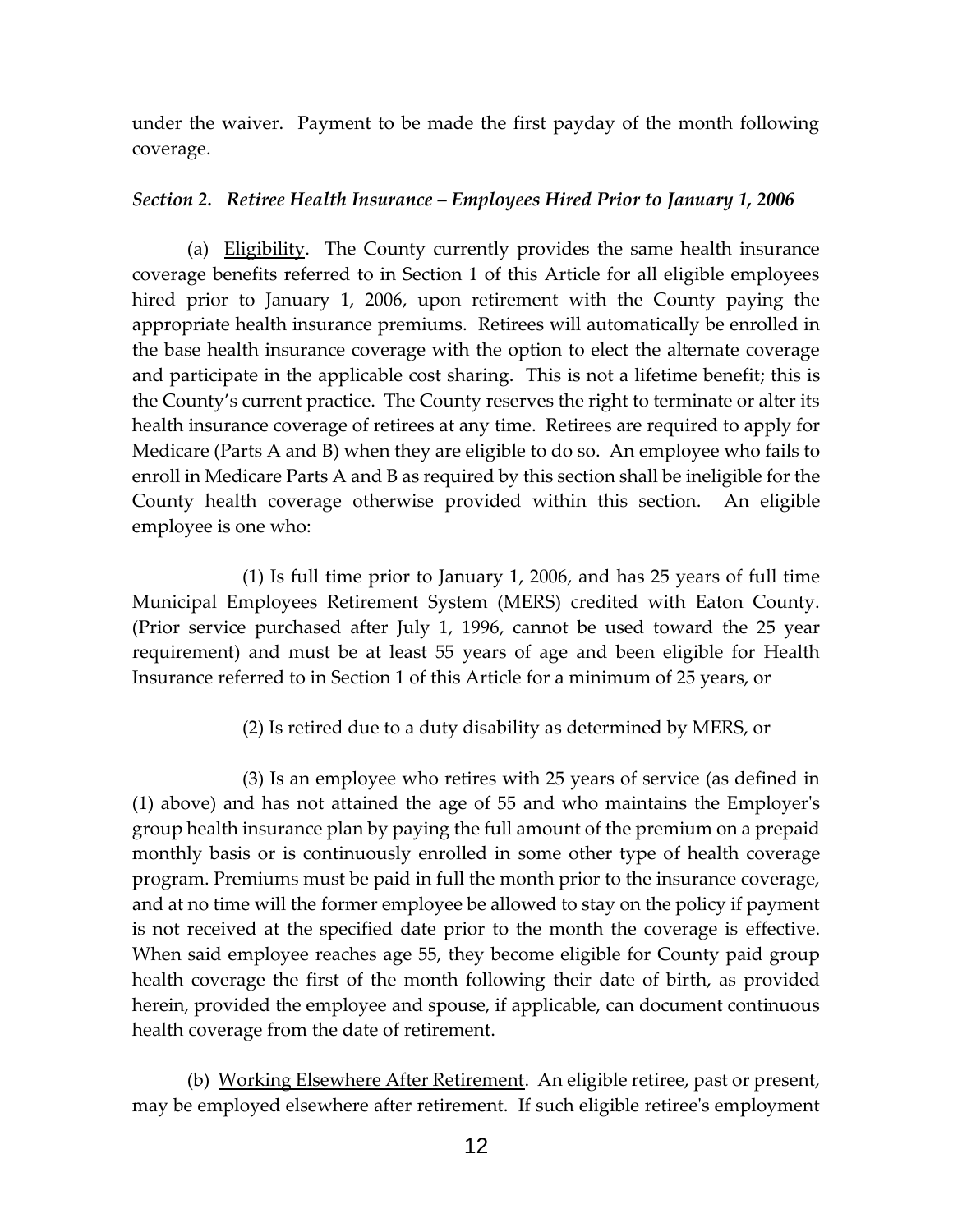is with another employer providing comparable group health coverage, they must secure coverage from that group. The premium contribution for the comparable coverage must also cost less than \$2,000 annually, for their single coverage. The retiree may then return to the Employer's group health coverage upon their separation from the other employer.

(c) Alternate Coverage. An eligible retiree, past or present, whose spouse has comparable group health insurance coverage from another source, must secure coverage for the spouse from that group. The premium contribution for the comparable coverage must also cost the spouse less than \$2,000 annually, for their single coverage. The spouse may then be covered by the Employer's group health coverage upon becoming ineligible to be covered by the other source. Spousal coverage will be reviewed annually during open enrollment.

(d) Spouse Coverage. An eligible employee may include health insurance coverage for their spouse (at the time of retirement) under the following conditions:

(1) From the date of spousal enrollment for paid health insurance for the initial 12-month period, the County will pay 50% of the premium difference required to include the spouse with the employee paying the remaining 50% of the premium difference.

 (2) For the next 12-month period, the County will pay for 60% of the premium difference required to include the spouse with the employee paying the remaining 40% of the premium difference.

(3) For the next 12-month period, the County will be responsible for paying 70% of the premium difference required to include the spouse with the employee paying the remaining 30% of the premium difference.

 (4) For the next 12-month period the County will be responsible for paying 80% of the premium difference required to include the spouse with the employee paying the remaining 20% of the premium difference.

 (5) For the next 12-month period, the County will pay 90% of the premium difference required to include the spouse with the employee paying 10% of the premium difference.

(6) The County will be responsible for the applicable premium payments made thereafter, subject to the election of coverage made. An employee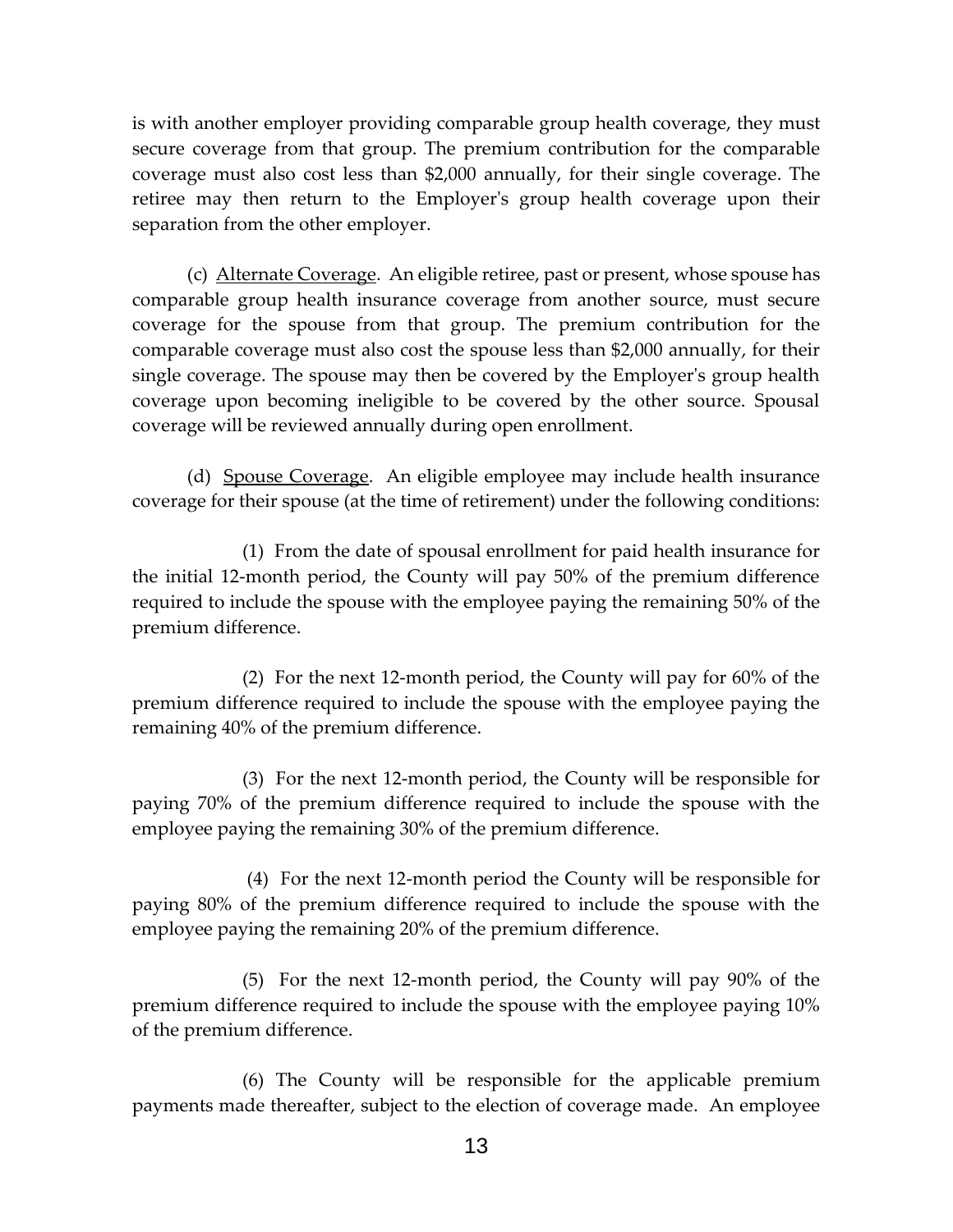whose spouse is not immediately covered from the date of the employee's eligibility for paid health insurance because of alternate coverage as specified in (c) above, and who subsequently becomes eligible, shall enter the Employer's payment schedule based on the date of the spousal enrollment for paid health insurance.

(7) Employee premiums must be paid in full each quarter, and at no time will the spouse be allowed to stay on the policy if payment is not received at the specified date prior to the quarter the coverage is effective.

For all employees hired after January 1, 2001, spouses will not be covered.

In the event of the retiree's death, the eligible spouse may continue coverage as described in this Section. Premiums must be paid in full each quarter, and at no time will the spouse be allowed to stay on the policy if payment is not received at the specified date prior to the quarter the coverage is effective.

(e) A retiree may completely and totally withdraw from the Employer's group health coverage. In the event a retiree withdraws from the Employer's group health coverage and does not receive health coverage benefits from another source, said retiree will not be permitted at a later date to re-enter the Employer's group health coverage program.

(f) Payment in Lieu of Coverage. An employee who retires prior to January 1, 2020, and is also receiving payment in lieu of coverage under this section, shall continue to be eligible to receive the payment contained herein. That employee shall have executed an affidavit prepared by the County to elect not to be covered by the health insurance provided under this Article. In the event that employee elects to forego health insurance, the County shall pay an amount up to twelve hundred dollars (\$1,200.00) directly to them as taxable compensation. The payment shall be made on an annual basis, as soon as possible after the end of the calendar year. A retiree is eligible for full payment if they have been eligible for County paid health insurance for the prior 12-month period.

(g) The provisions of this Sub-section (g) shall not apply to a husband and wife who are both retirees (or one employee and one retiree) of the County or of any of the Courts of Eaton County.

A retiree losing health insurance coverage from another source shall notify the Controller's Office within 3 weeks, so the retiree and dependents, where appropriate, can be re-enrolled in a health care plan the day following the loss of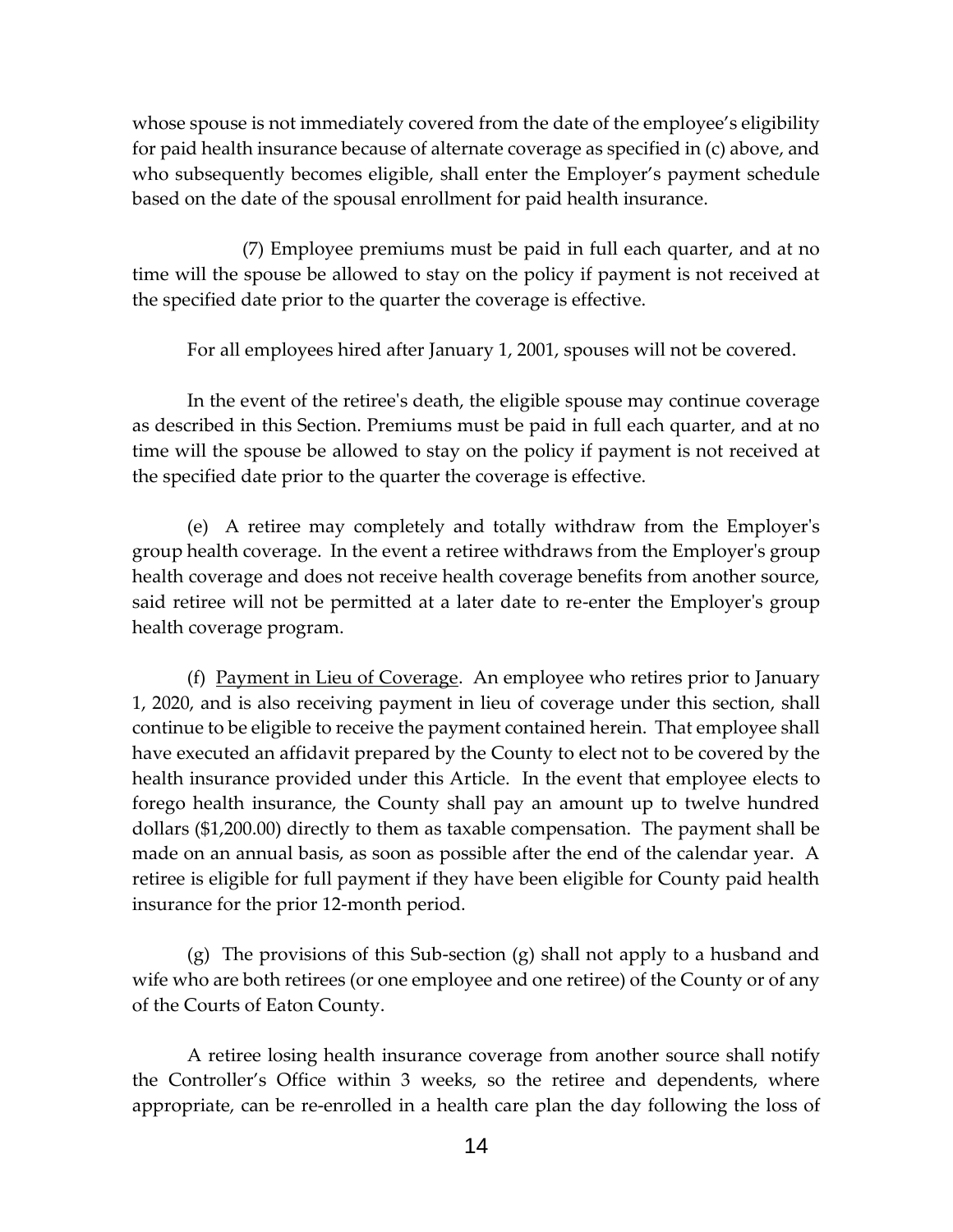coverage. The retiree shall be paid a pro-rated payment based on the portion of the 12-month period coverage was waived.

Retirees eligible for payment in lieu of health insurance and who become deceased shall have a pro-rated payment made to their beneficiary (as determined by MERS). Said payment shall be made as soon as possible after the retiree's death based on the portion of the 12-month period coverage was waived.

## *Section 3. Health Care Savings Program*

Any employees hired after January 1, 2006, will not be eligible for County paid retiree health insurance as outlined in this Section 2, (a) through (g). The County has a Health Care Savings Program (HCSP) available through the Municipal Employees' Retirement System (MERS).

(a) Employees hired after January 1, 2006, will be required to contribute 1% of their salary into their (HCSP), which will be a pre-tax deduction. In addition, the County will contribute an amount of \$50 per pay, into their HCSP.

(b) An employee is also able to contribute an additional portion of their salary into the Health Care Savings Program over and above the mandatory 1%, up to 10%, on a post-tax basis. There will be an annual open enrollment period not to exceed two weeks during the month of November of each year for an effective date of January 1.

(c) Any money contributed by the employee, both on a mandatory or voluntary basis, will remain in the employee's account to use for allowable health related activities upon their retirement or termination of employment with the County.

The HCSP has a vesting period. If an employee terminates employment prior to 5 years of service they will receive only their contributions. An employee with 5 years of service, but less than 10 years of service, shall receive both their contributions and 50% of the County's contributions upon their termination of employment from the County. An employee with 10 years of service or more shall receive both their contributions and the County's contributions upon their retirement or termination of employment from the County.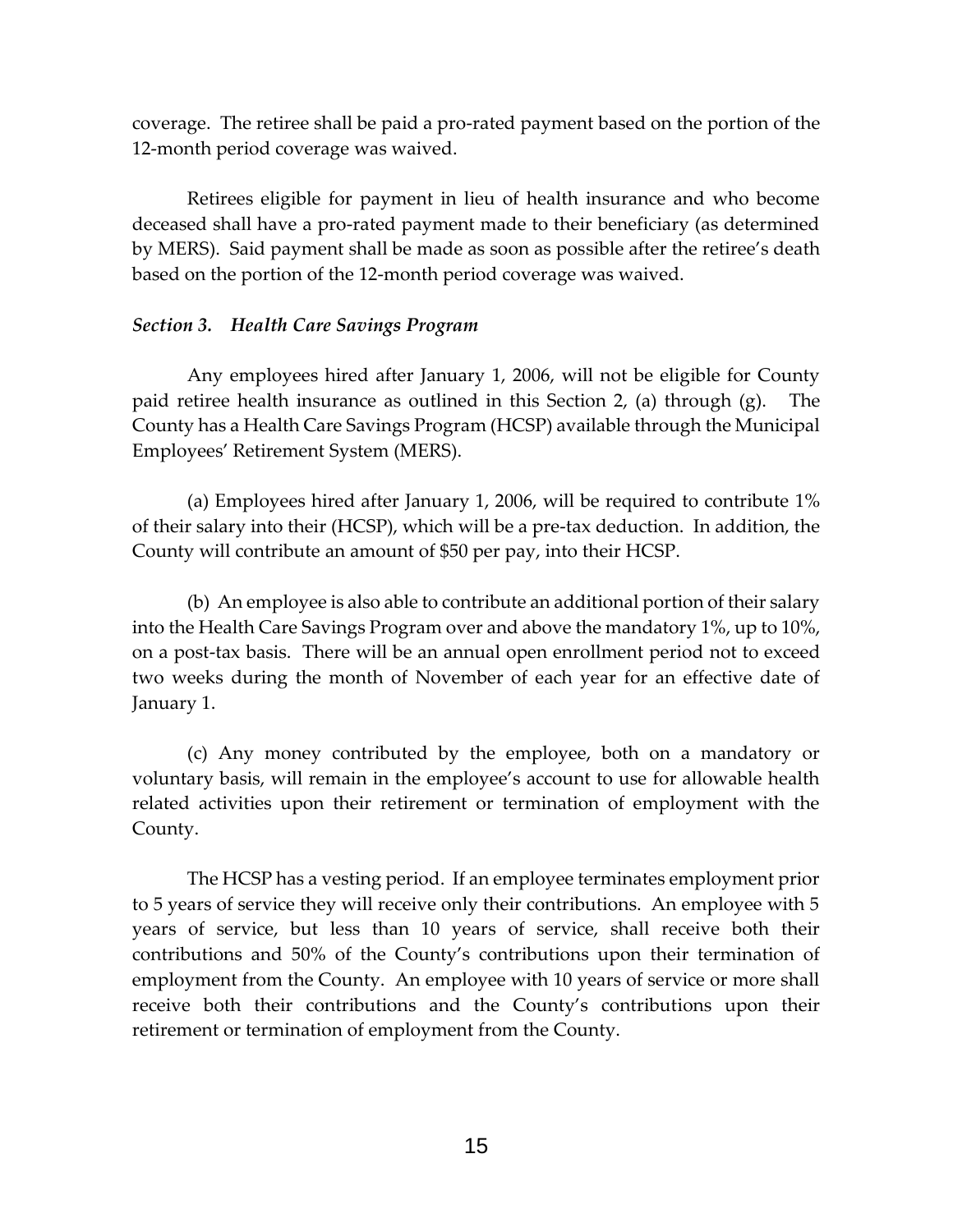## *Section 4. Optical Coverage*

All eligible regular full time employees (employees regularly scheduled at least 30 hours per week) and eligible family members who are covered by the County's health insurance will receive optical coverage. The cost of the coverage is paid 100% by the Employer. The Employer has the right to change the coverage, carrier, and premium coverage provided by the Employer at any time.

## *Section 5. Life Insurance*

The County currently provides life insurance coverage (\$30,000) and accidental death and dismemberment insurance coverage (\$30,000) for all regular full-time employees. Coverage for employees shall begin on the first day of the month following 30 days of employment. The County currently pays the entire premium costs for all such coverage. Life Insurance ends on the employee's last date of employment. An employee may convert the County policy to a personal policy when they terminate their employment, if permitted by the insurance carrier.

## *Section 6. Disability Plan*

(a) Coverage. The County provides disability (sickness & accident) insurance coverage for all regular full-time employees, as outlined in the Disability Income Plan for Employees of Eaton County, Revised January 2011. The coverage shall provide the following:

66 2/3% of basic weekly earnings to a maximum to be determined annually by the Ways and Means Committee for 26 weeks maximum, commencing the first day of an accident and the eighth day of an illness. Employees must complete the necessary Disability Leave Medical Form and Application prior to going off on disability unless it is an emergency leave (such as an injury that may have been caused as a result of a car accident or other unforeseen event). If the disability leave is an emergency, employees must obtain the necessary forms and complete and return to the Controller's Office. Minimally the Controller's Office must be notified in writing within three business days of the date the disability leave begins. If written documentation is not received within three business days, the disability leave will begin the date the forms are received by the Controller's Office and will not be applied retroactively to the date of occurrence.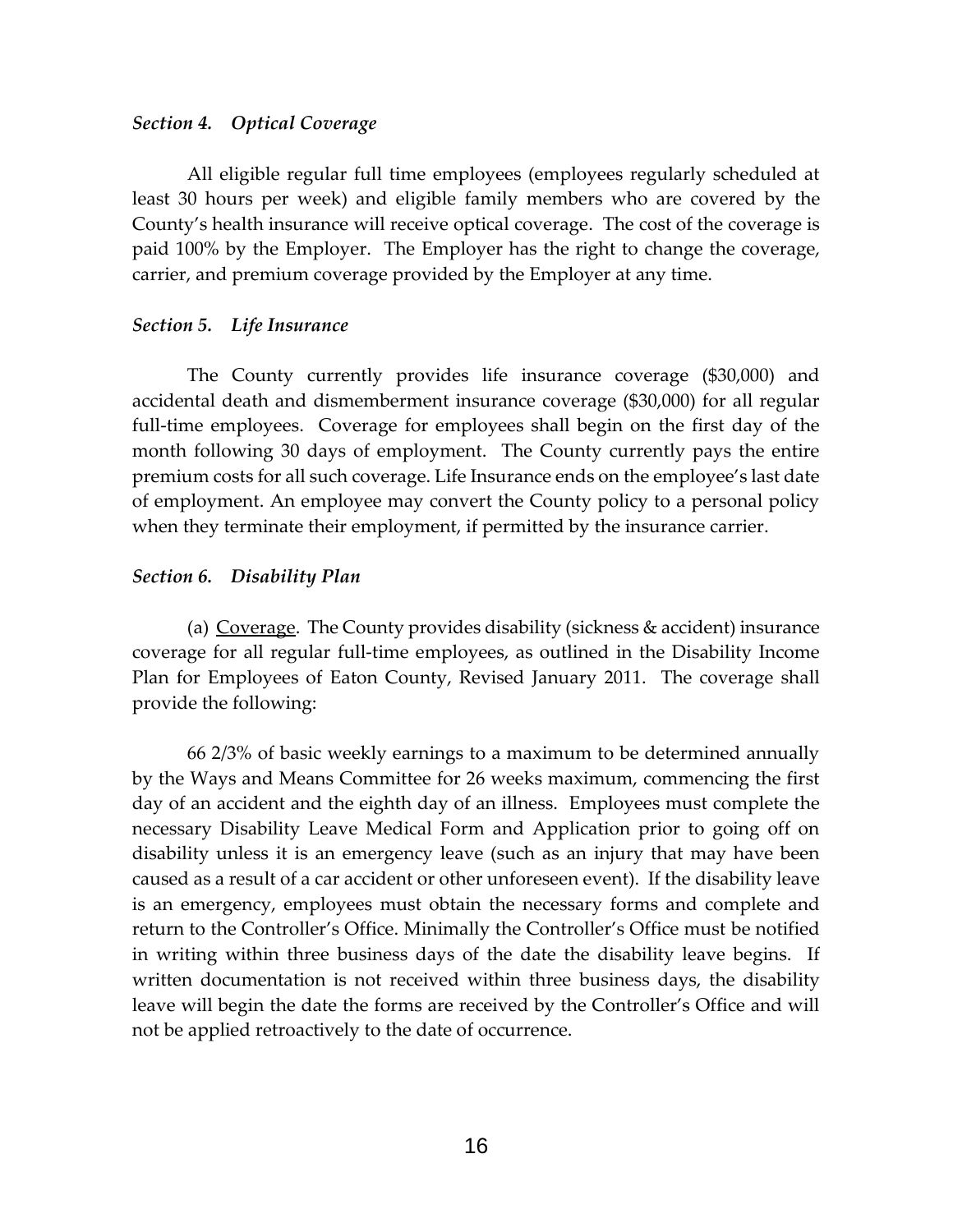Coverage for eligible employees begins on the first day of the month following 30 days of continuous employment. The County shall pay the entire premium cost for all such coverage.

In the event an employee is receiving disability payments, and that employee chooses to supplement those payments with their accumulated leave time, employees will be responsible for the necessary pension contribution on both the disability payment and the supplemental payments. The employee will be granted service credit for the time the employee is receiving such disability payment as long as they meet the required 80 hours per month. This is in accordance with MERS Policy.

In the event an employee is receiving disability payments, and that employee chooses not to supplement those payments with their accumulated leave time, that employee will not be subject to any pension contributions on the disability payment. As such, the employee will not be granted service credit for any calendar month in which the employee has not worked at least 80 hours. This is in accordance with MERS Policy.

The Employer shall continue to pay the cost of the life, sickness, dental and Employer's portion of the health insurance premiums for the length of the disability.

The employee shall continue to pay the cost of the employee's portion of the health insurance premiums for the length of the disability.

If an employee fails to return to work from a disability leave and resigns prior to the completion of 90 days of employment, they shall be required to reimburse the County for any disability benefits received during their leave, unless their reason for not returning or not completing the 90-day period is that the employee is eligible for another disability leave, disability retirement, workers' compensation or Family Medical Leave Act. During the time an employee is off of work on the Disability Plan, they shall have no other employment.

(b) Limited Duty. At times, an employee who has suffered an accident, injury, or illness is physically able and qualified to perform limited duties while recuperating from such accident, injury, or illness. Employees being considered for limited duty must present either a physician's statement of physical ability to perform limited duty or a medical examination report by the Employer's designated physician to the Controller's Office. Based upon the Department Head's judgment relative to need, availability, costs and physical limitations, such employee may be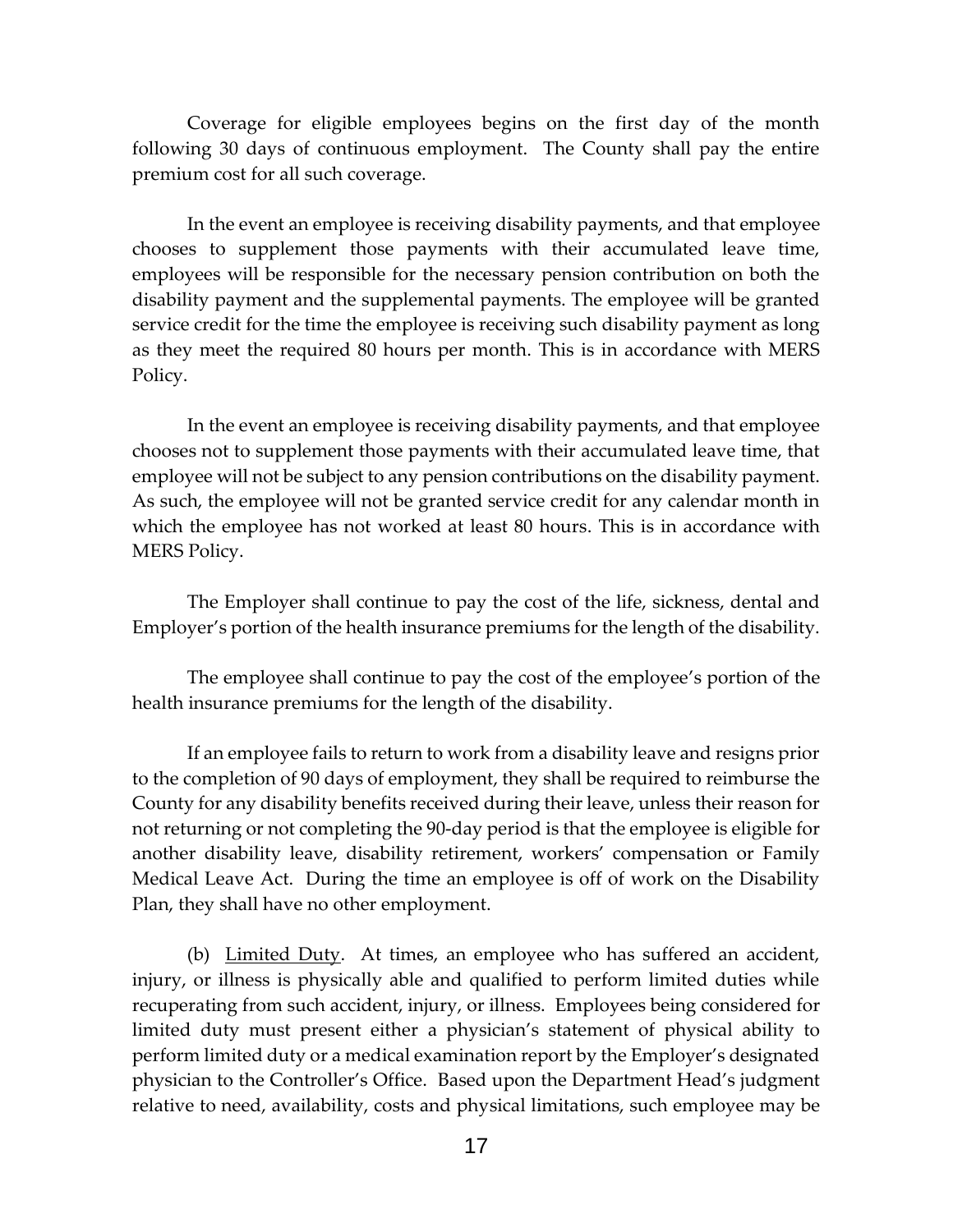utilized for limited duty. The employee may be assigned to any shift as determined by the Department Head. Restrictions set by the physician apply to both work and home. Limited duty assignments cannot extend more than one year in duration.

When an employee is approved for normal duty by the appropriate physician, they shall immediately notify the Controller's Office and present proper medical certification.

## *Section 7. Dental Insurance*

All eligible, regular full-time employees and their families are currently covered by a dental plan. Coverage for eligible employees will begin on the first day of the month following 30 days of employment or the first day following their date of employment that allows them to have continuous coverage from previous employment. Basic Dental Services (Class 1) and Prosthodontic Dental Services (Class II) will be provided with the Plan paying 50% of claims up to a maximum of \$1,200 per covered person per year. The County reserves the right to change insurance carriers or coverage. The County currently pays the entire premium costs for this benefit.

When an employee leaves County employment, their dental insurance is continued through their last day of employment.

#### *Section 8. Flexible Spending Plan*

The County offers both a Medical Flexible Spending Account and Dependent Care Flexible Spending Account through a third-party administrator. Voluntary contributions to an Employee's Flexible Spending Account (FSA) are made on a pretax basis through payroll deduction. Requests for reimbursement are sent directly to the third party administer. New hires are eligible to join the first of the month following 30 days of employment providing the necessary paperwork is completed and returned. There will be an annual open enrollment period during the month of November of each year for an effective date of January 1. Administration of the FSA is subject to the rules and regulations of the FSA administration and the Internal Revenue Service.

#### *Section 9. Deferred Compensation*

The County offers a group deferred compensation program. There are four open enrollment periods each year. No employer participation or contributions are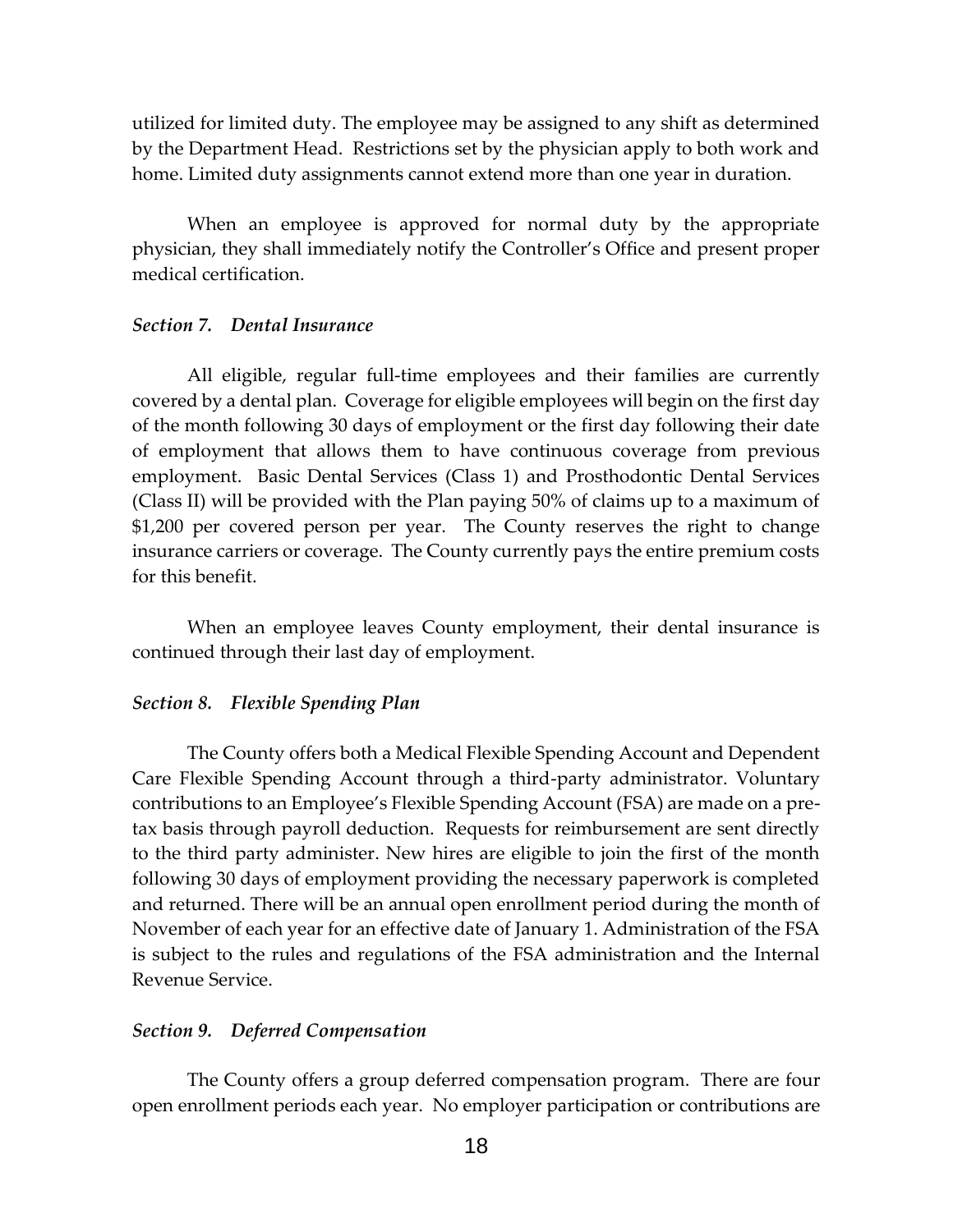provided to this program. The County reserves the right to change the program third party administrator at any time and without notice.

#### *Section 10. Continuation of Insurance Coverage*

Employees on an unpaid leave of absence, other than FMLA, greater than 30 days shall pay the full cost of their life, disability, dental and health insurance premiums if they want those benefits to continue while on leave, provided that the insurance carrier permits such payment. An employee who goes off on an unpaid leave of absence for at least 13 weeks and elects not to continue the cost of their insurance premiums will be required to meet the insurance eligibility requirements upon their return to re-enroll (first of the month following 30 days of employment). No other benefits shall continue to accrue while an employee is on unpaid leave of absence.

#### *Section 11. Insurance Coverage Changes*

If an employee wishes to make any change to their insurance coverage, such as an addition of a dependent, deletion of a dependent, etc., the County must be notified in writing, within 3 weeks of the occurrence. The employee must provide a copy of the appropriate document such as a Marriage License, Birth/Death Certificate or Divorce Decree when making these changes. If notice of the addition of dependents is not made within the 3-week period, the addition will not be able to be effective until the next open enrollment period. The open enrollment will be held annually for a period not to exceed 2 weeks during November. In the event an employee fails to remove a dependent when that dependent becomes ineligible for coverage, the Employee shall reimburse the Employer for the cost of any claims incurred.

#### **ARTICLE 2. FAMILY AND MEDICAL LEAVE**

Notice to employees regarding the Family and Medical Leave Act of 1993. The County will comply with all applicable requirements of the Family and Medical Leave Act of 1993 ("FMLA").

#### *Section 1. Eligibility*

The FMLA defines eligible employees as an employee who has (1) completed 12 months of employment, and (2) has worked at least 1,250 hours in the past 12 months.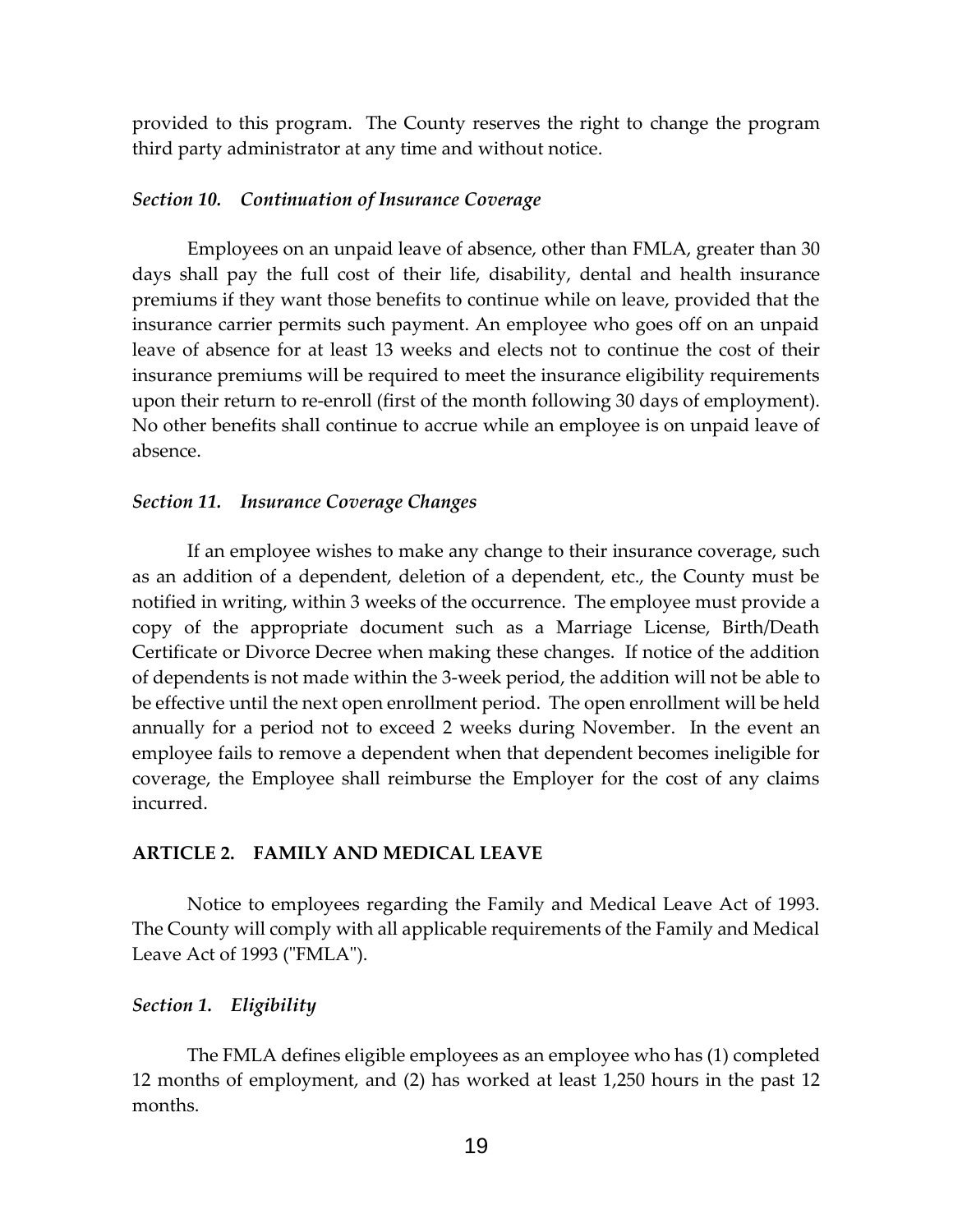## *Section 2. Leave Entitlement*

An eligible employee may request an unpaid leave of absence for a period not to exceed 12 weeks (26 weeks in the case of an eligible service member leave) in any 12-month period measured forward from the date the employee's first FMLA leave begins.

The leave may be taken for the following reasons:

(a) A serious health condition that makes the employee unable to perform the functions of their position;

(b) In order to care for the employee's spouse, child or parent if the person being cared for has a serious health condition;

(c) Because of the birth of a child of the employee, and in order to care for the child within 12 months of the child's birth;

(d) Because of the placement of a child with the employee for adoption or foster care, and in order to care for the child within 12 months of the child's placement;

(e) Because of qualifying exigencies arising out of the fact that the employee's spouse, child, or parent is on covered active duty or called to covered active duty status as a member of the Nation Guard, Reserves, or Regular Armed Forces.

According to the FMLA, a "serious health condition" means an illness, injury, impairment, or physical or mental condition that involves: (1) inpatient care (i.e., an overnight stay), including any period of incapacity or any subsequent treatment in connection with the inpatient care; or (2) "continuing treatment" by a health care provider. For further information on what is considered "continuing treatment," contact the Benefit Specialist in the Controller's Office.

Unless leave is taken for the employee's own serious health condition or that of their child or spouse, the total leave taken by spouses when both are employed by the Employer is limited to 12 weeks.

Any time off under the County's Short Term Disability Plan and Workers Compensation is included as part of the 12 weeks allowed under the Family and Medical Leave Act.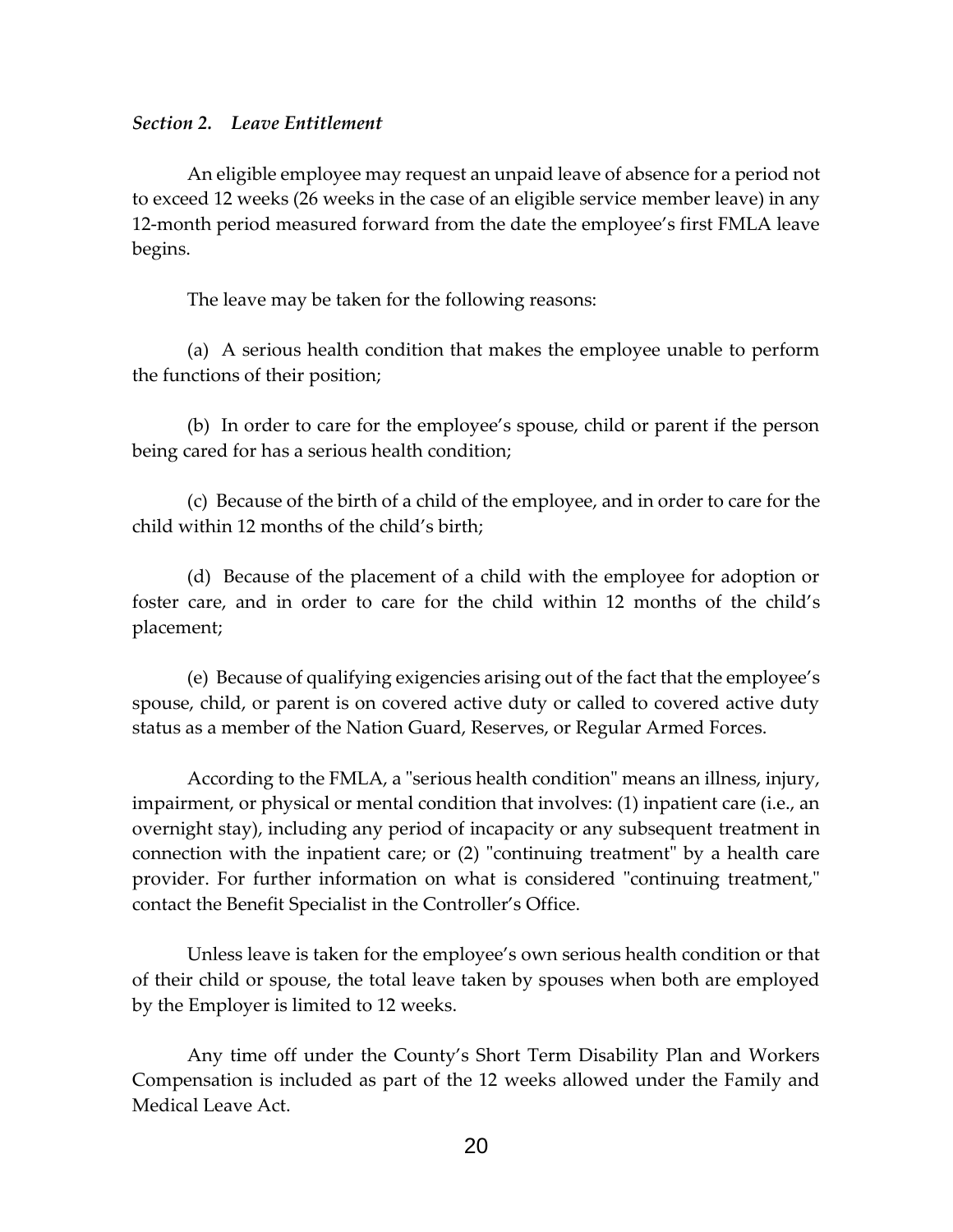#### *Section 3. Notice Requirements*

All requests for FMLA leave must be submitted to the Benefit Specialist in the Controller's Office. The requests should be in writing, must give the reason for the request and must give the expected duration of the leave.

Employees who want to take FMLA leave ordinarily must provide at least 30 days notice of the need for leave, if the leave is foreseeable. If the employee's need is not foreseeable, the employee should give as much notice as is practicable. When leave is needed to care for an immediate family member or for the employee's own illness and is for planned medical treatment, the employee must try to schedule treatment in order to prevent disruptions of the employer's operations. Employees must provide notice of their need for leave to the Benefit Specialist in the Controller's Office. An employee's failure to provide notice in accordance with this Section may result in denial of FMLA leave.

When leave is taken for the birth of a child or to care for the child within 12 months, and the leave is foreseeable based on the event, the employee must provide not less than 30 days' notice before the leave is to begin. If the date of the birth or leave to begin is not foreseeable, such notice must be as soon as is practicable.

When leave is taken for the employee's own serious health condition, or to care for a seriously-ill spouse, child or parent, and the leave is foreseeable based on planned medical treatment, the employee must make a reasonable effort to schedule the treatment so as not to unduly disrupt the Employer's operations, and must provide not less than 30 days' notice before the date the leave is to begin. If the date of treatment requires leave to begin in less than 30 days, however, the employee must provide such notice as soon as is practicable.

#### *Section 4. Medical Certification and Periodic Recertification*

When leave is taken for the employee's own serious health condition, or to care for the serious health condition of a spouse, child or parent, the Employer may require certification of the serious health condition issued by the health care provider of the employee or of the spouse, child or parent of the employee, as appropriate. This certification must include the date the condition began, its probable duration, appropriate medical facts within the knowledge of the health care provider regarding the condition, and a statement that the employee is unable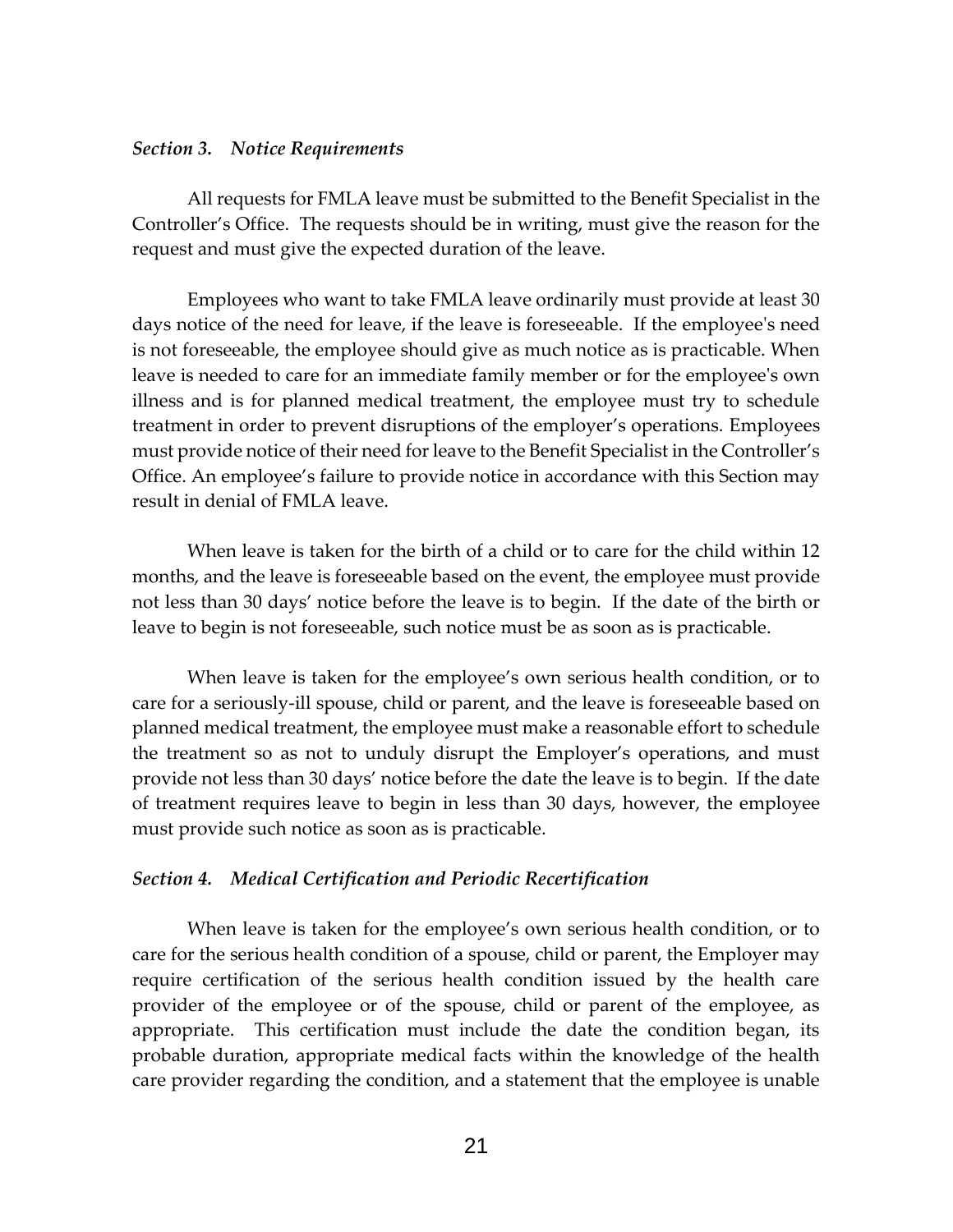to perform his job function or is needed to care for the serious health condition of the employee's family member for a specified time.

The Employer may require that the employee provide periodic recertifications of the serious health condition on a reasonable basis.

## *Section 5. Second and Third Opinions*

The Employer may require, at its own expense, if not covered by insurance, a second medical opinion from a health care provider designated by the Employer, but not employed on a regular basis by the Employer. In the event of a dispute concerning the second certification, the Employer may require, at its own expense, if not covered by insurance, a third opinion from a health care provider. The employee and Employer must agree on the selection of the third health care provider whose opinion is binding on both parties.

## *Section 6. Intermittent Leave*

If medically necessary, leave for the employee's own serious health condition or to care for a seriously ill spouse, child or parent may be taken intermittently or on a reduced leave schedule.

Unless the Employer agrees, leave for the birth or placement of the employee's child, or to care for the child within 12 months of the child's birth or placement, may not be taken intermittently or on a reduced leave schedule.

For leave taken intermittently or on a reduced leave schedule, further certification requirements are as follows:

(a) When there is planned medical treatment, the certification must include the dates on which treatment is expected and its duration.

(b) When leave is taken for the employee's own serious health condition, the certification must include a statement of the medical treatment necessary for such leave and its expected duration.

(c) When leave is taken to care for a seriously ill family member, the certification must include a statement that such leave is necessary for the care of the family member who has a serious health condition or will assist in their recovery, and the expected duration and schedule of the leave. The Employer has the right to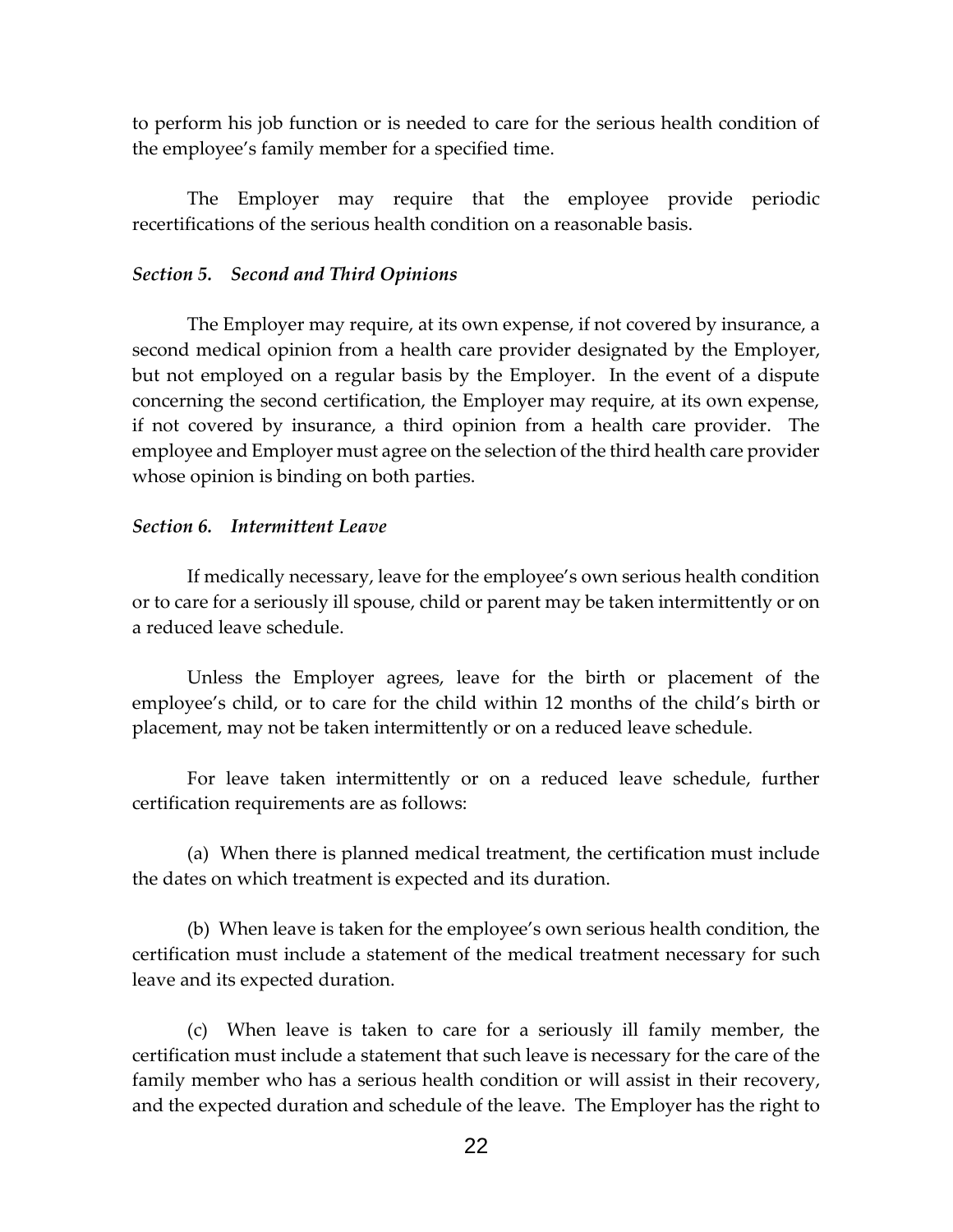and shall require the employee to provide the necessary documentation every 30 days in the event that the initial doctor's statement is not specific.

## *Section 7. Unpaid Leave*

Although the law indicates that an employee is entitled to a 12-week unpaid leave of absence, the County has the right to, and shall require its employees to use their accumulated sick leave (where applicable), annual leave or compensatory time, concurrent with the FMLA leave. However, this does not extend the FMLA leave beyond the 12 weeks.

#### *Section 8. Benefits During Leave*

The Employer shall continue to pay the cost of the Employer's portion of the health insurance premiums for an eligible employee during the period the employee is on leave for any of the reasons under Subsections 2 (a) through (e) above. The employee shall continue to pay the cost of the employee portion of the health insurance premiums for the length of the unpaid leave. The employee will not accumulate paid sick or annual leave nor be paid for holidays or bereavement leave, which may fall during the period of unpaid leave. If the employee fails to return after the leave has expired due to circumstances within the employee's control, the Employer may recover from the employee any premiums which the Employer paid to maintain medical coverage during the leave.

#### *Section 9. Return Rights*

When the leave is a result of the employee's own serious health condition, a fitness for duty certification from the employee's health care provider is required to return to work.

Upon return from a leave, at or prior to expiration of the leave, taken for a reason listed under Subsections 2 (a) through (e) above, the employee will be returned to their former position or to a position equivalent in pay, benefits, and other terms and conditions of employment. The decision will be at the discretion of the Employer.

#### *Section 10. Other Employment*

During the time an employee is off work due to the provisions of the Family and Medical Leave Act, they shall have no other employment.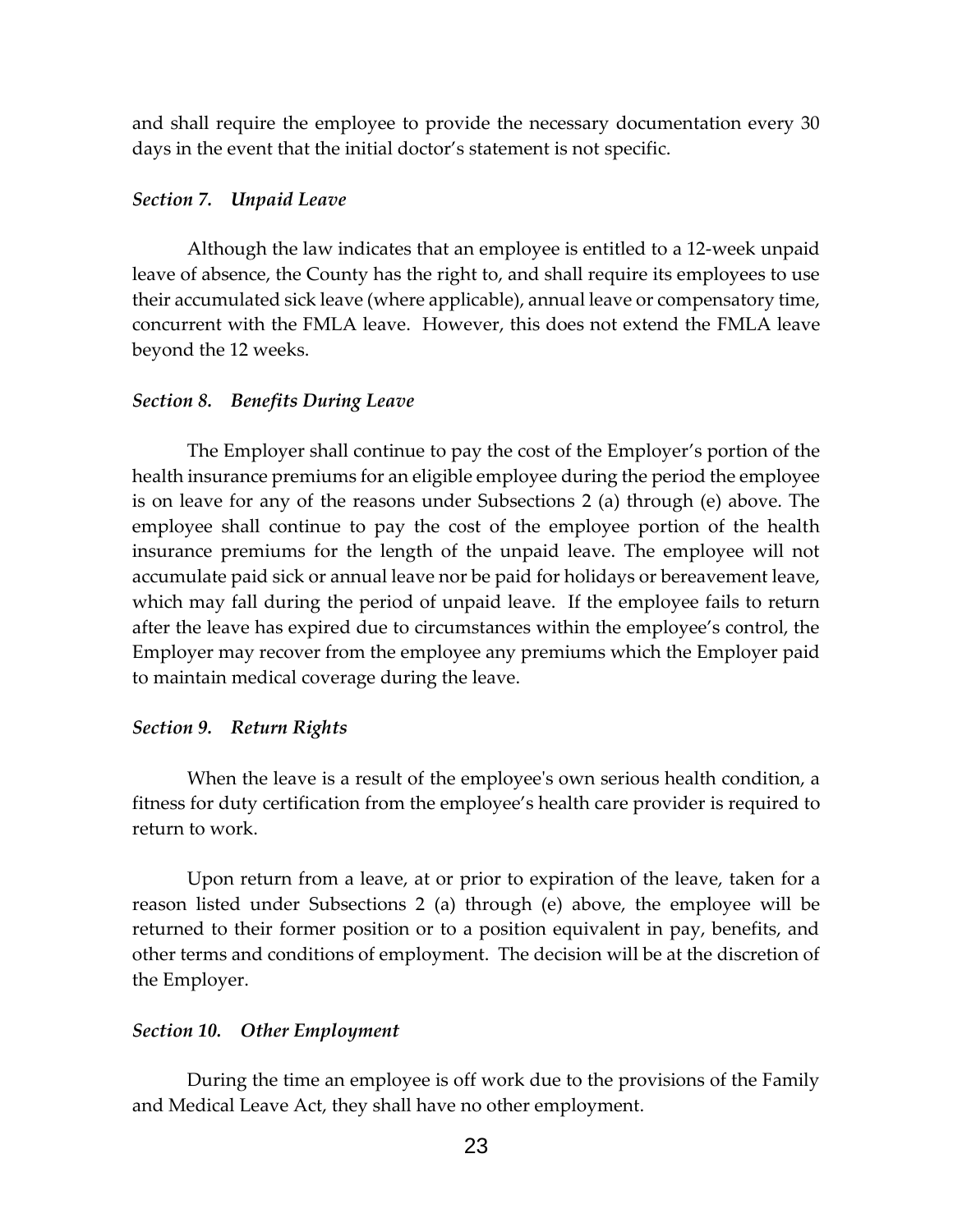## **ARTICLE 3. WORKERS' COMPENSATION**

### *Section 1. Guidelines*

The County currently provides Workers' Compensation coverage.

A work related injury must be immediately reported to the employee's Supervisor and the Controller's Office so that the appropriate forms can be completed. Arrangements can then be made by the Controller's Office for the employee to receive medical care from a County designated physician.

If an injury occurs after 5:00 p.m. or on a weekend, emergency medical treatment may be received from other than a County designated physician. However, if the physician who treated an employee for an emergency indicates time off work or follow-up care is necessary, arrangements must be made to see the County physician. These arrangements will also be made by the Controller's Office for the employee.

After 28 days from the inception of medical care, an employee may treat with a physician of his own choice but they must first notify the Controller's Office of the name of the physician and their intentions to treat with such physician. The County, after receiving such notice, may file a Notice of Objection with the Bureau of Workers' Compensation if it so desires.

Failure to follow these procedures will result in the denial and refusal of payment of medical bills where treatment has been sought outside the proper guidelines.

Any initial time off and any extensions thereof due to a Workers' Compensation leave must be approved in writing by a physician. During the time an employee is off of work under a Workers' Compensation injury or illness, they shall have no other employment.

#### *Section 2. Limited Duty*

At times, an employee who has suffered a work related accident, injury, or illness is physically able and qualified to perform limited duties while recuperating from such accident, injury, or illness. Employees shall be required to advise the Controller's Office when they are physically able and qualified to perform limited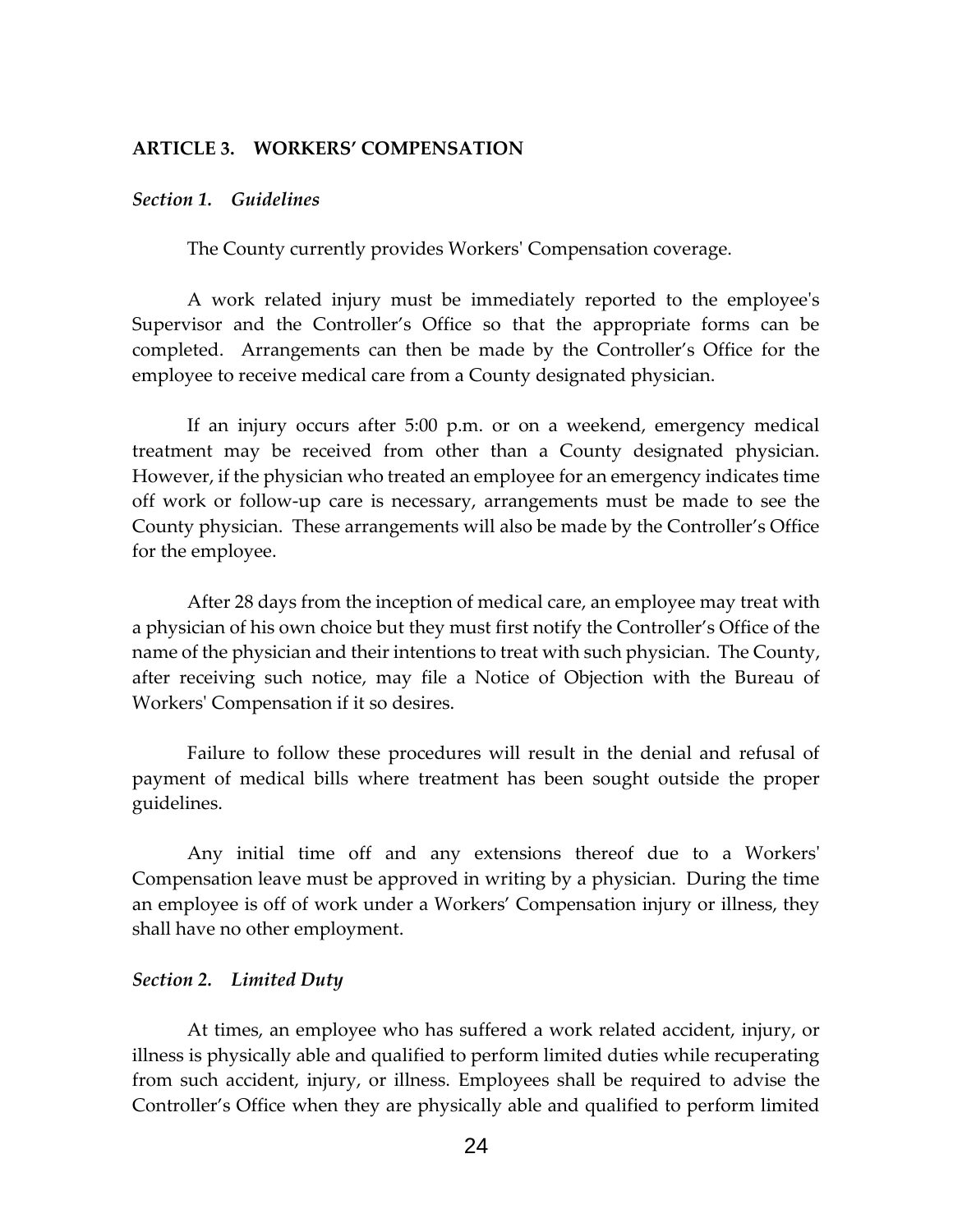duties. Based upon the Department Head's judgment relative to need, availability, costs and physical limitations, such employee may be utilized for limited duty. Limited duty may also include part-time work. The employee may be assigned to any shift as determined by the Department Head.

Employees being considered for limited duty must present either a physician's statement of physical ability to perform limited duty or a medical examination report by the Employer's designated physician to the Controller's Office.

When an employee is approved for normal duty by the appropriate physician, they shall immediately notify the Controller's Office and present proper medical certification.

## **ARTICLE 4. RETIREMENT**

The provisions of the Retirement Program are governed by the terms of the Municipal Employees' Retirement System (MERS) Plan Document and State and Federal law, and are not subject to the grievance procedure.

## *Section 1. Benefit Program*

All regular full-time and eligible part-time employees are currently covered by the Municipal Employees' Retirement System, (MERS) 2.0% Benefit Program. The employees' contribution rate to this Retirement Plan is 7.3%.

All employees who are included in the Administrative Group Division Code are covered by the Municipal Employees' Retirement System, (MERS) 2.0% Benefit Program. The employees' contribution rate to this Retirement Plan is 9.0%.

The County shall abide by all of the terms and conditions of these programs.

#### *Section 2. Early Retirement*

The Plan currently provides for no reduction in pension for those employees who retire and are less than 60, but at least 55 years of age with 25 years or more of credited service (Benefit Program F55/25).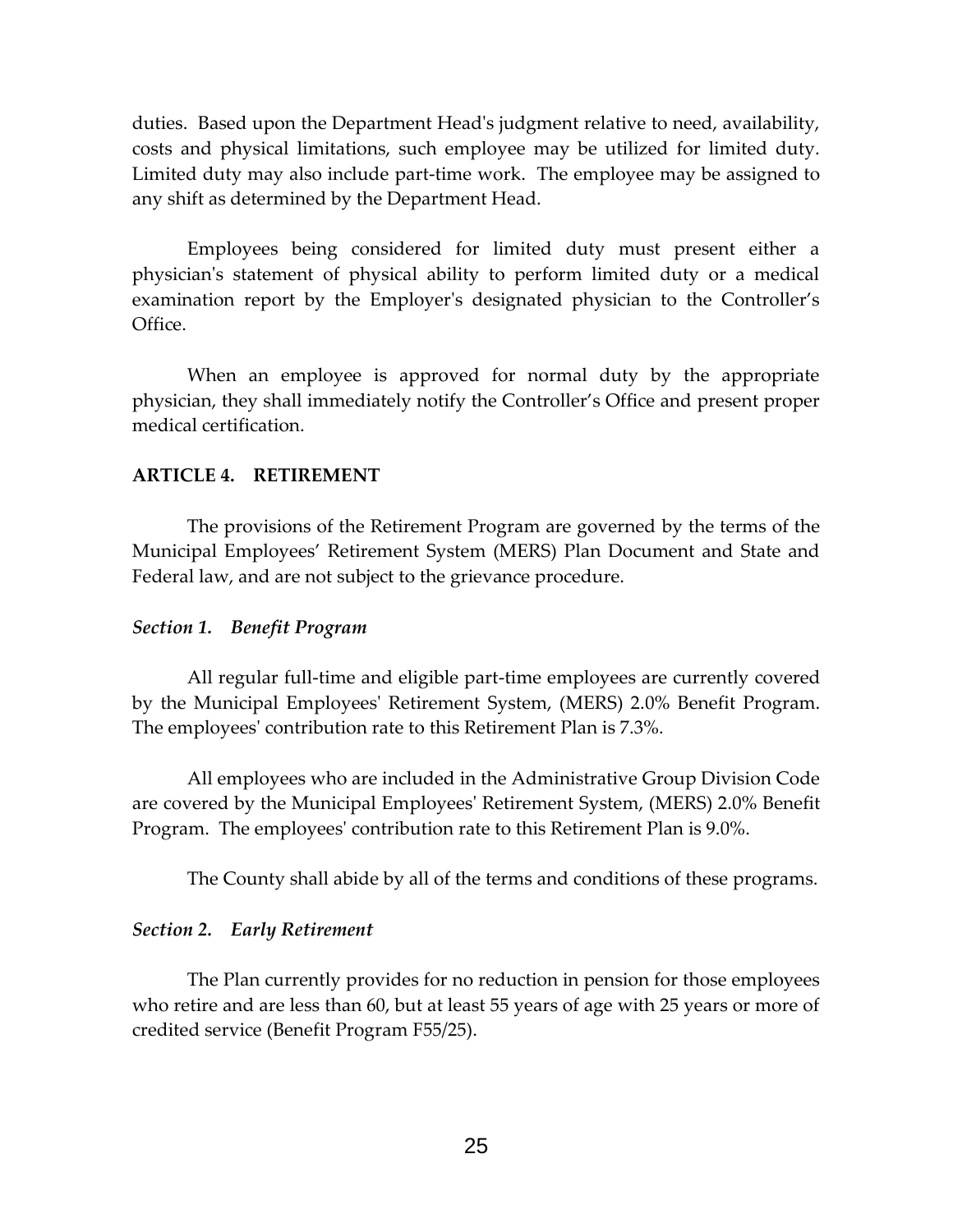## *Section 3. Final Average Compensation*

The Plan provides for the final average compensation being computed on the highest 36 consecutive months of earnings, divided by 3.

## *Section 4. Rehire of Retiree*

An employee who retires from Eaton County in accordance with MERS guidelines and is immediately eligible to draw their pension, will not be rehired into the County unless all criteria set forth by current MERS policy is met. The full County Board must approve all such rehires into a MERS retirement group. For additional information regarding current MERS policy as it pertains to this issue, contact the Controller's Office.

## **ARTICLE 5. LONGEVITY**

#### *Section 1. Schedule*

All regular full-time and regular part-time employees as of December 1 of any year, excluding anyone whose status as an employee has ended prior to that date, shall be eligible to receive longevity pay for service with the Employer according to the following schedule:

| <b>Years of Continuous Service</b>       | Annual Benefit |
|------------------------------------------|----------------|
| At least 5 years but less than 10 years  | \$300          |
| At least 10 years but less than 15 years | \$600          |
| At least 15 years but less than 20 years | \$900          |
| 20 years or more                         | \$1,200        |

Regular part-time employees shall receive a prorated payment based on their regular part-time scheduled hours based on the above schedule.

#### *Section 2. Payments Made*

Longevity payments shall be made on the first payday in December.

## *Section 3. Pro-Rated Longevity Payments*

Longevity pay shall be prorated, based on an employee's years of continuous service from their date of employment.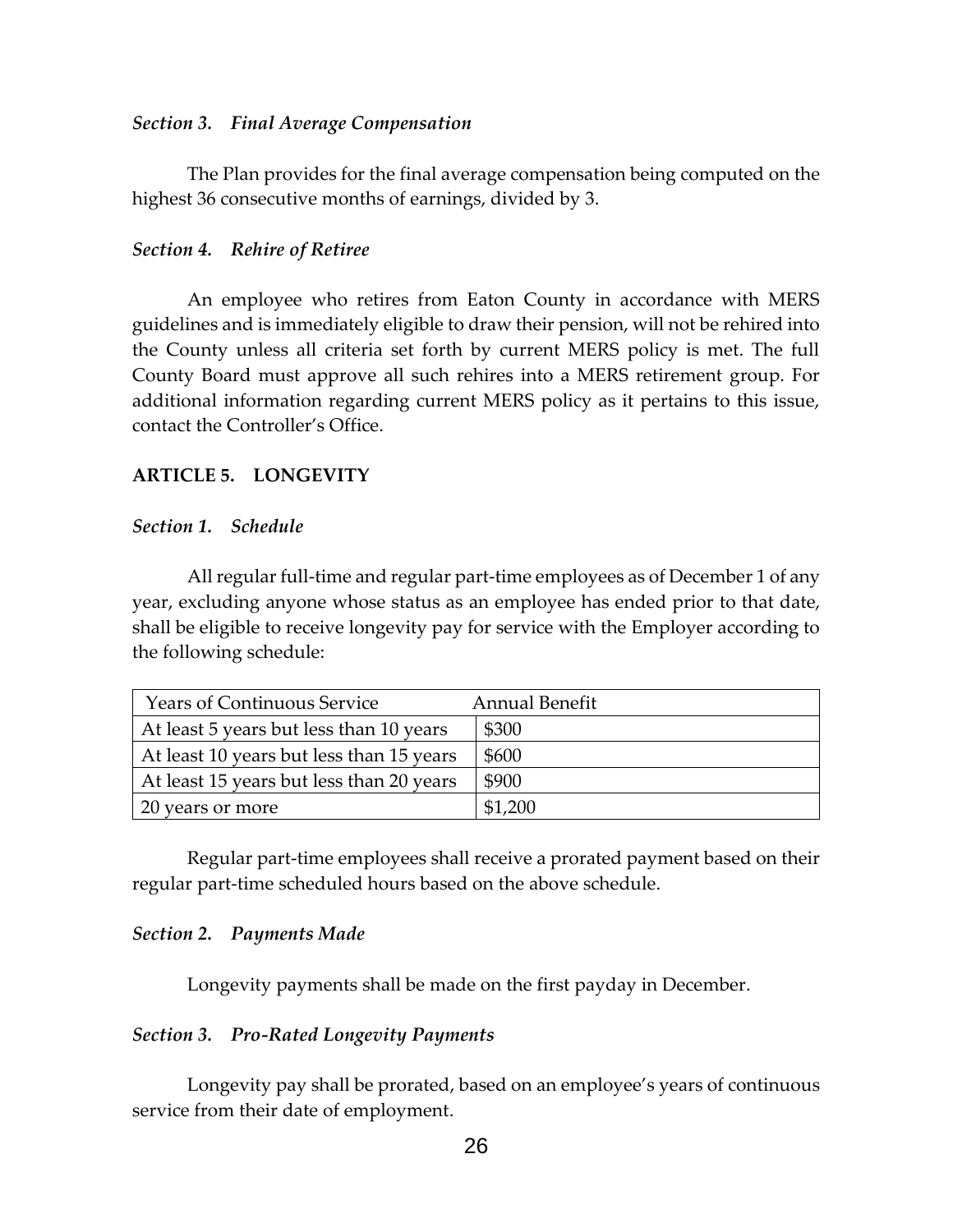#### *Section 4. Unpaid Leave*

Employees on an unpaid leave of absence or unpaid disability leave for a period of more than 30 days, who are otherwise eligible for the longevity payment, shall have their longevity payment prorated based upon the deduction of unpaid hours after the first 30 days of unpaid leave.

#### *Section 5. Retirement*

Employees who are eligible for longevity payments and who retire on a regular or disability basis shall be paid a prorated payment. Said payment shall be based on the number of months of full-time service credited to an employee from the preceding December 1. Payment to be made immediately upon retirement.

## **ARTICLE 6. HOLIDAYS**

#### *Section 1. Recognized Holidays*

All regular full-time and regular part-time employees will receive the following thirteen (13) holidays based on the recognized date of observation:

> New Year's Day Martin Luther King, Jr. Day President's Day Memorial Day Independence Day Juneteenth Labor Day Veteran's Day Thanksgiving Day Day After Thanksgiving Christmas Eve Christmas Day New Year's Eve

### *Section 2. Observed Dates*

If the holiday falls on a Saturday, it shall be observed on the preceding Friday. If the holiday falls on Sunday, it shall be observed on the following Monday. If Christmas or New Year's fall on Saturday, Christmas Eve and New Year's Eve will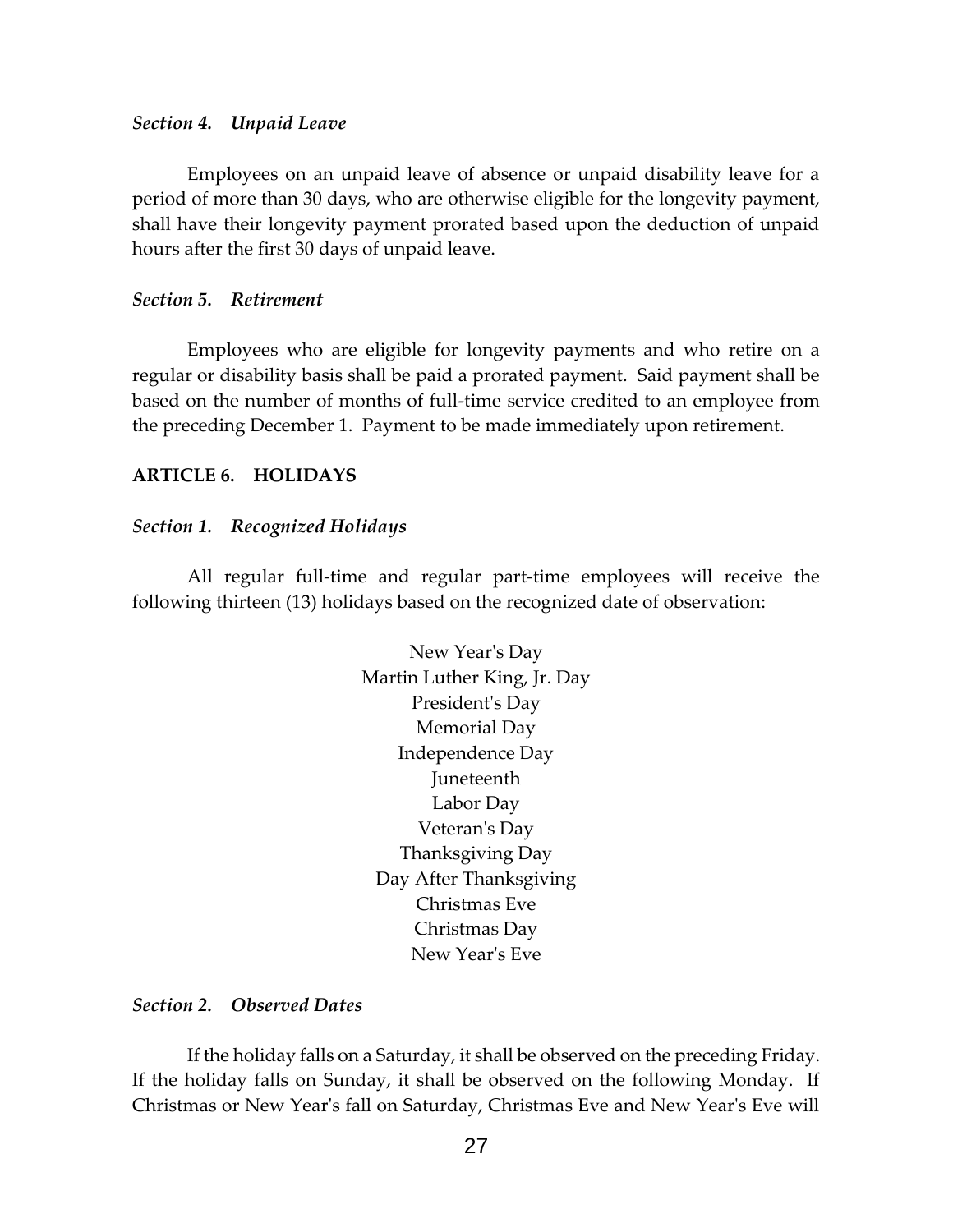be observed on the preceding Thursday. If Christmas Eve or New Year's Eve fall on a Saturday or a Sunday, the preceding Friday will be observed as a holiday. Otherwise, all holidays will be on the observation date.

## *Section 3. Holiday Pay*

Regular full-time employees shall be paid at their regular rate of pay for each observed holiday. Regular part-time employees shall be paid at their regular rate of pay for each observed holiday, pro-rated according to their normal work schedule, if scheduled to work on the holiday.

To qualify for holiday pay, an eligible employee must work or be compensated for all of their scheduled hours on their last scheduled day before and their first scheduled day after the holiday unless approved by the Department Head and Controller.

For regular part-time employees, if a holiday falls on a day that is not a regularly scheduled workday, the employee will not receive any additional compensation for that day. Department Heads may not give another day off in lieu of that holiday.

#### *Section 4. Compensation for Holiday Worked*

An employee working on a holiday shall receive their straight time rate for all hours worked, in addition to any holiday pay they might be entitled to under this Article. Holidays shall be deemed hours worked for overtime purposes. Overtime shall not be pyramided.

#### *Section 5. Compensation While on Paid Leave*

When an employee is on vacation or off due to illness, they should not be charged with the time if a holiday occurs during that period if they are compensated for the entire day before and the entire day after the holiday.

#### *Section 6. Compensation While on Disability Leave*

When an employee is off on a disability leave under the County's Sickness and Accident Insurance, and the leave includes a holiday, the employee shall not be charged with sick leave if they have been continuously supplementing the necessary hours to make up full days since the start of their disability.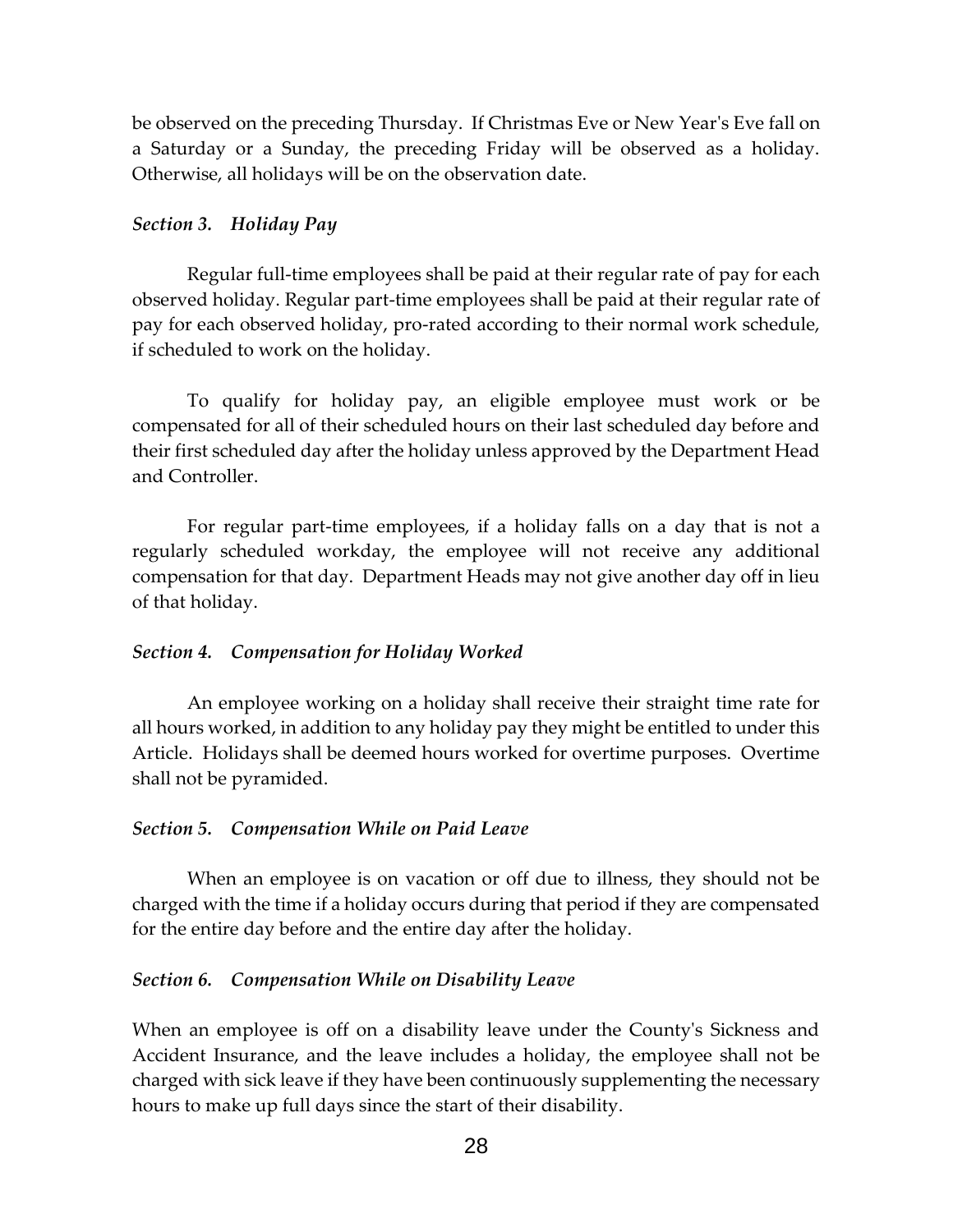## **ARTICLE 7. ANNUAL LEAVE**

## *Section 1. Accrual*

Regular full-time employees shall earn annual leave per the following schedule:

| CONTINUOUS SERVICE     | HOURS EARNED EACH PAYROLL               |
|------------------------|-----------------------------------------|
|                        | PERIOD (80 HRS) OF PAID SERVICE         |
| $\vert$ 0 thru 4 years | 4 hrs. (2 weeks and 3 days per year)    |
| $\vert$ 5 thru 9 years | 5.55 hrs. (3 weeks and 3 days per year) |
| 10 or more years       | 7.1 hrs. (4 weeks and 3 days per year)  |

After an employee has completed 4 years of employment, at the beginning of their 5th year, they will accrue 5.55 hours per pay period. When they have completed their 9th year of employment, at the beginning of their 10th year, they will accrue 7.1 hours per pay period.

Regular part-time employees shall earn annual leave on a prorated basis. The amount of annual leave earned shall be determined by multiplying the full time rate by a fraction derived by dividing the actual hours worked or compensated for during a pay period (exclusive of overtime) by 80.

#### *Section 2. Use*

Annual leave hours may not be used until the employee has completed 6 months of regular continuous paid service with the County. Annual leave can be used only after the pay period in which it is earned. An employee may take annual leave only with prior approval of their Department Head, in increments of no less than one-quarter (0.25) of an hour.

Absences because of sickness or disability in excess of the amount authorized for such purposes may, at the request of the employee, be charged against accrued annual leave. In the event a new employee, who has not completed 6 months but has completed 90 days of employment with the County, and has exhausted all available sick time, the employee may utilize accrued annual leave solely for purposes covered under Article 8, Paid Sick Leave.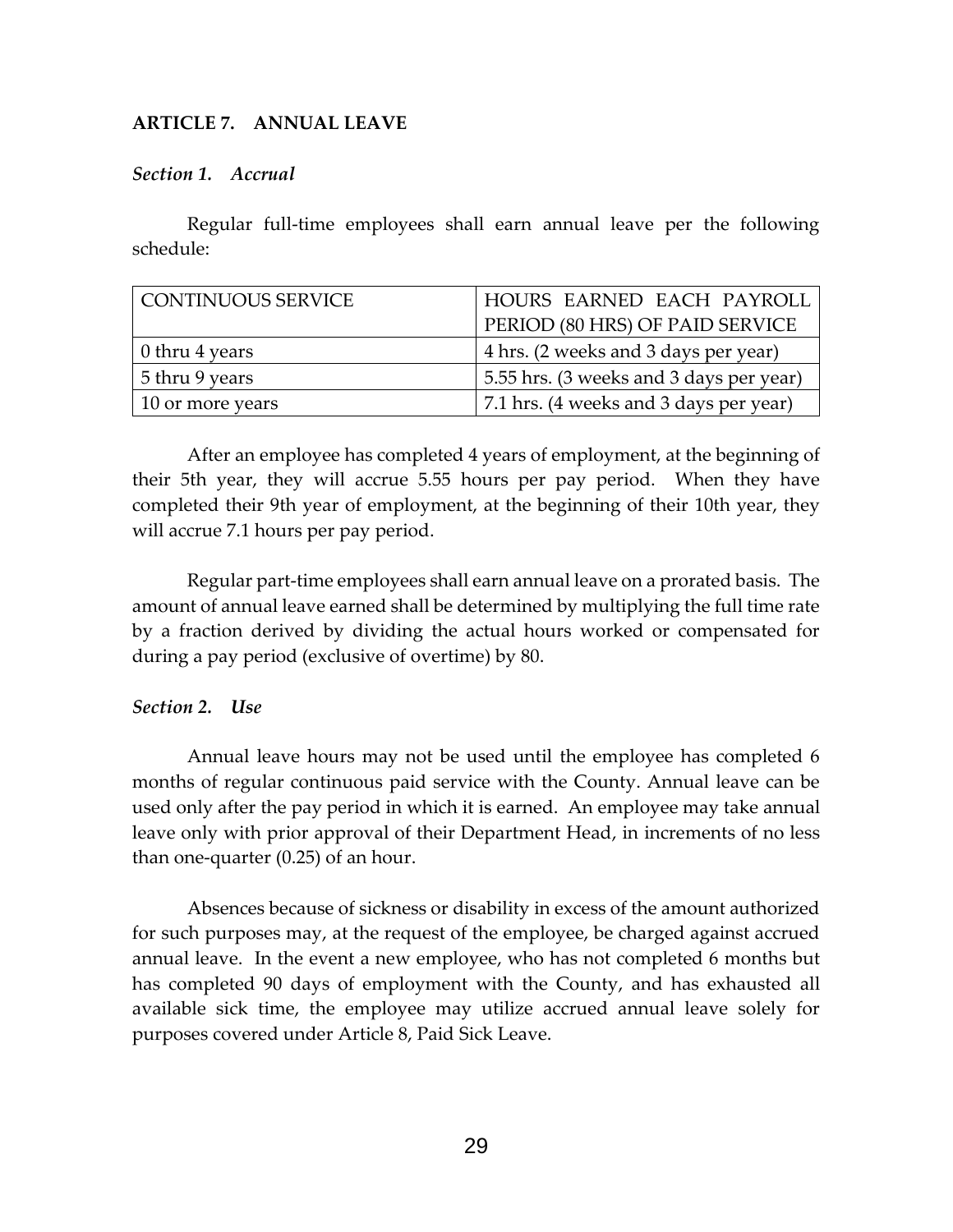#### *Section 3. Accumulation*

No annual leave shall be authorized or accumulated in excess of 240 hours. Any hours in excess of 240 shall be forfeited.

#### *Section 4. Separation from Employment*

Employees shall be paid subject to the below requirements, at their current rate of pay, for their accumulated unused annual leave upon separation from employment, provided they have completed 6 months of continuous employment. All employees will be paid in a lump sum payment only and in no event shall an employee be allowed to be continued on the payroll with their unused annual leave hours.

Employees who leave or quit without giving at least 2 weeks prior written notice shall forfeit and waive their right to any accrued vacation time pay, unless waived by the Department Head and Controller in writing. Employees who are terminated due to inappropriate behavior or misconduct as determined by the Employer, shall forfeit their accumulated unused annual leave unless approved otherwise by the Controller in writing. In the event of the death of an employee, who has completed 6 months of continuous employment, their designated beneficiary shall be paid for the employee's accumulated annual leave.

## **ARTICLE 8. PAID SICK LEAVE**

#### *Section 1. Accrual*

Each regular full-time employee shall earn 3.0 hours of sick leave with pay for each completed 80 hours of service. Hours worked in excess of 80 hours in a biweekly pay period shall not be counted. Regular part-time employees shall earn sick leave on a prorated basis. The amount of sick leave earned shall be determined by multiplying the full time rate by a fraction derived by dividing the actual hours worked or compensated for during a pay period (exclusive of overtime) by 80.

#### *Section 2. Accumulation*

Sick leave shall be credited at the end of the biweekly pay period in which service is completed.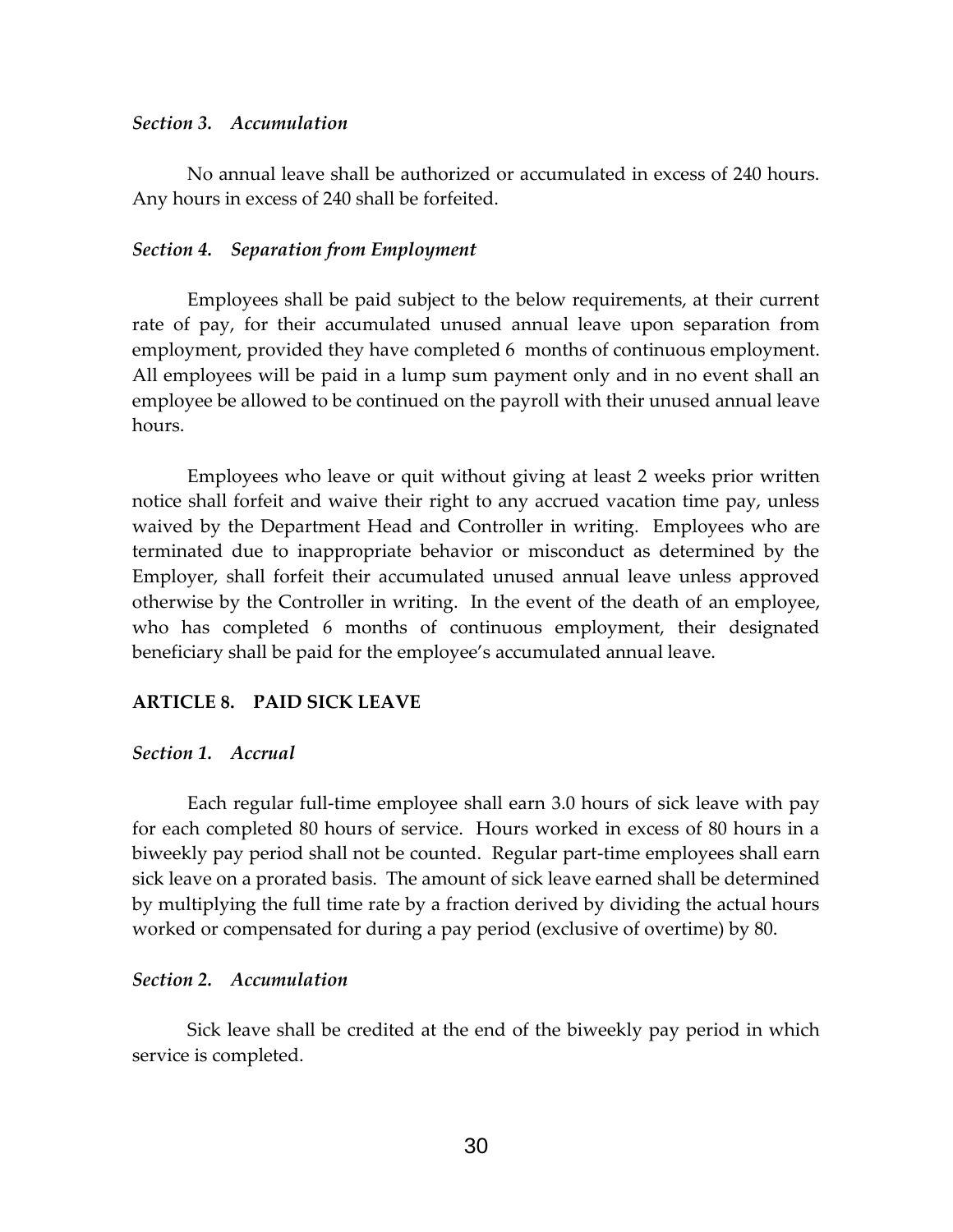Sick leave shall be considered available for use only in a biweekly pay period following the biweekly pay period in which it is earned.

Employees may accumulate sick leave to a maximum of 500 hours. Any sick leave hours accumulated in excess of 500 hours shall be compensated to the employee once a year at their current rate of pay for employees. Such compensation will be made on the first pay day in December.

## *Section 3. Use*

Employees may use accrued sick leave hours, in a minimum of one quarter (0.25) of an hour increments up to 8 hours (consistent with the employee's regularly scheduled work hours) provided they have been employed 30 days.

Eligible employees may use accrued paid sick leave for absences due to the following circumstances:

Mental or physical illness, injury or health condition of the employee or the employee's family member (as defined below), including medical diagnosis, care, treatment, or preventative care;

Medical care, counseling, relocation, legal services, or court appearances related to domestic violence or sexual assault against the employee or the employee's family member (as defined below); and

The closure of the employee's place of work or the employee's child's daycare/school due to a public emergency;

Absences for medical, dental or optical appointments. Sick leave may also be used for illness of an employee's immediate family members where their attendance is essential to their care. Absences for medical, dental or optical appointments may also be taken from accumulated sick leave.

An employee's family members, for purposes of use of sick time, shall be defined as the employee's current spouse, child (including biological, adopted, foster, stepchild, or child for whom the employee is the legal guardian), parent (including biological, foster, step, adoptive or legal guardian when the employee was a minor), grandparent, grandchild, and sibling (including biological, foster or adopted).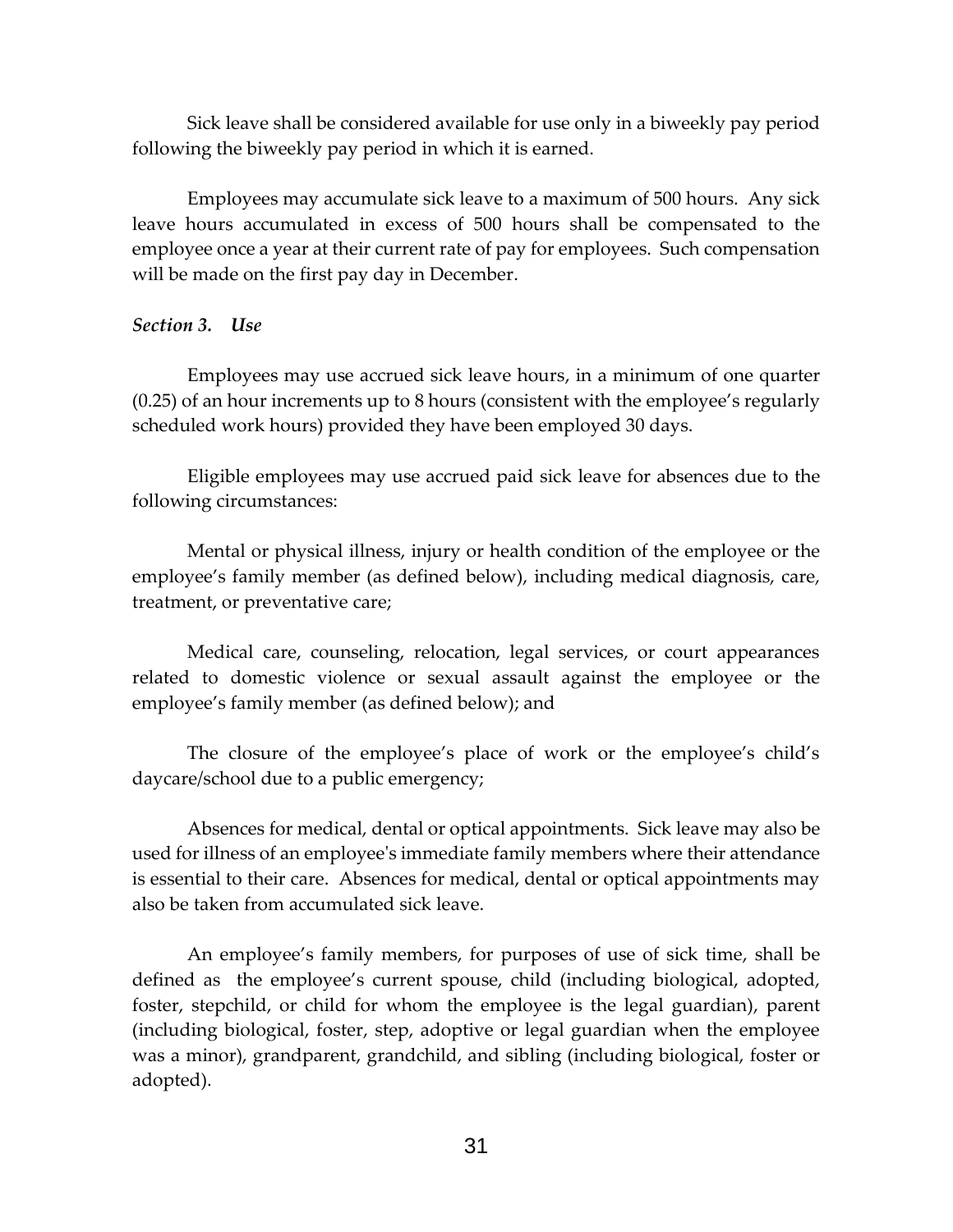Employees taking sick leave shall notify their immediate supervisor within the first hour of the employee's work day. Failure to do so may result in loss of pay for the period of absence.

Employees shall provide a doctor's statement to the Controller's Office when requested by the Department Head. Falsification of such evidence may result in dismissal of employment.

Employees who have submitted a notice of resignation may not use sick leave within their last two weeks of employment without providing a doctor's statement. Failure to comply with this policy shall result in the loss of pay for the time used.

## *Section 4. Payout of Earned Sick Leave upon Retirement or Death*

Any employee who retires and is immediately eligible for retirement benefits as defined by the Municipal Employees' Retirement System (MERS) or has 25 years of service with Eaton County shall be paid 50% of their unused earned sick days in a lump sum payment upon their retirement. In the event of the death of an employee, the designated beneficiary shall receive 50% payment of their unused earned sick leave in a lump sum payment. The amount of pay for each such hour shall be based on the employee's most recent rate of pay.

#### *Section 5. Evidence of Fitness*

The Controller may require that an employee present medical certification of their physical or mental fitness to perform the essential functions of the job, with or without accommodation.

#### *Section 6. Returning to Work*

Employees returning to work from an illness may be required by their Department Head to submit a statement to the Controller's Office from their physician qualifying their ability to return to work.

#### *Section 7. Eligible Seasonal Employees Accrual*

Seasonal employees who are employed by the County for a work assignment in excess of 25 weeks shall be eligible for Paid Sick Leave as defined in this subsection.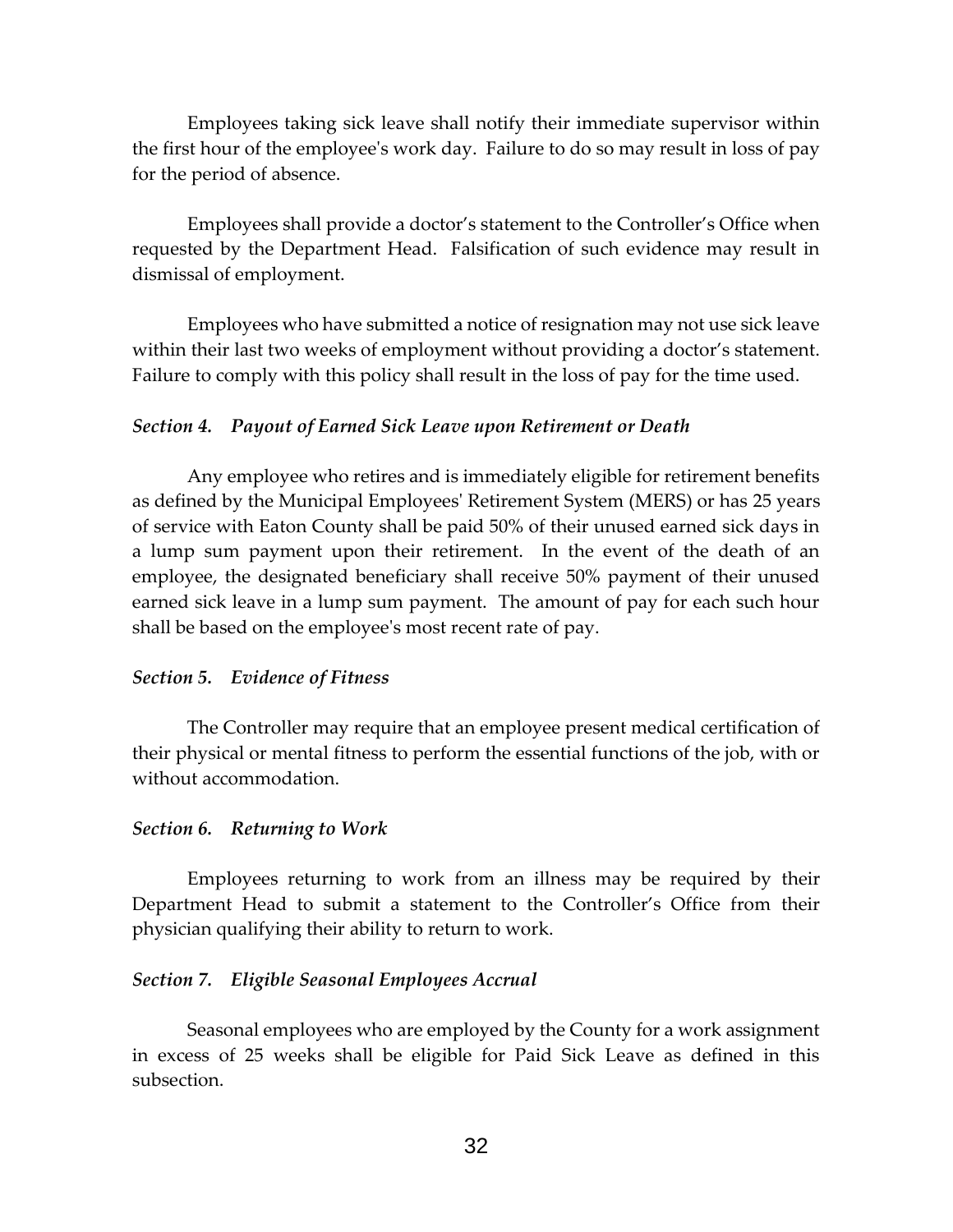Seasonal employees shall accrue 1 hour of paid sick leave for every 35 hours worked, up to 40 hours of paid sick leave in a benefit year, beginning upon hire. Seasonal employees will be eligible to use accrued paid sick leave under the terms of Subsection 3 after 90 days of employment with the County. Employees will be eligible to carry forward up to 40 hours of unused paid sick leave from one benefit year to the next. Seasonal employees will not be paid for any unused paid sick leave.

Seasonal employees who are employed for a work assignment in excess of 25 weeks shall be entitled to a bank of 40 hours of paid sick leave that employees shall be eligible to use as of the employee's 91st day of employment with the County. Employees shall not be eligible to carry forward any unused paid sick leave from one benefit year to the next. Seasonal employees will not be paid for any unused paid sick leave.

## **ARTICLE 9. BEREAVEMENT LEAVE**

#### *Section 1. Eligibility*

All regular full-time and regular part-time employees.

#### *Section 2. Procedures*

An employee who wishes to take time off due to the death of an immediate family member, should notify their department head or elected-official as soon as possible.

Leaves granted under this section shall commence on or between the date of the death and the date of the funeral or memorial service.

In addition to bereavement leave, an employee may, with their department head's or elected official's approval, use any accumulated leave time for additional approved time off as necessary. Employees may be required to provide documentation with regard to their bereavement leave, e.g. death certificate, funeral or memorial notice.

Paid bereavement leave will be granted according to the following schedule:

Employees are allowed up to 5 days off from regularly scheduled hours in the event of the death of the employee's current spouse, child or parent, including legal guardian.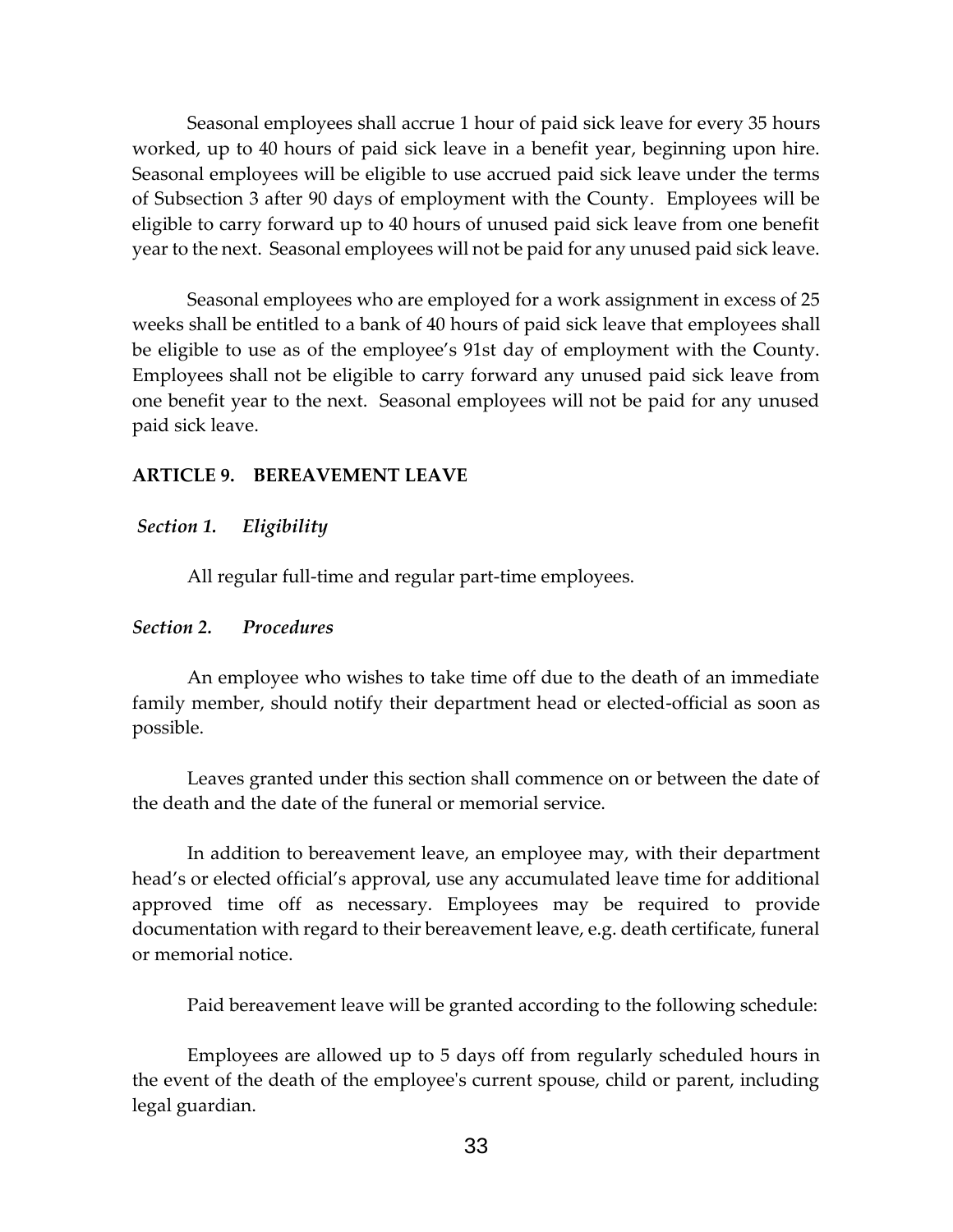Employees are allowed up to 3 days off from regularly scheduled hours in the event of death of the employee's sibling, grandparent, grand child or current inlaw.

Employees are allowed to take the day of the funeral off in order to attend the funeral of all other relatives upon receiving prior approval of the department head or elected official, with such time deducted from the employee's accumulated leave time.

Employees are allowed up to 4 hours of bereavement leave to attend the funeral of a current employee of the County within their office, provided such absence from duty will not interfere with normal operations of the office.

## **ARTICLE 10. MILITARY LEAVE**

## *Section 1. General Statement*

The Employer abides by the mandatory provisions of Federal and State law regarding re-employment rights of veterans and in granting leaves of absence for active military duty.

## **ARTICLE 11. JURY DUTY**

#### *Section 1. General Statement*

Regular full and part-time employees required to appear for jury qualifications or jury service shall be granted leave with regular pay; however, any money earned as a juror, except the money received for mileage (over and above that driven to their normal worksite) and meals, shall be turned over to the County. Such hours shall not be counted for computing overtime pay. To qualify for jury duty pay, an employee must give immediate notice to their supervisor when notified of their selection by showing his Notice of Jury Duty, and must report for work immediately upon their release from jury service each day.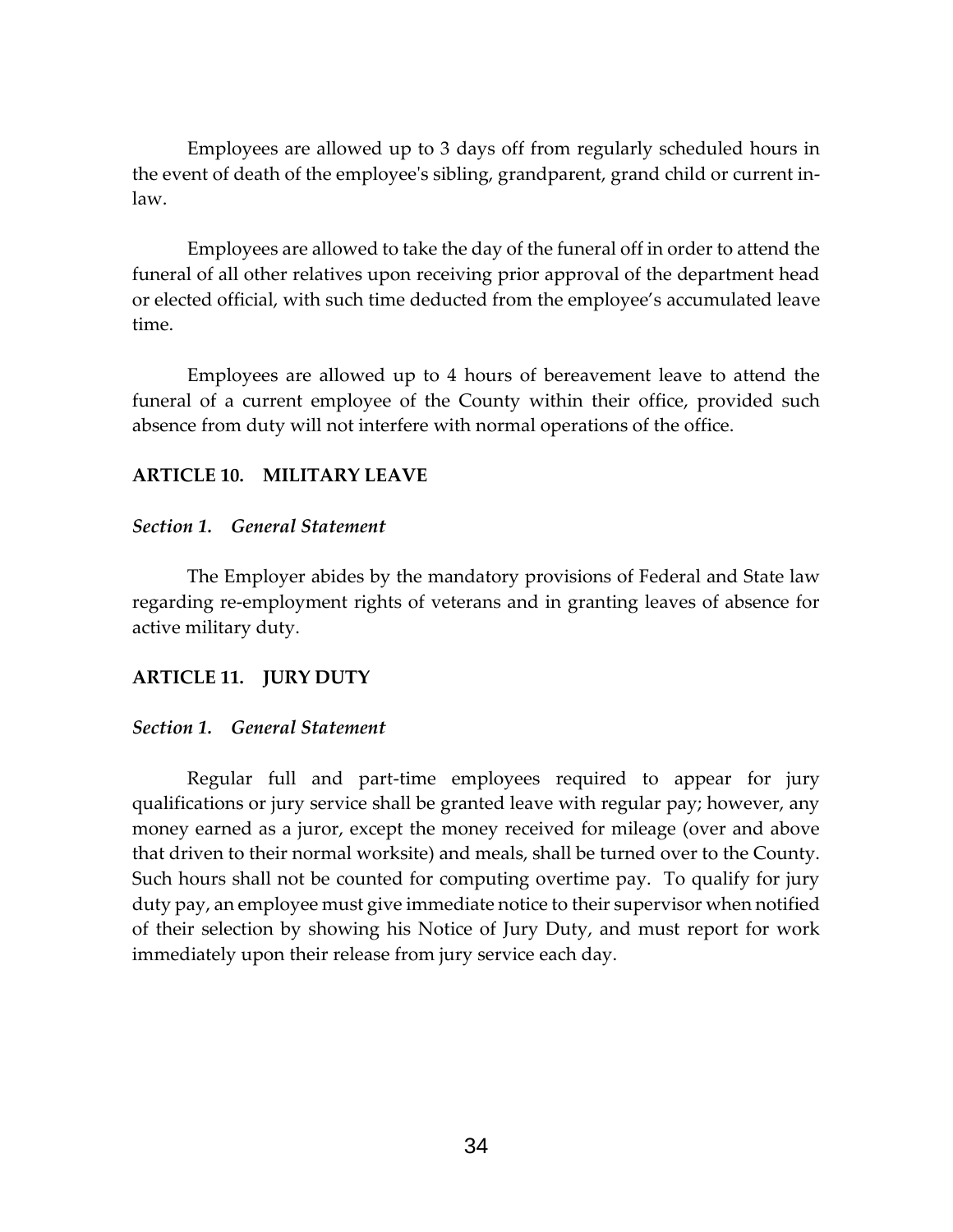## **ARTICLE 12. LEAVE WITHOUT PAY**

#### *Section 1. Disability Leave*

Upon expiration of all paid time off benefits, an employee may be granted an unpaid leave of absence by the Ways and Means Committee if the employee is unable to return to work and the employee's paid leave benefits have expired because of continued illness, injury or disability due to pregnancy.

Such disability leave may be for the duration of the illness, injury or pregnancy, but in no event shall total leave exceed one year from the date the employee last performed work before beginning a leave due to medical reasons. If the employee is not able or does not return to work upon expiration of one year from the start of the disability leave, the employee will be terminated from employment with the County.

Requests for such leave shall be in writing and must be accompanied by a physician's statement certifying the necessity for the leave. The Employer may continue to require updated information during such leave. Before returning to work, the employee must provide a physician's certificate approving the employee's return to the job. Such leave time shall run concurrently with any entitlement to leave under the Family and Medical Leave Act. Employees will be responsible for full health insurance premium coverage for any disability leave, pursuant to this section, that is beyond the employee's FMLA entitlement.

#### *Section 2. Leave Without Pay*

In addition to the leaves authorized above, a Department Head may authorize leave without pay for an employee for a period of time not to exceed 10 days in any calendar year, however all other applicable leave must be exhausted for non-medical circumstances. Such leave may not be authorized to extend a leave under Section 1 of this Article or Article 2, Family and Medical Leave. Leave without pay for a longer period must be approved by the Department Head, but must also be requested in writing to and approved by the Ways and Means Committee. During the time an employee is off of work on an unpaid leave of absence, they shall have no other employment.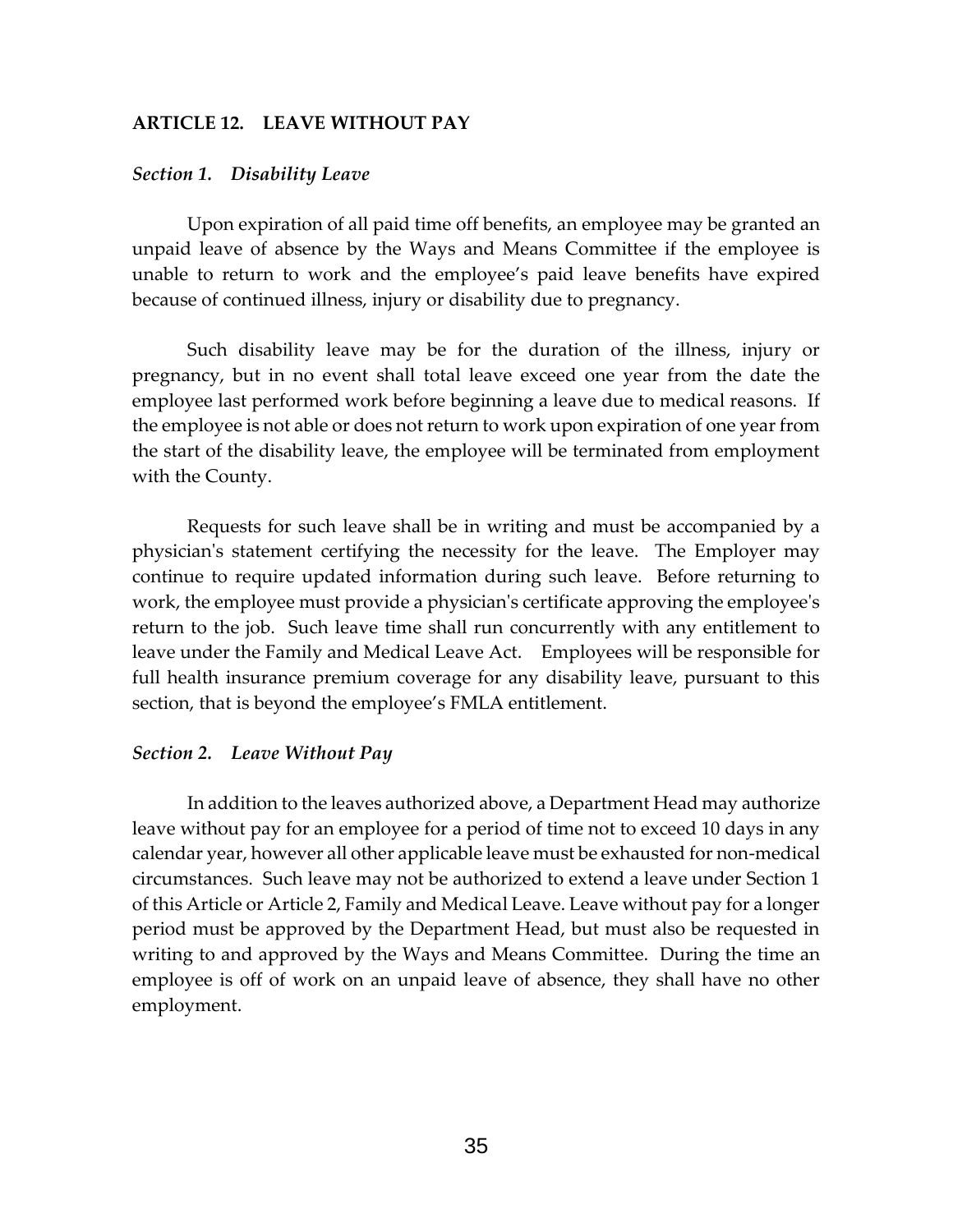## **ARTICLE 13. EDUCATIONAL ASSISTANCE POLICY**

#### *Section 1. Reimbursement*

The County may reimburse an employee for tuition costs and other charges, up to a maximum of \$1,000 per calendar year, subject to the availability of funds within the department's budget and that the requested course meets the IRS allowable guidelines. The course(s) must be related to the employee's present position in the County or be a required course leading to a degree relating to the employee's present position. Reimbursement is for undergraduate courses only. In order for an employee to be eligible, they must follow the application process that is outlined below. The course(s) must be taken outside of working hours except in the rare instance when it is not offered at such a time.

#### *Section 2. Procedure*

(a) The employee must complete the Tuition Reimbursement Request Form. Forms are available in the Controller's Office. Prior to enrolling in a course(s), signatures must be secured from the Department Head and the Controller. In order to be reimbursed, the course(s) must be undergraduate courses, taken at an approved school and the employee must receive a passing grade.

(b) After the employee completes the course(s) they must complete the bottom half of the Tuition Reimbursement Request Form and have their Department Head and the Controller approve payment. The reimbursement may include registration fees, tuition, laboratory fees, book costs and supply costs. Reimbursement requests must be supported by an itemized paid receipt(s) and a copy of the grade(s) for the course(s). The completed Tuition Reimbursement Request Form must be signed by the Department Head and the Controller and forwarded to the Controller's Office for payment after the next regularly scheduled Board meeting.

(c) In the event a Department Head requires an employee to enroll in a course(s), payment can be made in advance, however the same Tuition Reimbursement Request Form must still be completed prior to enrollment.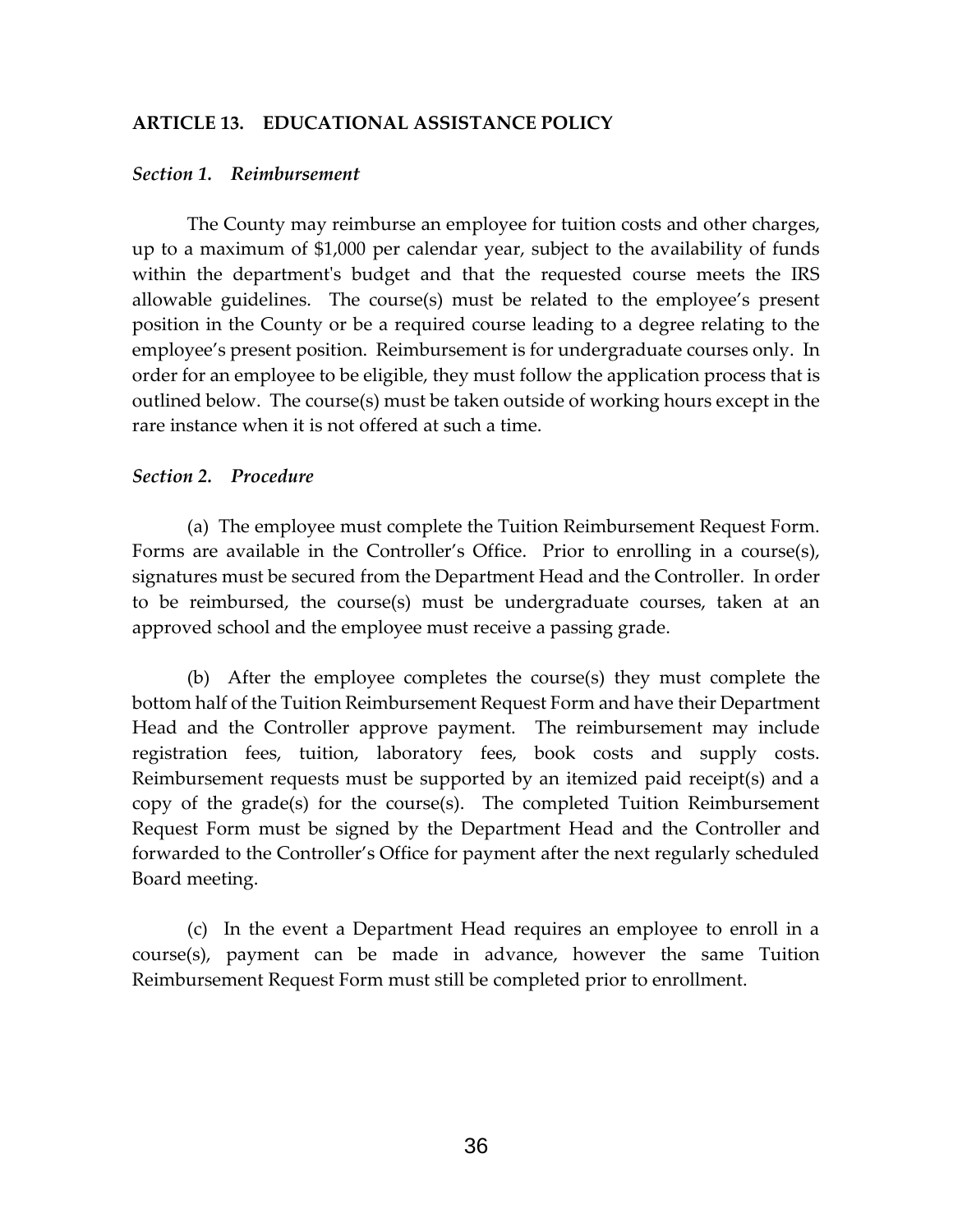## **ARTICLE 14. HOURS**

#### *Section 1. Courthouse Hours*

The Offices of the Eaton County Courthouse shall be open daily for business from 8:00 a.m. to 5:00 p.m., Monday through Friday, except on the holidays listed in the Holiday section. The normal work week shall be 40 hours.

#### *Section 2. Overtime*

#### (a) Non-Exempt Employees

Overtime shall consist of any and all time worked by an employee eligible for overtime in excess of 40 hours worked in the 7 consecutive days, Sunday through Saturday subject to the following provisions. Prior approval of overtime is required by an employee's supervisor. Only time worked shall be counted for purposes of computing overtime pay (See Article 6. Section 4., for Compensation for Holidays).

Employees working in classifications considered to be non-exempt from the overtime provisions of the Federal Fair Labor Standards Act (FLSA) who are required to work in excess of 40 hours in any one week shall be compensated at the rate of time and one half their regular rate of pay for all such hours. An employee, with the mutual agreement of the Department Head, may take compensatory time off at the rate of time and one half per hour of worked overtime in lieu of overtime pay. Compensatory time off shall be taken at a time mutually agreeable to the Department Head and the employee. Such time cannot accumulate in excess of 160 hours. Overtime must be paid for any time accumulated in excess of 160 hours. Compensation at the rate of time and one half will be paid to employees for compensatory time not taken upon their separation from employment. All employees will be paid in a lump sum payment only and in no event shall an employee be allowed to be continued on the payroll with their unused compensatory time hours.

A Department Head may, within their discretion, allow an employee to flex their work schedule as the department's workload demands, provided such adjustment to the work schedule does not interfere with the office's daily business hours contained in Section 1 of this Article. The adjustment to the work schedule should not be made to prevent or eliminate the need for the employee to utilize their accrued sick or vacation leave or provide for the employee to receive a benefit that they are not otherwise entitled to within these policies (i.e., Holiday Pay). The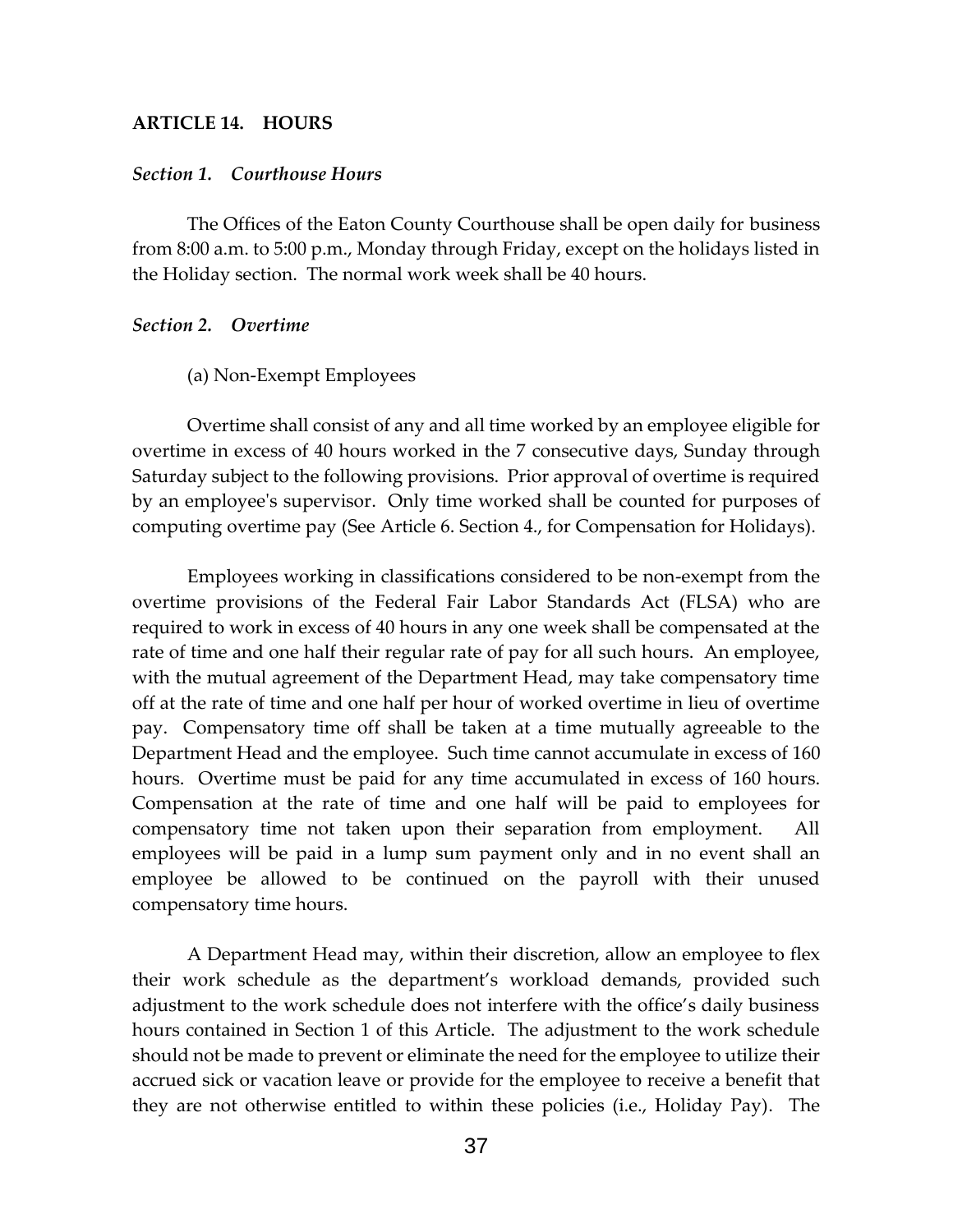permitted flex schedule must be made to maintain the total number of hours (40) of a normal work week as required under the provisions of FLSA and contained in Section 1 of this Article. In the event a Department Head approves an employee to flex their schedule within a week, the daily payroll hours will be recorded to reflect the flex schedule.

## (b) Exempt Employees

Employees working in classifications considered to be exempt from the overtime provisions of the Federal Fair Labor Standards Act (FLSA) shall not receive overtime compensation or be eligible for compensatory time off.

A Department Head may authorize a flexible schedule other than that described above in Section 1 when an exempt employee is required by their supervisor to work more than a normal work day (increments of at least one hour), when the work load permits.

#### *Section 3. Alternative Work Schedule*

An alternative work schedule may be approved on a case-by-case basis at the sole discretion of the Department Head or Elected Official. An alternative work schedule may be considered if such alternative work schedule does not detrimentally affect or diminish the public availability for service in Section 1 of this Article. Examples of alternative work schedules may include (4) four- (10) ten hour shifts, another combination of shifts meeting the normal work week defined in Section 1 of this Article, or a hybrid work schedule including a combination of remote and in-person work. Employees to be assigned to a hybrid work schedule including remote work must complete a Hybrid Work Agreement. A Hybrid Work Agreement will be approved at the sole discretion of the Department Head or Elected Official.

An alternative work schedule may be terminated at any time at the sole discretion of the Department Head or Elected Official.

#### *Section 4. Lunch Hours and Breaks*

Each full time employee shall be allowed a one hour unpaid lunch break near the middle of their scheduled work shift, as determined by the Department Head, based on operational needs. Lunch hours may not be used for overtime purposes.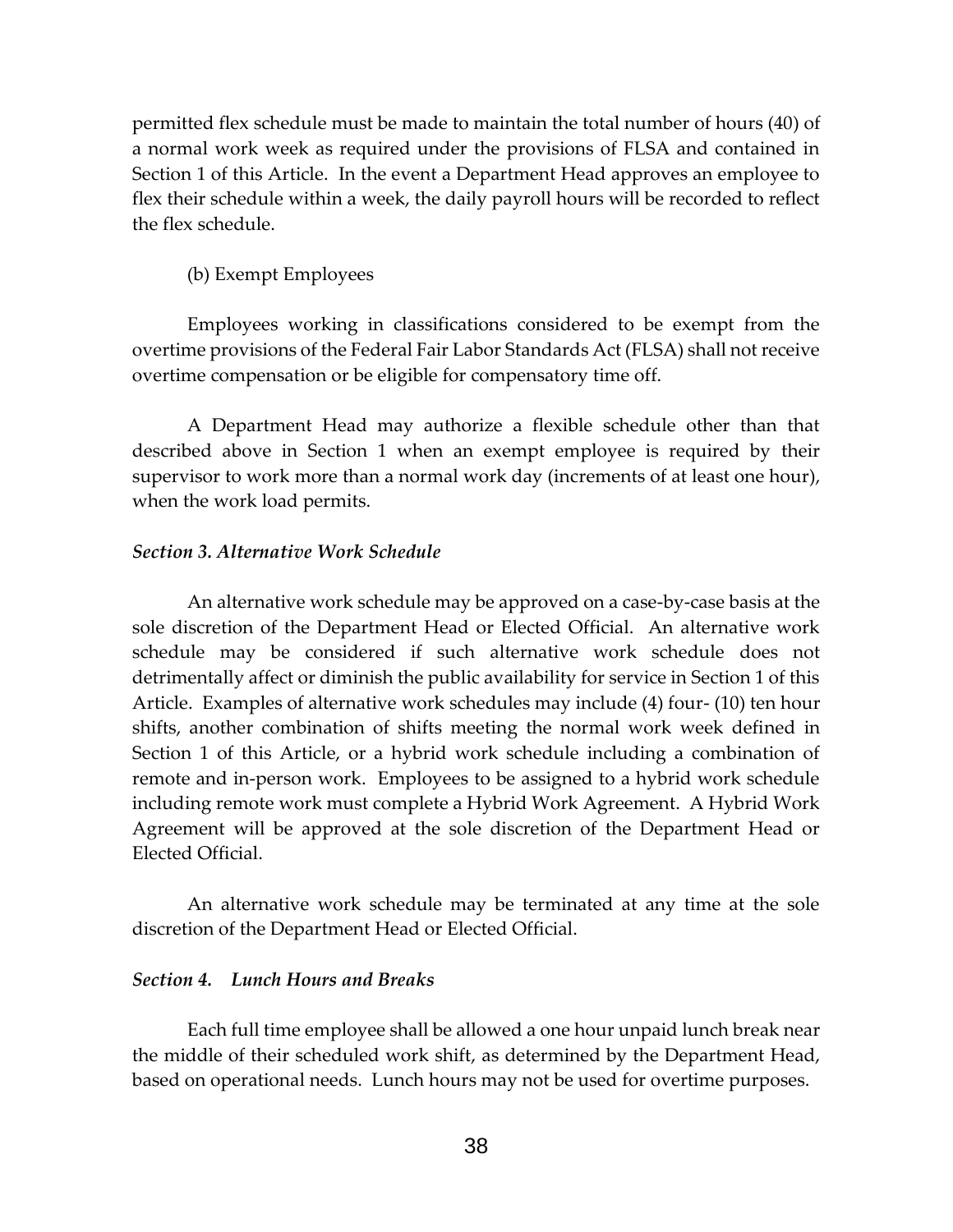Breaks are generally allowed twice a day with one near the middle of the first 4 hours of the work day and one near the middle of the last 4 hours of the work day. Each break period is not to exceed 15 minutes and will be scheduled by the Department Head. Breaks may not be used for coming in late, leaving early, in conjunction with lunch breaks, or for overtime purposes. They do not accumulate if not taken.

## **ARTICLE 15. CLASSIFICATION OF EMPLOYEES**

## *Section 1. Classification of Employees*

(a) Full Time Employees. An employee regularly scheduled to work 40 hours per week for a period to exceed 6 months shall be considered a regular, full time employee. Such employees shall be entitled to the benefits listed in this booklet except where otherwise indicated.

(b) Regular Part-Time Employees. An employee regularly scheduled to work a minimum of 40 hours per pay period, but less than 40 hours per week for a period to exceed 6 months shall be classified as a regular, part-time employee. Such employees shall only be entitled to earn pro-rated annual leave, sick leave, bereavement leave and holiday benefits (when the holiday falls on an employee's regularly scheduled workday). If a holiday falls on a day that is not a regularly scheduled workday, an employee will not receive any additional compensation for that day. Department Heads may not give another day off in lieu of that holiday; and shall participate in the retirement system provided the minimum eligibility requirements are met. Regular part-time employees who are regularly scheduled to work 30-39 hours per week are eligible for health insurance benefits.

(c) Temporary Employees. An employee who is hired for a period of 25 weeks or less in a calendar year, for work that was scheduled for 25 weeks or fewer in the calendar year, working less than 29 hours per week, shall be considered a temporary employee and shall be entitled to wages only with no fringe benefits. If a temporary employee is transferred to a regular status, retroactive requests for any benefit calculations must be requested at the time of transfer by the employee's department head and approved by the Ways and Means Committee.

(d) Intermittent Employees. An employee who is not regularly scheduled in advance to work a minimum number of 29 hours per week shall be considered an intermittent employee and shall be entitled to wages only with no fringe benefits.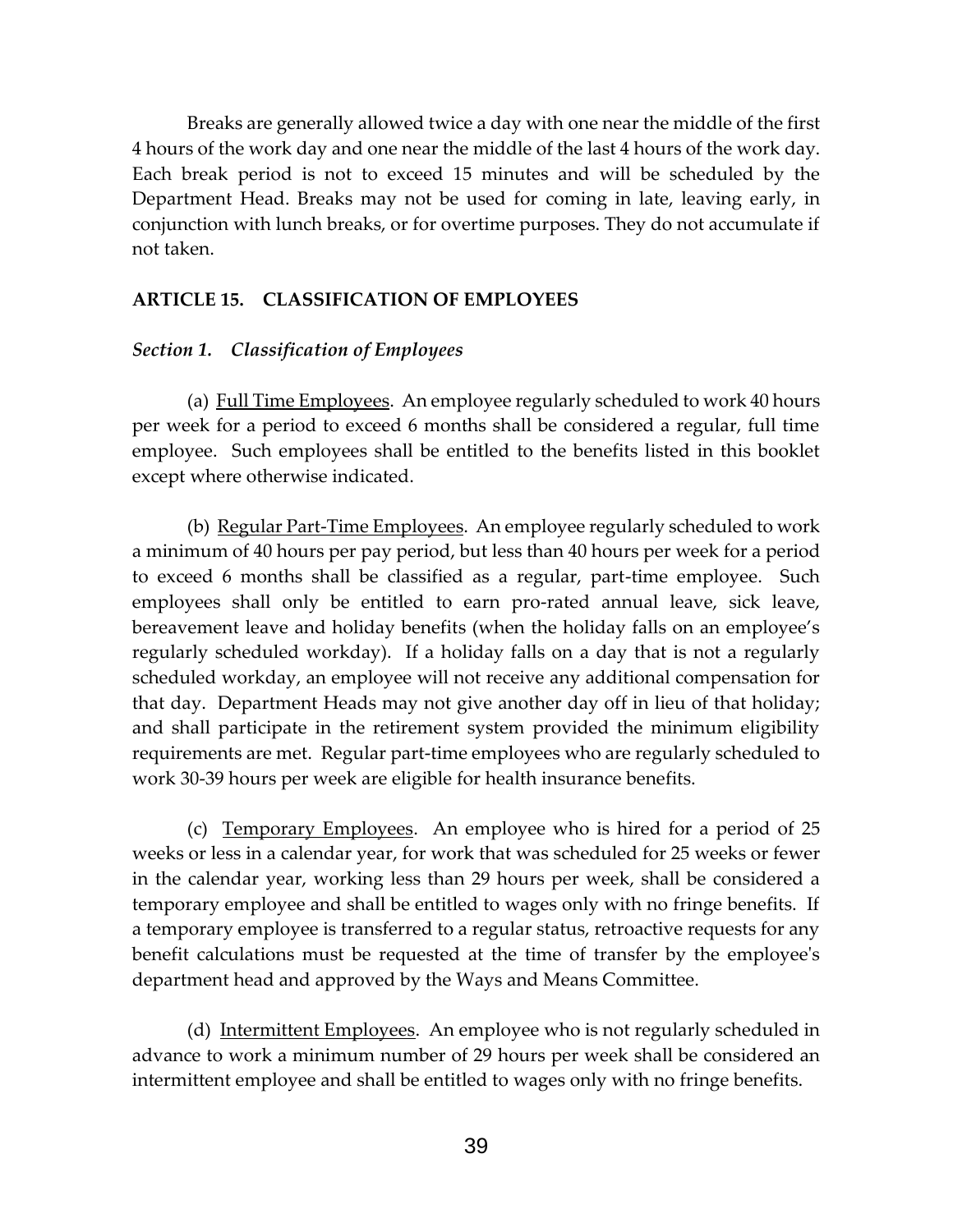(e) Contract Employees. In certain instances, as approved by the Ways and Means Committee, an individual may be hired on a contractual basis. The proposed situation must satisfy the definition of the Internal Revenue Service independent contractor relationship.

(f) Seasonal Employees. Any employee working in a seasonal capacity for any County Department scheduled 29 hours or less per week shall be entitled to wages only with no fringe benefits, provided the employee works for 25 weeks or fewer, for a seasonal work assignment that is scheduled to last for 25 weeks or fewer. If a seasonal employee is anticipated to perform work on an assignment in excess of 25 weeks, the seasonal employee shall be eligible for paid sick leave as provided in Article 8.

(g) Other Part-Time Employees. An employee regularly scheduled in advance to work 19 hours or less per week for a period to exceed 6 months shall be classified as other part-time employees and shall be entitled to wages only with no fringe benefits.

## *Section 2. New Employees*

All hiring of new employees will be at the entry level rate except as follows: A department head may hire a new employee at a level within the salary classification with consideration given for years of relevant experience with the prior approval of the Controller.

#### *Section 3. Returning Employees*

An employee who previously worked part-time or full-time for the County and returns to part-time or full-time employment will have their seniority reinstated for purposes of longevity and leave accruals.

#### *Section 4. Temporary Retention and Recruiting Premium*

Effective February 1, 2022 and continuing for the twelve month period ending January 31, 2023 all current full-time and regular part-time employees defined in Section 1. of this Article will be receive a retention premium stipend in addition to their currently authorized salary of \$250 for each month of continued employment through January 31, 2023, paid the with first regular payroll of the following month. Employees that retire and are 1) immediately eligible to begin receiving their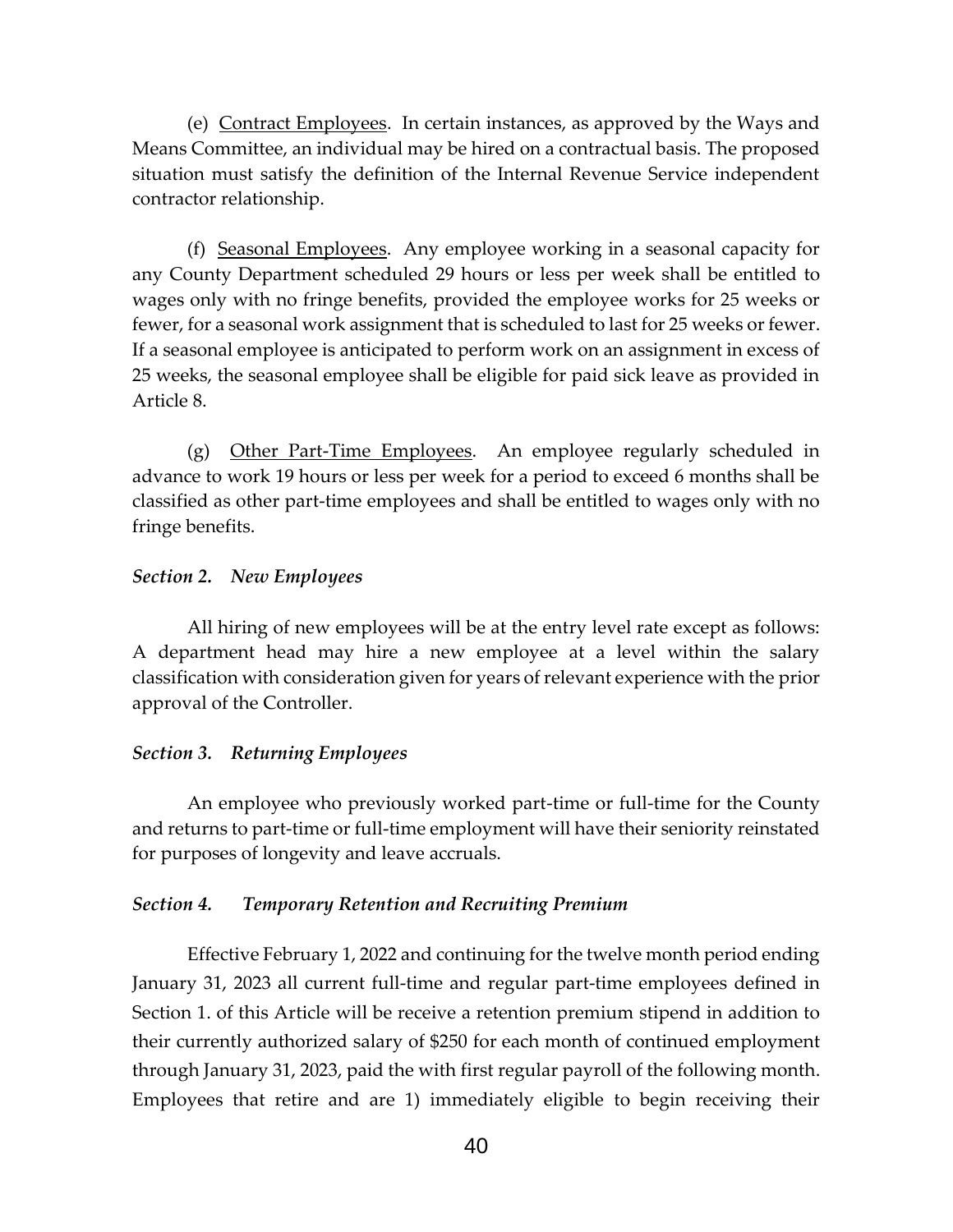pension or 2) have attained 25 years of service with Eaton County, while this temporary premium program is in effect shall receive the monthly retention premium stipend through the end of the month in which they retire from employment.

All full-time and regular part-time employees as defined in Section 1. of this Article hired after February 1, 2022 shall be eligible to receive a recruiting premium stipend of \$1,500 after completing six months of employment, to be paid with the first regular payroll of the following month. After completion of six months of employment, employees will receive a retention premium stipend in addition to their currently authorized salary of \$250 for each month of continued employment through January 31, 2023, paid the with first regular payroll of the following month. An employee hired after August 1, 2022, shall be eligible to receive a recruiting premium stipend of \$1,500 after completing six months of employment.

Intermittent and Seasonal employees as defined in Section 1 of this Article shall be eligible to receive a retention premium stipend in addition to their currently authorized salary of \$250 for each month of continued employment through January 31, 2023, paid the with first regular payroll of the following month.

All other employee classifications defined in Section 1 of this Article shall be eligible to receive a retention premium stipend in addition to their currently authorized salary of \$125 for each month of continued employment in which service is provided through January 31, 2023, paid the with first regular payroll of the following month.

## **ARTICLE 16. RECLASSIFICATION OF EMPLOYEES**

#### *Section 1. Regular Reclassification*

In order to conform to the budgetary process of the County, reclassification requests should be submitted to the Controller's Office no later than the date of the regularly scheduled February Ways and Means Committee meeting so they may be considered at the regularly scheduled March Ways and Means Committee meeting. Any approved requests will be made effective the following October.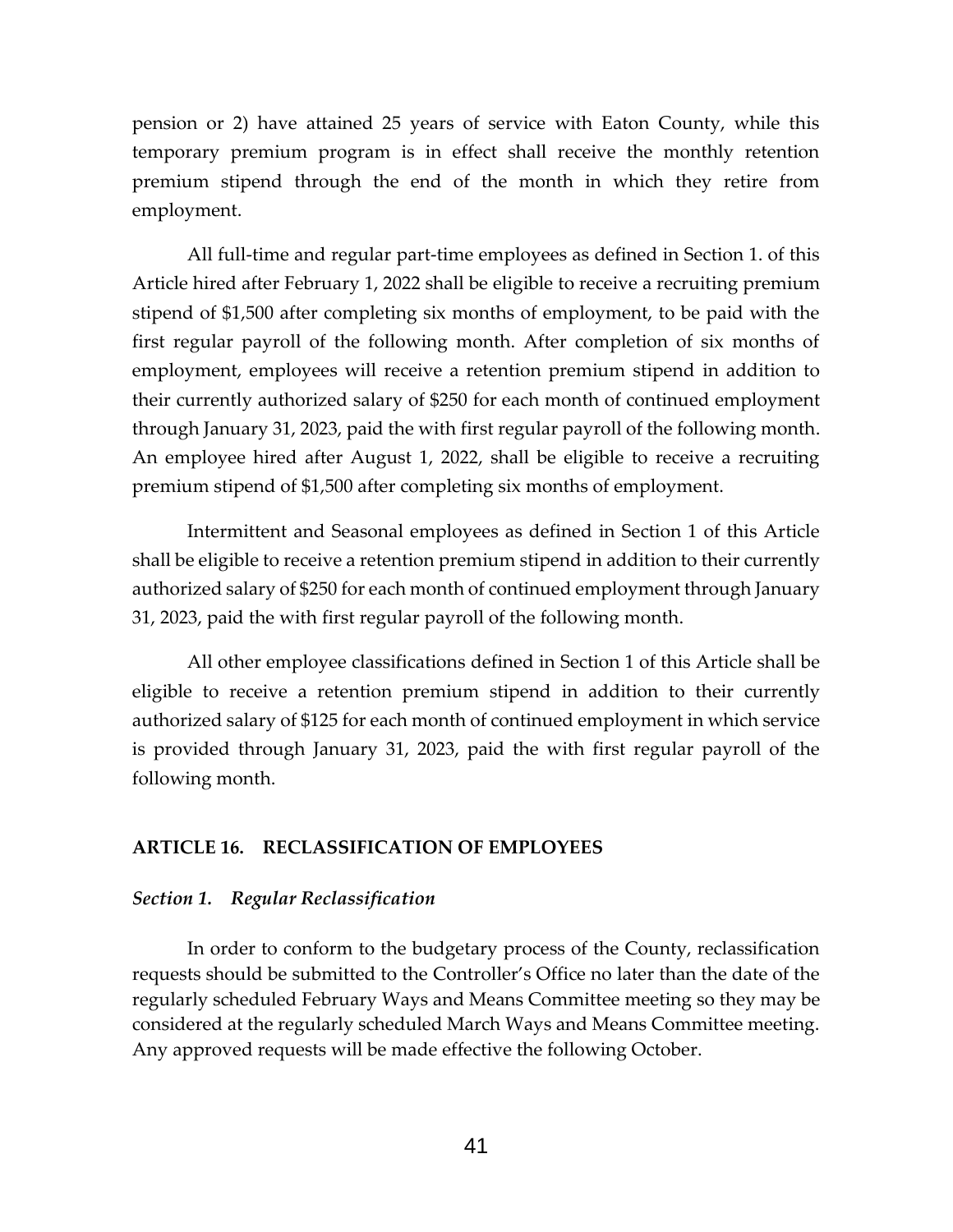A reclassification request can be submitted by either an employee or a Department Head. A reclassification request submitted by an employee that has not been reviewed by their Department Head will be returned to the Department Head for their review.

Reclassification requests should be submitted only for employees whose job duties have changed substantially since their job description was completed. They should not be viewed as a means of increasing the salary of an employee who is performing well or is at the last step of their salary grade. Once a reclassification request has been submitted, another request may not be submitted for the same position until two reclassification periods have passed.

Any regular reclassification request is not subject to appeal or the County Grievance Procedure.

#### *Section 2. Special Reclassification*

A reclassification request may be considered at other times during the year, if in the discretion of the Controller, a significant single change has occurred in the employee's job responsibilities; i.e.: new and different projects undertaken, many more employees added to be supervised, etc.

#### *Section 3. Temporary Reclassification*

Any temporary reclassification of any employee must first be approved by the Controller. A temporary reclassification of an employee to a Department Head must first be approved by the Ways and Means Committee.

#### **ARTICLE 17. SALARY PLACEMENT**

This Article applies to changes in employee salaries as a result of internal promotion (involving employee) or reclassification (involving a position).

#### *Section 1. Promotion*

When an employee is promoted to a higher-level position at a higher pay scale, placement on the new (higher) pay scale will be to the salary step that results in the employee receiving a 5% increase in salary within the new (higher) classification, unless the increase results in the employee exceeding the top step in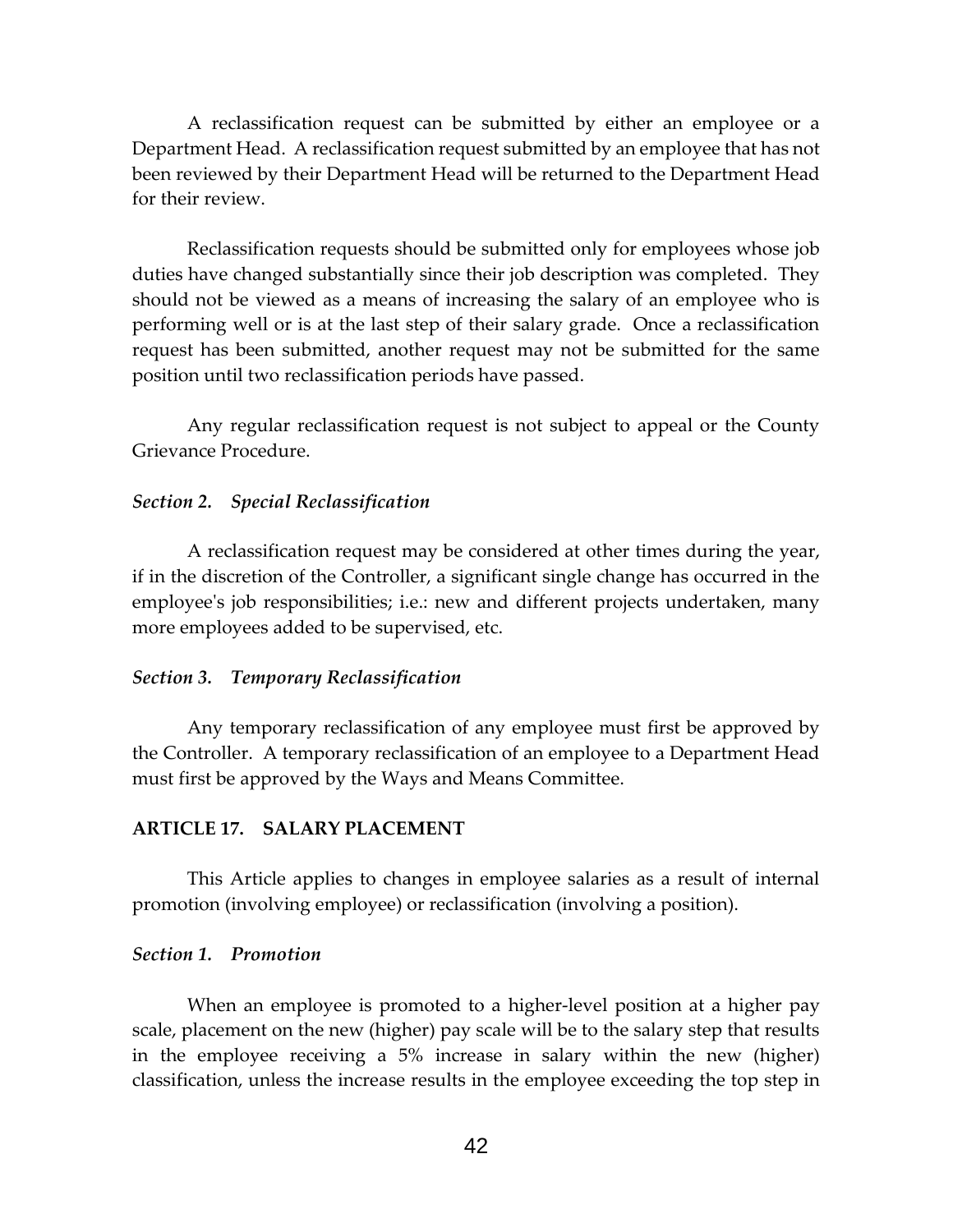the new (higher) classification. In this circumstance, the employee will be placed at the top step of the new (higher) classification.

## *Section 2. Reclassification*

When a position is reclassified through the annual, temporary, or special reclassification process, the employee will be compensated at the equivalent annual step within the pay scale of the newly determined classification.

## **ARTICLE 18. INCLEMENT WEATHER**

## *Section 1. Authorization to Close*

The County may be officially closed by the Chairperson of the Board of Commissioners due to inclement weather or other acts of God and employees are instructed to return home. In the event of such closure, they will be paid for their regularly scheduled hours.

Employees who do not return to work because of continuing inclement weather conditions after the County has been officially reopened must use compensatory time or vacation time in order to be paid.

The decision to close the County will be broadcast on the following local media if possible:

## **RADIO**

WJIM FM 97.5 AM 1240 WFMK FM 99.1 WITL FM 100.7

## **TELEVISION**

## WILX TV Channel 10

For updated information on delays or closing, employees can call the inclement weather phone number at the Courthouse, (517) 543-4404.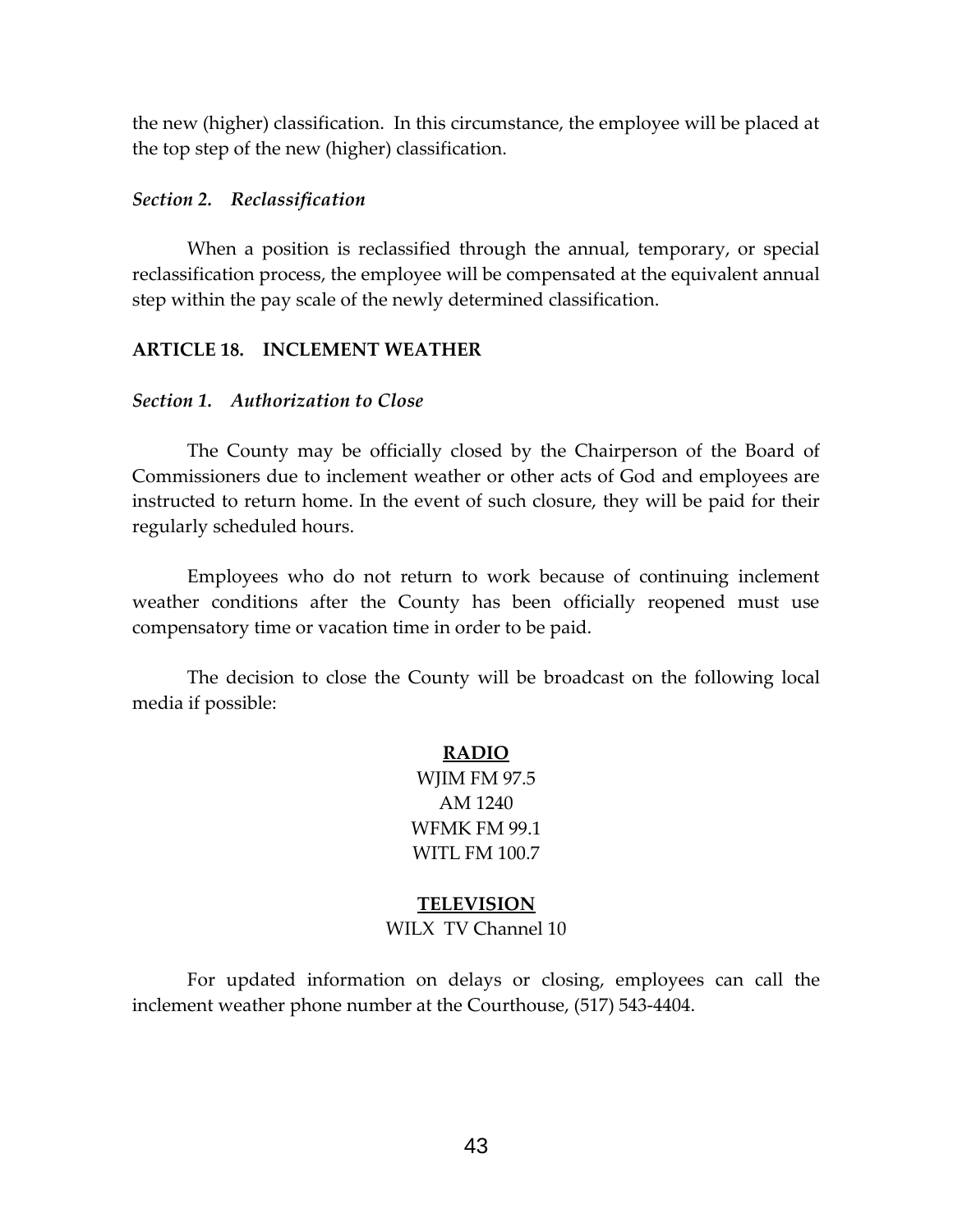## *Section 2. Compensation While on Paid Leave*

When an employee is on vacation or off due to illness, they shall not be charged with the time if an inclement weather day occurs during that period if they are compensated for the entire day before and the entire day after the inclement weather day.

## *Section 3. Outside Work*

For employees regularly scheduled to work outside, the following inclement weather policy will apply:

(a) Every employee must report to work every day to be paid unless they have been excused. If in the discretion of the supervisor the weather is too severe to work, they will attempt to identify and assign indoor work. This type of work will be distributed as evenly as possible.

(b) If an employee reports to work and is sent home because weather is too severe and there is no indoor work to be performed, they will be paid for two hours or the actual time worked, whichever is greater.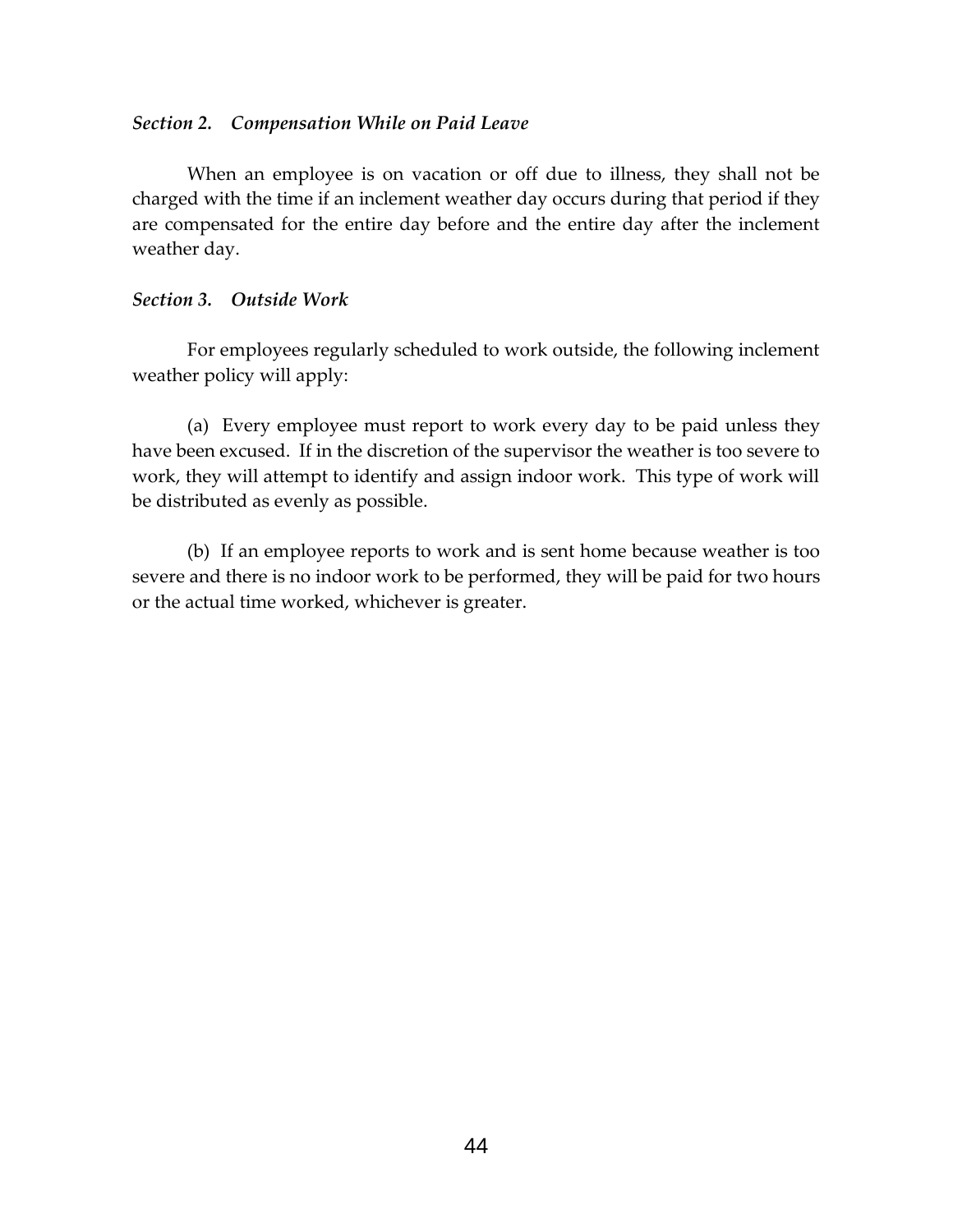#### **NON-ECONOMIC POLICIES**

#### **ARTICLE 19. EMPLOYEE EVALUATION**

## *Section 1. General Statement*

There may be an annual evaluation done on each employee by their immediate supervisor or department head. The evaluation will be completed on forms provided by the Controller's Office, and then placed in their personnel file in the Controller's Office. These records will then become records of the Employer.

#### **ARTICLE 20. GRIEVANCE PROCEDURE**

#### *Section 1. General Statement*

If a grievance arises over the application of these rules and policies in a specific case, an employee shall have the benefit of the following grievance procedure:

Step 1. An employee having a grievance shall present it in writing to the Department Head within 5 working days from the date the grievance first arose or should have been known by the employee. Any grievance not timely filed shall be considered null and void. Such grievance shall include time, date, and alleged violation(s) of this policy that is the basis of the grievance, the remedy desired, and the signature of the grievant. The Department Head's written answer shall be given to the employee within 3 working days thereafter. A Department Head does not have the authority to change, alter, or modify any of the provisions contained in this Personnel Policy. The decision of the Department Head shall not act as precedent or bind the Employer.

Step 2. If the grievance is not satisfactorily adjusted in Step 1, the grievance shall, within 3 working days of the Step 1 answer, be submitted in writing to the Controller. The Controller, Department Head and the affected employee may meet within 5 working days. The Controller shall give a written answer within 3 working days following the meeting if held, or the receipt of the grievance. If the grievance is not satisfactorily adjusted it shall be submitted, within 3 working days thereafter, to Step 3.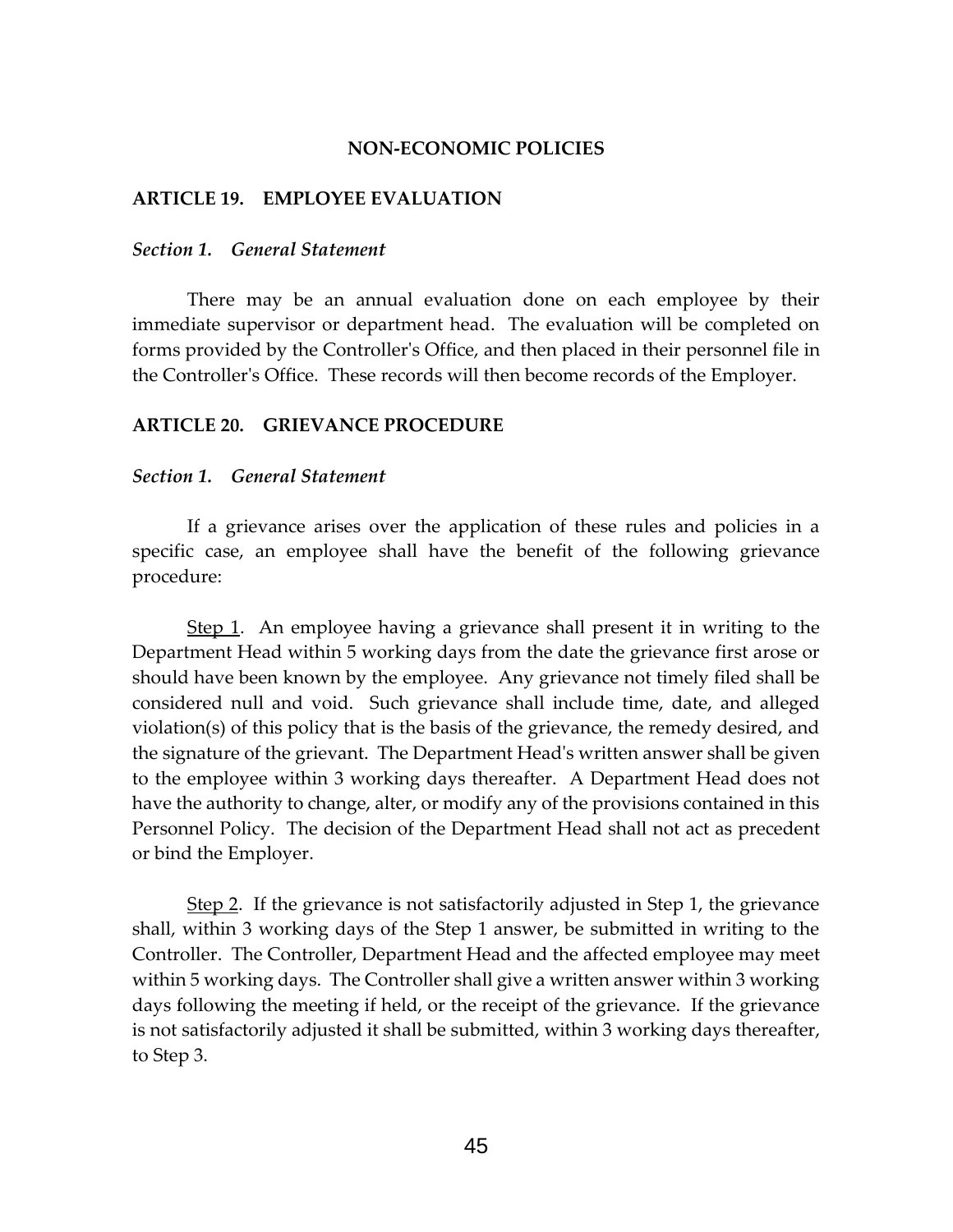Step 3. The Ways and Means Committee shall discuss the grievance at the next regularly scheduled committee meeting, provided the appeal is received by the Controller in writing at least 5 working days prior to the next meeting. The employee shall have the right to appear at this meeting to discuss their grievance and present evidence and witnesses. The Ways and Means Committee shall give a written answer within 5 working days thereafter. The Ways and Means Committee's decision shall be final and binding on all parties.

Any complaint not appealed from a decision in one of the steps above to the next step within the prescribed time limit shall be considered dropped and not subject to further appeal unless the time limit is extended by mutual written agreement.

Failure of the Employer to respond to a grievance, at Step 1 or Step 2, within the time limits specified, shall be considered a denial of the grievance and the grievance may be processed to the next step, provided the grievance is advanced timely from the last day that the Employer's answer was due.

New employees or employees who voluntarily transfer or are promoted to another position, for the first year of their new employment, shall not be able to utilize the above grievance procedure.

## **ARTICLE 21. WORK RULES**

## *Section 1. Rules of Conduct*

All employees are expected not to violate the following rules of conduct as well as the rules and policies previously mentioned. The list is for illustration purposes only and is not intended to be an all-inclusive list of rules of conduct. Further, the list may be added to, modified or supplemented at the sole discretion of the Employer. The purpose of these rules is to set forth some rules of conduct, which will result in disciplinary action, including possible discharge. Other types of behavior deemed inappropriate can subject an employee to disciplinary action up to and including discharge. Further, all employees serve at the will and pleasure of the Employer, and may be terminated with or without cause.

1. Unlawfully manufacturing, distributing, dispensing, possessing, selling, or using intoxicants or controlled substances, including but not limited to alcohol, illegal narcotics and recreational and medicinal marijuana on County property or during working hours.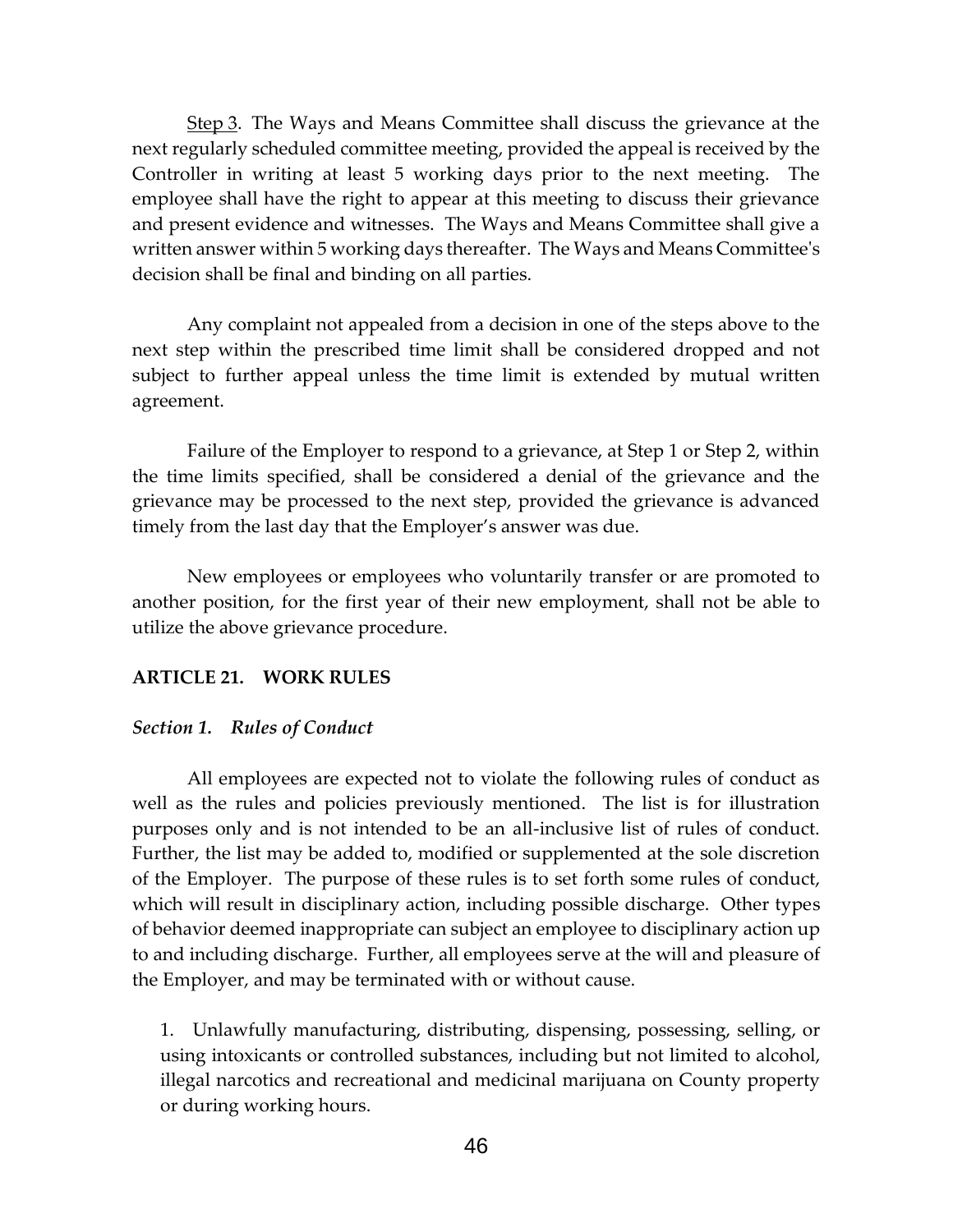2. Reporting for work in an intoxicated condition or under the influence of a controlled substance.

3. Operating a County vehicle in an intoxicated condition or under the influence of a controlled substance.

- 4. Absence without notification or excuse.
- 5. Absenteeism.
- 6. Tardiness.
- 7. Pattern of abuse of leave time.
- 8. Neglect or failure to satisfactorily perform assigned duties.
- 9. Violation of a safety rule or safety practice.
- 10. Misrepresentation on employment application.
- 11. Falsification or destruction of Employer's records.
- 12. Violations of policies outlined in the Personnel Policy.
- 13. Refusal to perform work assigned to an employee.
- 14. Interfering with the work of the other employees.

15. Improper use, unauthorized use or destruction of County Property. (Includes County vehicles taken home overnight and being used for personal reasons).

- 16. Insubordination.
- 17. Theft or financial irregularities (embezzlement).
- 18. Harassment.
- 19. Fighting.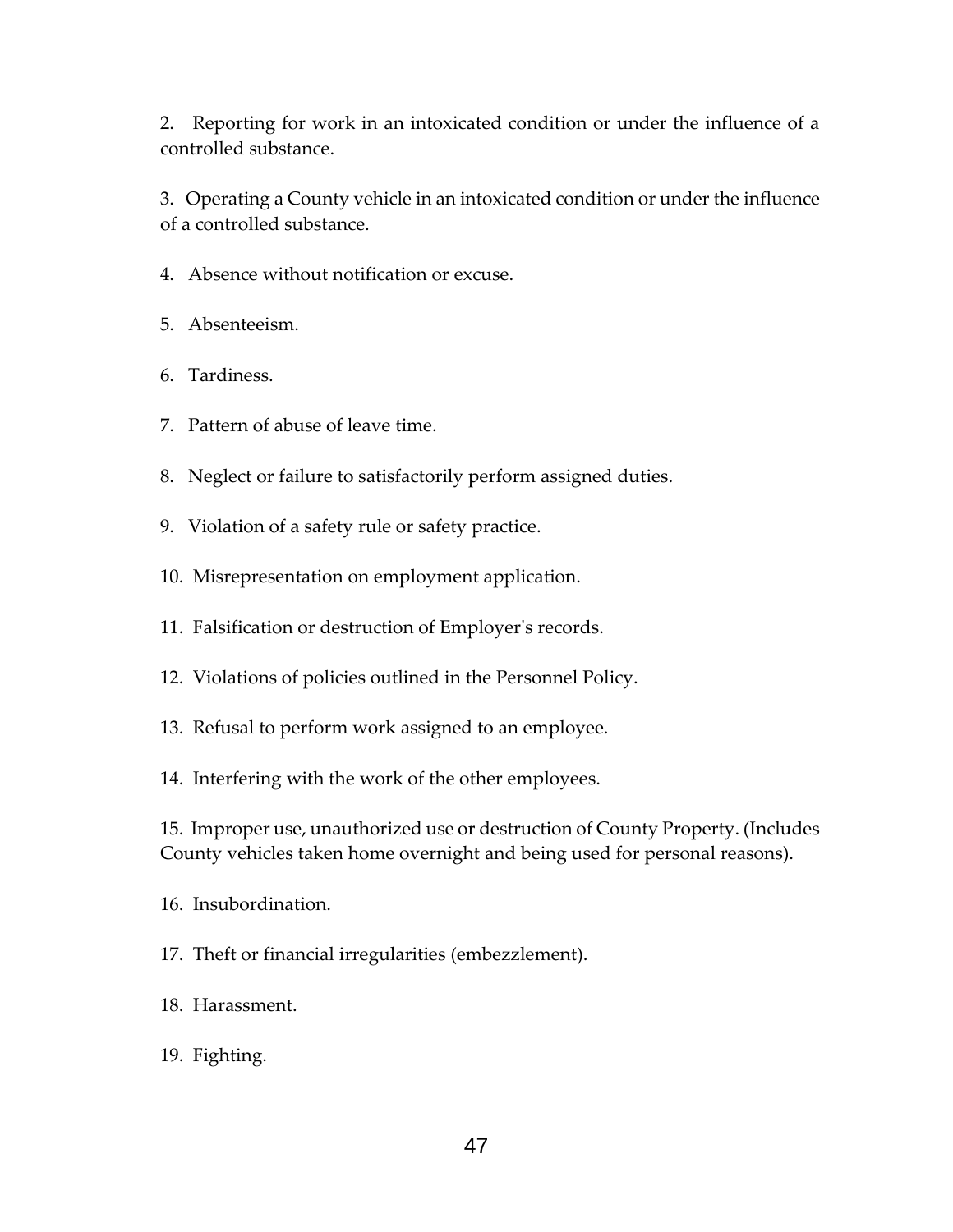20. Possessing a firearm on County property, in a County vehicle, or otherwise while the employee is on County business during working hours unless specifically authorized in conformance with the Security Policy for the County Courthouse adopted by the Courts and the County Board of Commissioners. The County reserves the right to conduct firearm searches in areas within the employee's control, while the employee is on the County property or during working hours.

21. Possession of fireworks or explosives on County property or during working hours.

- 22. Abusive language to any supervisor, employee or member of the public.
- 23. Immoral conduct or indecency on County property.
- 24. Gambling on County property.
- 25. Unlawful discrimination or harassment.
- 26. Inappropriate use of the County electronic mail system.
- 27. Viewing and use of inappropriate websites.
- 28. Violation of County's Acceptable Use Policy.
- 29. Violation of County's Email Policy.
- 30. Violation of County's Social Media Policy.
- 31. Violation of County's Drug Free Workplace Policy.
- 32. Violation of County's Workplace Violence Policy.
- 33. Violation of any and all County Policies.

34. Engaging in the use of a cell/mobile phone while operating a motor vehicle on County business that is in motion, unless such mobile phone is equipped and used with a hands-free device. Emergency phone calls are the only exception, such as to summon "9-1-1" or other similar number for emergency assistance.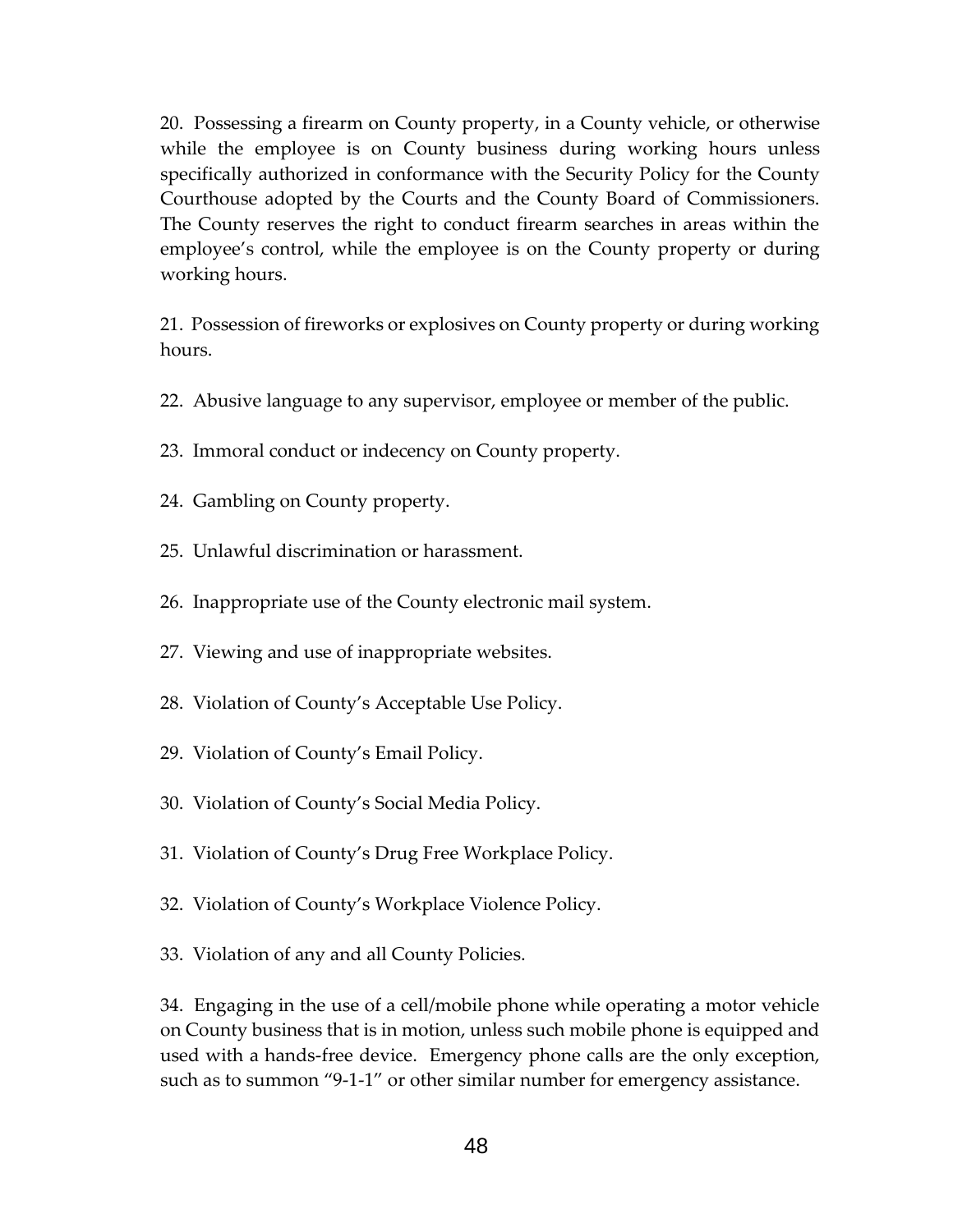#### *Section 2. Inspection of County Property*

All desks, lockers, filing cabinets, computers and other storage areas provided by the County remain the property of the County, even though the County may permit an employee to lock such a desk, locker, filing cabinet or other storage area. These items are provided by the County for business purposes and for the convenience of the employees. Employees have no expectation of privacy in the contents of such desks, lockers, filing cabinets, computers, electronic messages (including email and text messages transmitted on County devices or through the County's system) or other storage areas, all of which are subject to periodic inspection by the County. Where practicable, such inspections will be conducted in the presence of a witness.

## **ARTICLE 22. LAYOFF**

#### *Section 1. Authorization*

The decision to authorize a layoff shall be determined by the Board of Commissioners. The Department Head shall determine which employee shall be laid off within their Department. During the period of layoff, all benefits shall cease unless otherwise specified in these policies.

Any employee who is laid off shall receive pay for any unused annual leave, compensatory time (non-exempt employees only) and sick leave (if employed 25 years or more only). If an employee is re-called within the one year maximum period, they shall begin to accumulate annual leave immediately at the rate when laid off, and they shall not be required to complete 6 months of regular continuous paid service to use the annual leave hours. If an employee is re-called within the one year maximum period, they shall resume use of their unused sick leave and continue to accumulate immediately.

#### *Section 2. Recall*

Employees shall be re-called to their previous department and classification in the reverse order they were laid off, i.e., the most recently laid off will be the first to return to work. The right to recall shall cease after a period of time equal to the amount of time the employee has worked full time, or to a maximum of not more than one year from the date of the employee's layoff, whichever is less.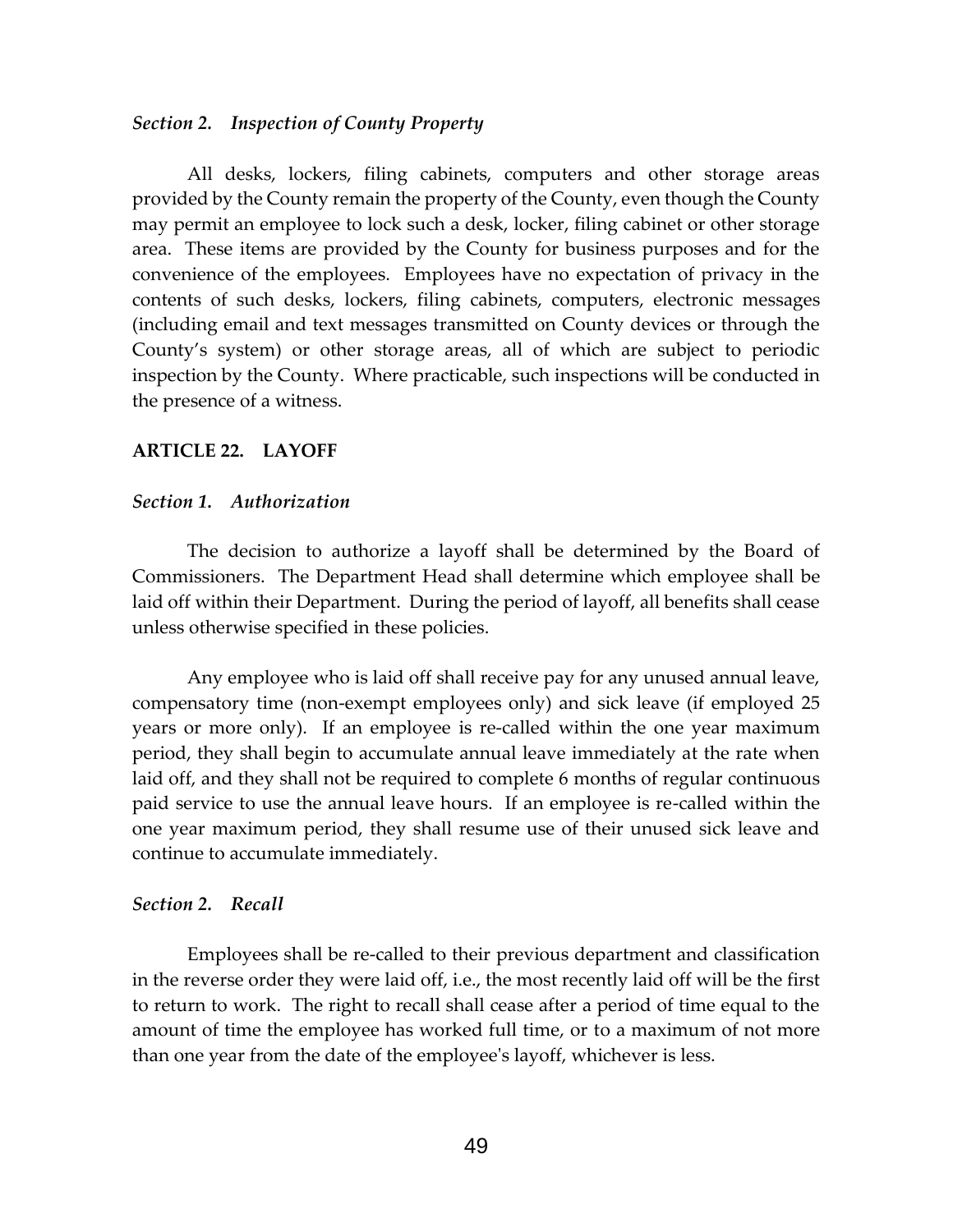#### *Section 3. Failure to Respond*

Employees who have been laid off and who, within 5 days after recall notice by certified mail to their last known address shown on the County's personnel records, fail to respond as directed or decline recall, shall be presumed to have waived their recall rights and shall be deemed to have resigned.

## **ARTICLE 23. NEPOTISM**

## *Section 1. Immediate Family*

No individual shall be hired in a department if, at the time of their application for employment that potential employee has a member of their immediate family (as an employee, department head, or elected official) working in the same department to which they seek employment. Immediate family shall mean current spouse, child, brother, sister, parents, parents of current spouse, grandparents or grandchildren.

## *Section 2. Commissioner Requirements*

No Commissioner shall be employed in any department of the County. No spouse of a Commissioner shall be employed in any department of the County, unless that spouse's employment date is prior to the date of the election of the Commissioner. If any member of a Commissioner's immediate family is employed by the County, such Commissioner shall acknowledge same upon the record of the January meeting each year.

#### *Section 3. Preferential Consideration*

No individual, not covered in Sections 1 and 2 above, seeking employment shall receive any preferential consideration for employment because of the fact that individual has a relative, by blood or marriage, employed or in an elected County position. All such applications shall be considered for employment strictly on the basis of their qualifications.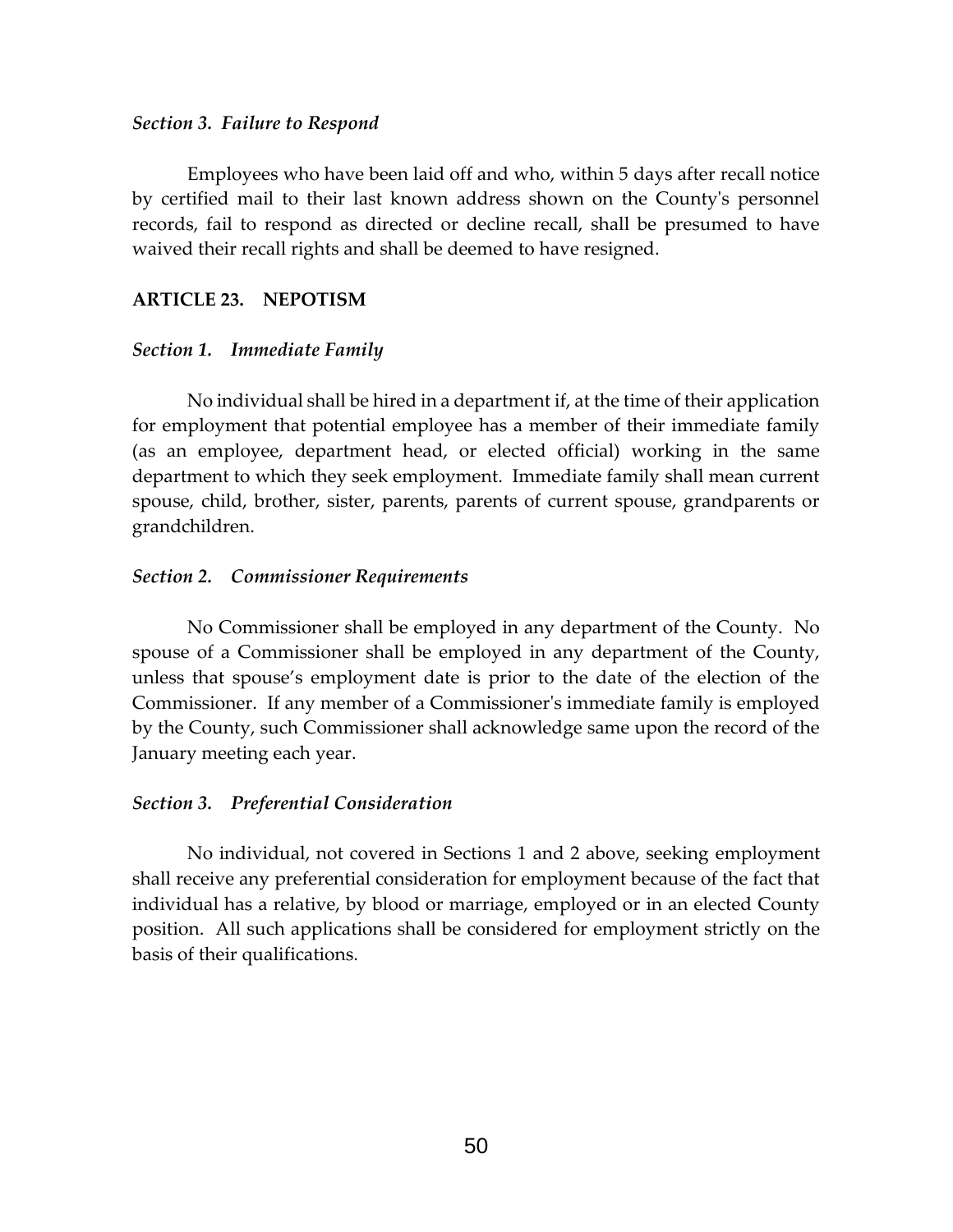## **ARTICLE 24. CONFLICT OF INTEREST**

#### *Section 1. General Statement*

An employee shall not directly or indirectly derive any personal benefit, arising out of or due to their employment or position with the Employer, from any person or private entity which does business with the Employer.

The County expects their employees to conduct business according to the highest ethical standards of conduct. Employees are expected to devote their best efforts to the interests of the County. Business dealings that appear to create a conflict between the interests of the County and an employee are unacceptable. The County recognizes the right of employees to engage in activities outside of their employment which are of a private nature and unrelated to our business. However, the employee must disclose any possible conflicts so that the County may assess and prevent potential conflicts of interest from arising. The employee should provide written notice of any possible conflict to the Controller's Office as soon as practicable upon the creation of the possible conflict. Following receipt of such notice, the County Board of Commissioners shall determine whether a conflict of interest is in violation of this policy exists.

A potential or actual conflict of interest occurs whenever an employee is in a position to influence a decision that may result in a personal gain, including income or benefit, for the employee or an immediate family member (i.e., spouse or significant other, children, parents, siblings) as a result of the County's business dealings, the employee has a financial interest in a matter proposed to be acted upon by the County, the employee may have a conflict between a personal interest and the public interest of the County, or there is the potential for a possible appearance of impropriety based upon an employee's personal financial or ownership interests.

## **ARTICLE 25. COMMUNICATION WITH PERSONS NOT ASSOCIATED WITH THE COUNTY**

## *Section 1. General Statement*

It is the policy of the Employer that no employee shall speak with, provide information or documents to, or otherwise communicate with an attorney, private investigator or other persons not associated with the County pertaining to inquiries on an existing or potential lawsuit or claim against the Employer or any of its employees. Employees contacted by an attorney, private investigator, or other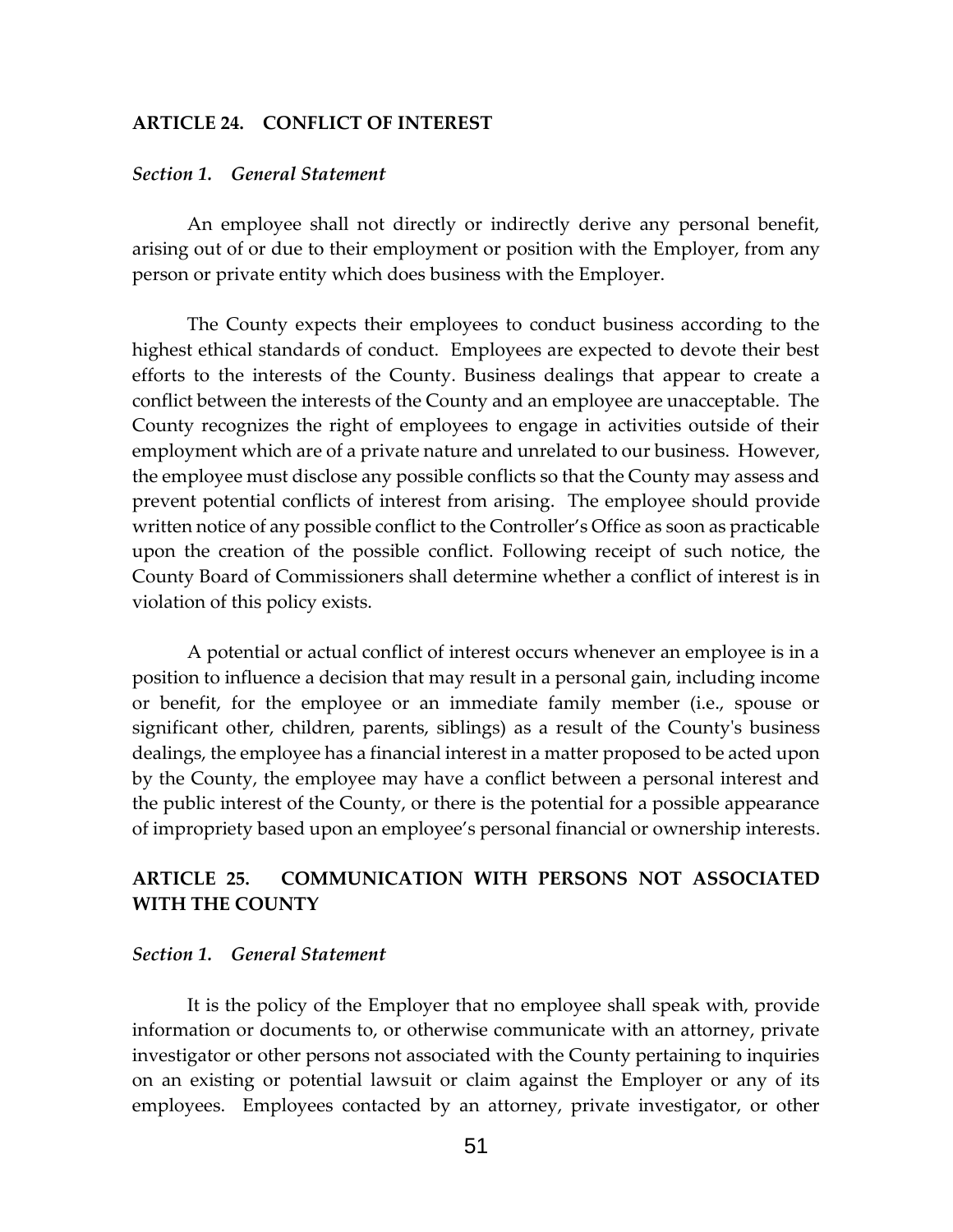persons not associated with the County regarding such matters shall advise the attorney, private investigator or other persons not associated with the County that they are not permitted to discuss it with them without the express written authorization of the County Controller. The attorney, private investigator or other persons not associated with the County shall then be referred to the County Controller for information.

This policy does not apply to protected free speech in a matter of "public concern."

This policy also does not apply to sworn testimony properly obtained through a subpoena or in a properly ordered court deposition.

## **ARTICLE 26. NON-DISCRIMINATION**

#### *Section 1. General Statement*

It is a policy of the Employer to provide equal employment opportunities to qualified persons without regard to race, color, religion, sex, age, national origin, height, weight, marital status, sexual orientation, gender identity, disability or any other legally protected status.

### *Section 2. Disabilities and Reasonable Accommodations*

The County is committed to complying with all applicable provisions of the Americans with Disabilities Act (ADA) of 1990 and its amendments the Americans with Disability Act Amendment Act (ADAAA), as well as the Persons with Disabilities Civil Rights Act (PWDCRA). It is the County's policy not to discriminate against any qualified employee or applicant with regard to any terms or conditions of employment because of such individual's disability or perceived disability so long as the employee can perform the essential functions of the job.

Consistent with this policy of nondiscrimination, the County will provide reasonable accommodations to a qualified individual with a disability, as defined by the ADA, who has made the County aware of their disability, provided that such accommodation does not constitute an undue hardship on the County.

Employees with questions should direct those questions to the Controller's Office. Employees who require a reasonable accommodation in order to perform the essential functions of their job, must notify the Controller in writing of the need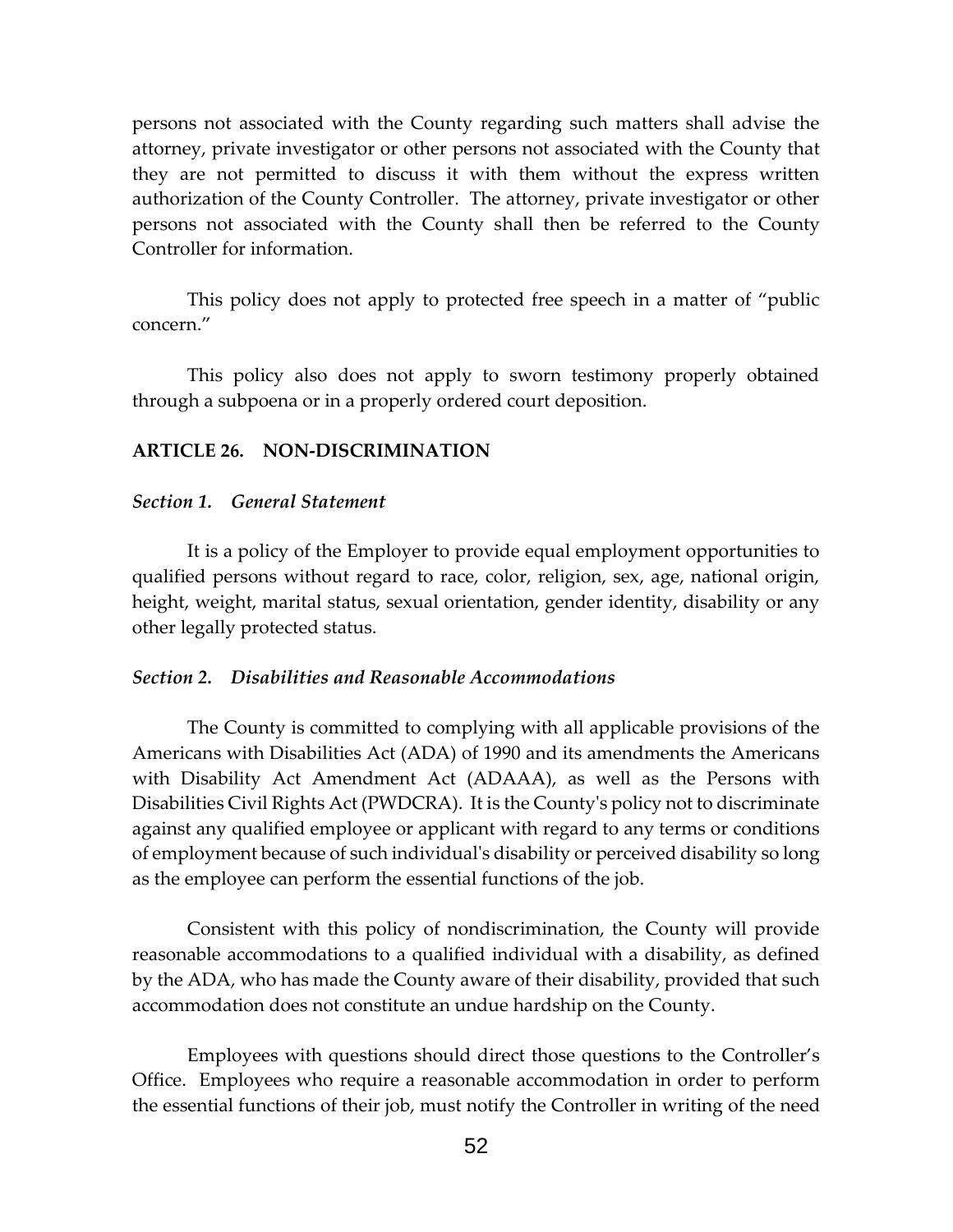for a reasonable accommodation within 182 days after the date the employee knew or reasonably should have known that accommodation was needed.

Eaton County is committed to engaging in the interactive process with employees requesting a reasonable accommodation. Eaton County will make accommodations that do not pose an undue hardship to the County.

## **ARTICLE 27. HARASSMENT**

## *Section 1. Sexual Harassment*

Sexual harassment of employees by other employees or elected officials is strictly prohibited.

Sexual harassment is defined as unwanted sexual advances; or visual, verbal, or physical conduct of a sexual nature. This definition includes many forms of offensive behavior and includes gender-based harassment of a person of the same sex as the harasser.

The following is a partial list of sexual harassment examples:

- Unwanted sexual advances.
- Offering employment benefits in exchange for sexual favors (Quid Pro Quo).
- Making or threatening reprisals after a negative response to sexual advances.
- Visual conduct that includes leering, making sexual gestures, or the displaying of sexually suggestive objects or pictures, cartoons or posters.
- Verbal conduct that includes making or using derogatory comments, epithets, slurs, or jokes.
- Verbal sexual advances or propositions.
- Verbal abuse of a sexual nature, graphic verbal commentaries about an individual's body, sexually degrading words used to describe an individual, or suggestive or obscene letters, notes or invitations.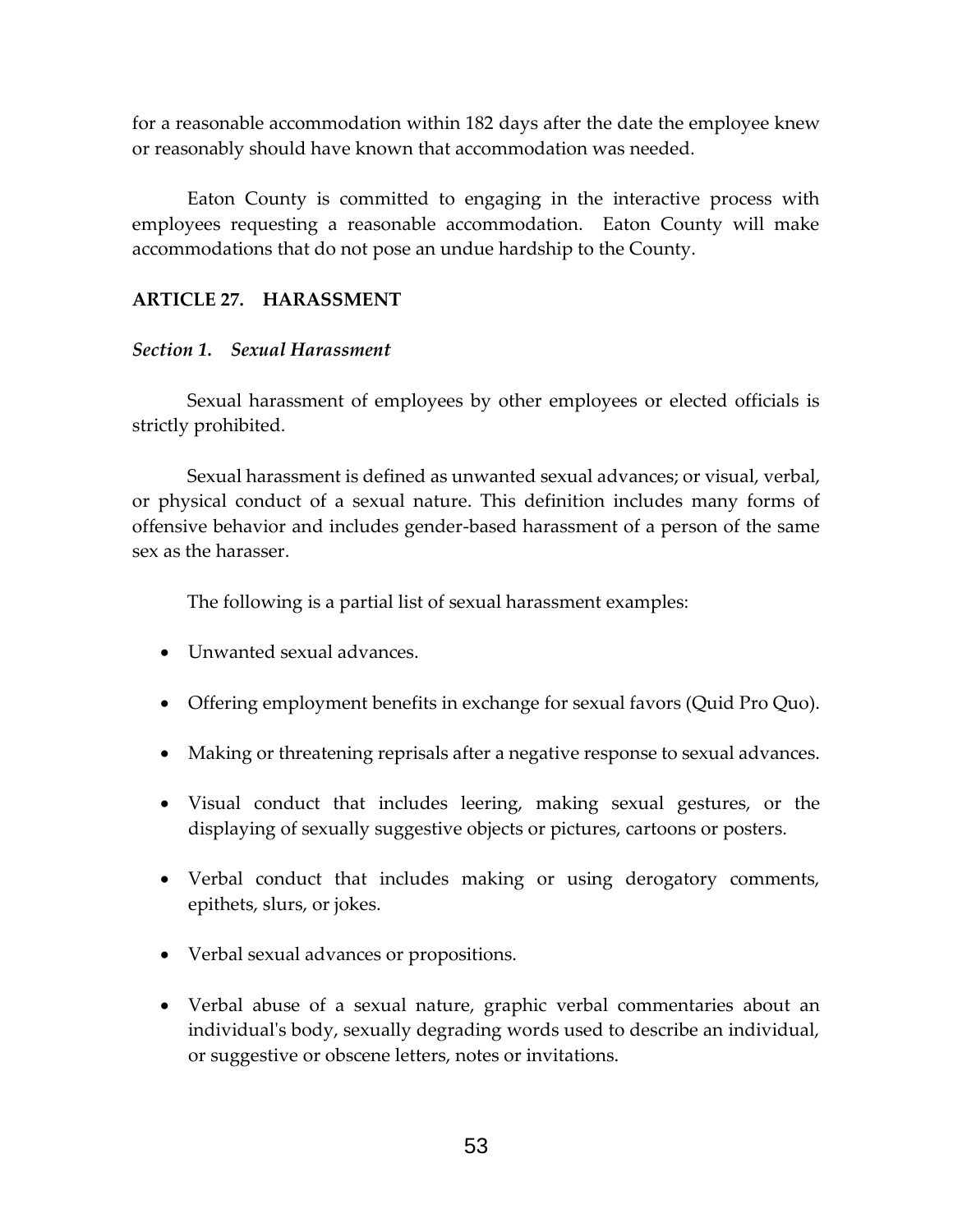Physical conduct that includes touching, assaulting, or impeding or blocking movements.

Unwelcome sexual advances (either verbal or physical), requests for sexual favors, and other verbal or physical conduct of a sexual nature constitute sexual harassment when: (1) submission to such conduct is made either explicitly or implicitly as a term or condition of employment; (2) submission or rejection of the conduct is used as a basis for making employment decisions; or, (3) the conduct has the purpose or effect of interfering with work performance or creating an intimidating, hostile, or offensive work environment.

An employee who believes that they have suffered or witnessed sexual harassment should report the incident in writing to their Department Head immediately. Prior to beginning a formal investigation, a complainant will be required to put their complaint in writing. If their Department Head is unavailable or if the employee believes it would be inappropriate or uncomfortable to contact that person, they should immediately contact the Controller in writing regarding the concern. Any report or complaint reported to a Department Head must immediately be given to the Controller.

The County will carefully investigate all claims of harassment. To the extent possible, the investigation will be conducted in a manner calculated to protect the privacy of the individuals involved and the confidentiality of the complaint. The County will not permit or tolerate any form of reprisal or retaliation against an employee or applicant who files a report in the good-faith belief that this policy may have been violated. Retaliating or discriminating against an employee for complaining about harassment is prohibited and shall be treated as a separate violation of this policy.

Anyone engaging in sexual or other unlawful harassment will be subject to disciplinary action, up to and including termination of employment.

## *Section 2. Other Harassment*

The County is committed to providing a work environment that is free from all forms of discrimination and conduct that can be considered harassing, coercive, or disruptive, including sexual harassment. Actions, words, jokes, or comments based on an individual's sex, race, color, national origin, age, religion, disability, or any other legally protected characteristic will not be tolerated.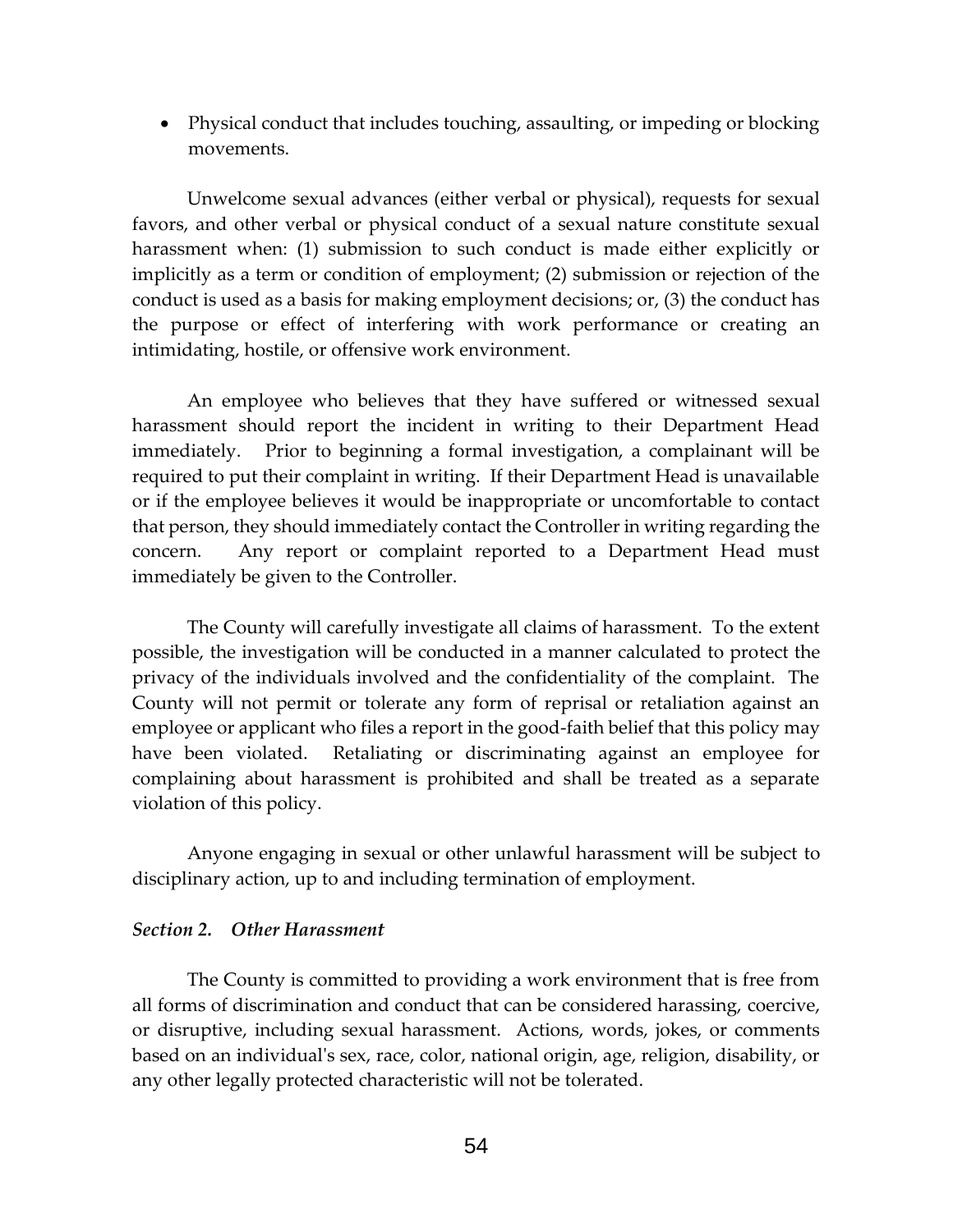The term harassment is defined as alarming conduct serving no legitimate purpose; offensive touching; repeated communications made anonymously; telephone excesses; abusive language; words or actions that may terrorize, abuse, harass, annoy, alarm, threaten, insult, taunt, or any other word or action that is likely to cause a violent or disorderly response. The County does not tolerate harassment of employees, independent contractors or residents for any reason, including but not limited to, race, color, religion, sex, height, weight, age, national origin, handicap, or marital or veteran status.

Any employee who believes they has been harassed, or witnesses another employee being harassed, should immediately report the alleged conduct to their Department Head. Prior to beginning a formal investigation, a complainant will be required to put their complaint in writing. If their Department Head is unavailable or if the employee believes it would be inappropriate or uncomfortable to contact that person, they should immediately contact the Controller regarding the concern. A prompt investigation will be conducted. The County will carefully investigate all claims of harassment. To the extent possible, the investigation will be conducted in a manner calculated to protect the privacy of the individuals involved and the confidentiality of the complaint.

The County will not permit or tolerate any form of reprisal or retaliation against an employee or applicant who files a report in the good-faith belief that this policy may have been violated. Retaliating or discriminating against an employee for complaining about harassment is prohibited and shall be treated as a separate violation of this policy.

Anyone engaging in unlawful harassment will be subject to disciplinary action, up to and including termination of employment.

## **ARTICLE 28. PHYSICALS**

#### *Section 1. General Statement*

The County may require an employee to submit to a job-related physical examination, at the County's expense, in the event the employee was injured in the course of work, or appears to be otherwise unfit to perform the essential function of the job (i.e. a "fitness for duty" examination).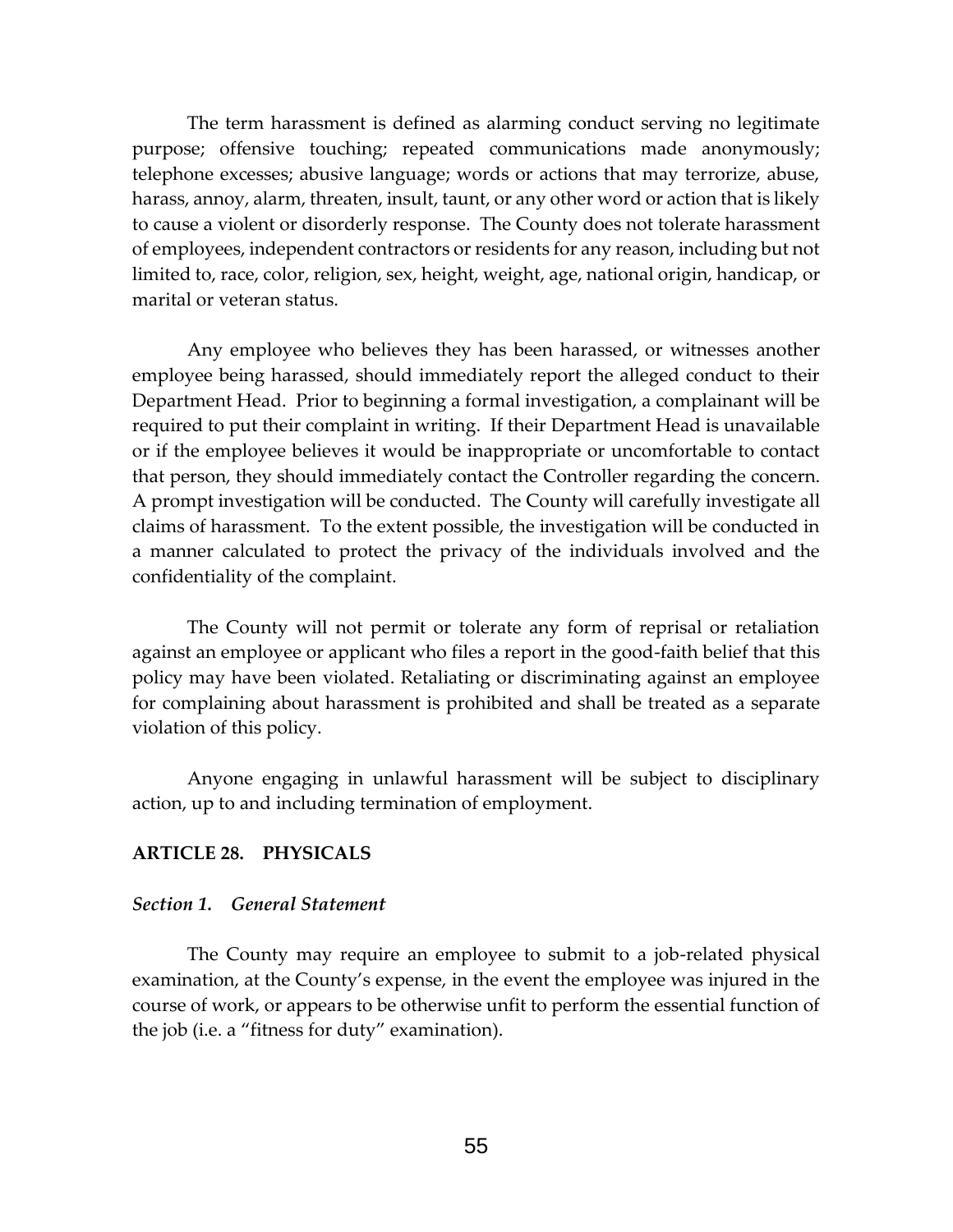## **ARTICLE 29. GENDER**

## *Section 1. General Statement*

The use of gender neutral pronouns herein shall refer to all genders.

## **ARTICLE 30. DRUG AND ALCOHOL TESTING**

## *Section 1. Purpose*

The purpose of this policy is to provide all employees who work in the County with notice of the provisions of the County's drug and alcohol testing program.

## *Section 2. Policy*

It is the policy of this County that the critical mission of the County justifies maintenance of a drug-free and alcohol-free work environment through the use of a reasonable employee drug testing program. There is sufficient evidence to conclude that the use of controlled substances and alcohol, as well as other forms of drug abuse, will seriously impair an employee's physical and mental health, and thus, job performance. To ensure the integrity of the County's operations and to preserve public trust and confidence in a drug-free and alcohol-free work environment, the County will implement a drug and alcohol testing program.

## *Section 3. Definitions*

(a) Employee. Those who work at the County.

(b) Supervisor. Those persons assigned to a position having day-to-day responsibility for supervising subordinates.

(c) Drug Test. The compulsory or voluntary production and submission of urine, in accordance with departmental procedures by an employee for chemical analysis to detect prohibited drug usage.

(d) Alcohol Test. The compulsory or voluntary production of breath, in accordance with the procedures of this policy by an employee for analysis to detect whether that employee is under the influence of alcohol.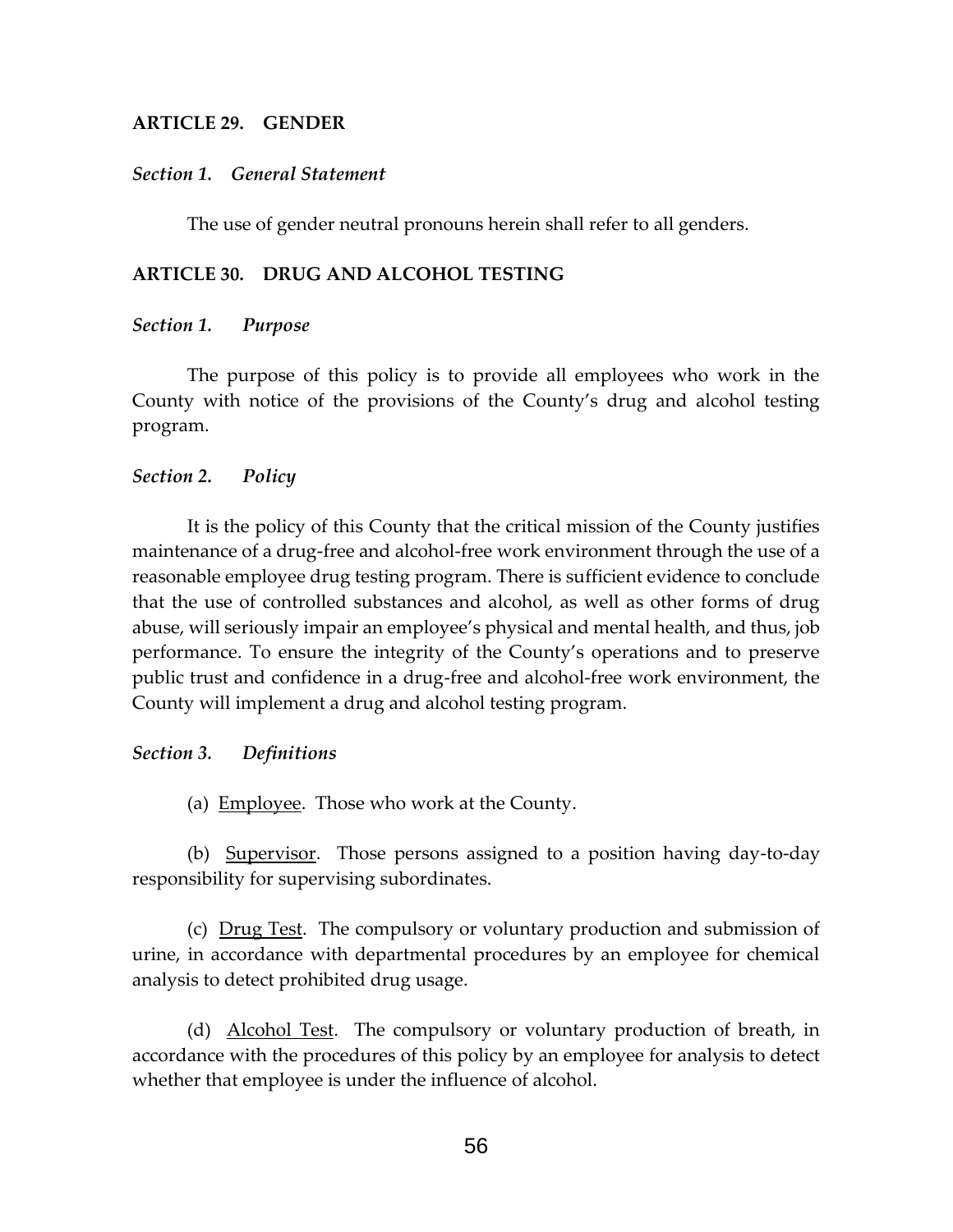(e) Reasonable Suspicion. That quantity of proof or evidence that is more than a hunch, but less than probable cause. Reasonable suspicion must be based on specific, objective facts and any rationally derived inferences from those facts about the conduct of an employee. These facts or inferences would lead the reasonable person to suspect that the employee is or has been using drugs or alcohol while on duty, and/or is under the influence of drugs or alcohol while on duty.

(f) Probationary Employee. For the purpose of this policy only, a probationary employee shall be considered to be any person who is conditionally employed with the County as a recently hired employee.

(g)  $MRO$  (Medical Review Officer). The medical review officer is a physician knowledgeable in the medical use of prescription drugs and the pharmacology and toxicology of illicit drugs. The MRO will be a licensed physician with knowledge of substance use disorders. The MRO shall have appropriate medical training to interpret and evaluate an employee's test results in conjunction with their medical history and any other relevant biomedical information.

## *Section 4. Procedures/Rules*

(a) General Rules. The following rules shall apply to all employees while on and off duty:

(1) No employee shall illegally possess any controlled substance.

(2) No employee shall ingest any controlled substance or prescribed substance, except under the direction of a licensed medical practitioner.

(3) An employee may possess and use a drug or controlled substance, providing such drug or controlled substance is dispensed to said employee pursuant to a current valid medical prescription in the employee's name.

> a. Should the employee's prescribing physician or pharmacist indicate that the known side effects of the drug make it dangerous for the employee to safely work, the employee shall, prior to their next shift, notify the Department Head or (in the absence of the Department Head) their supervisor, of the known side effects (but not the identity of the medication itself), as indicated by the employee's prescribing physician or pharmacist.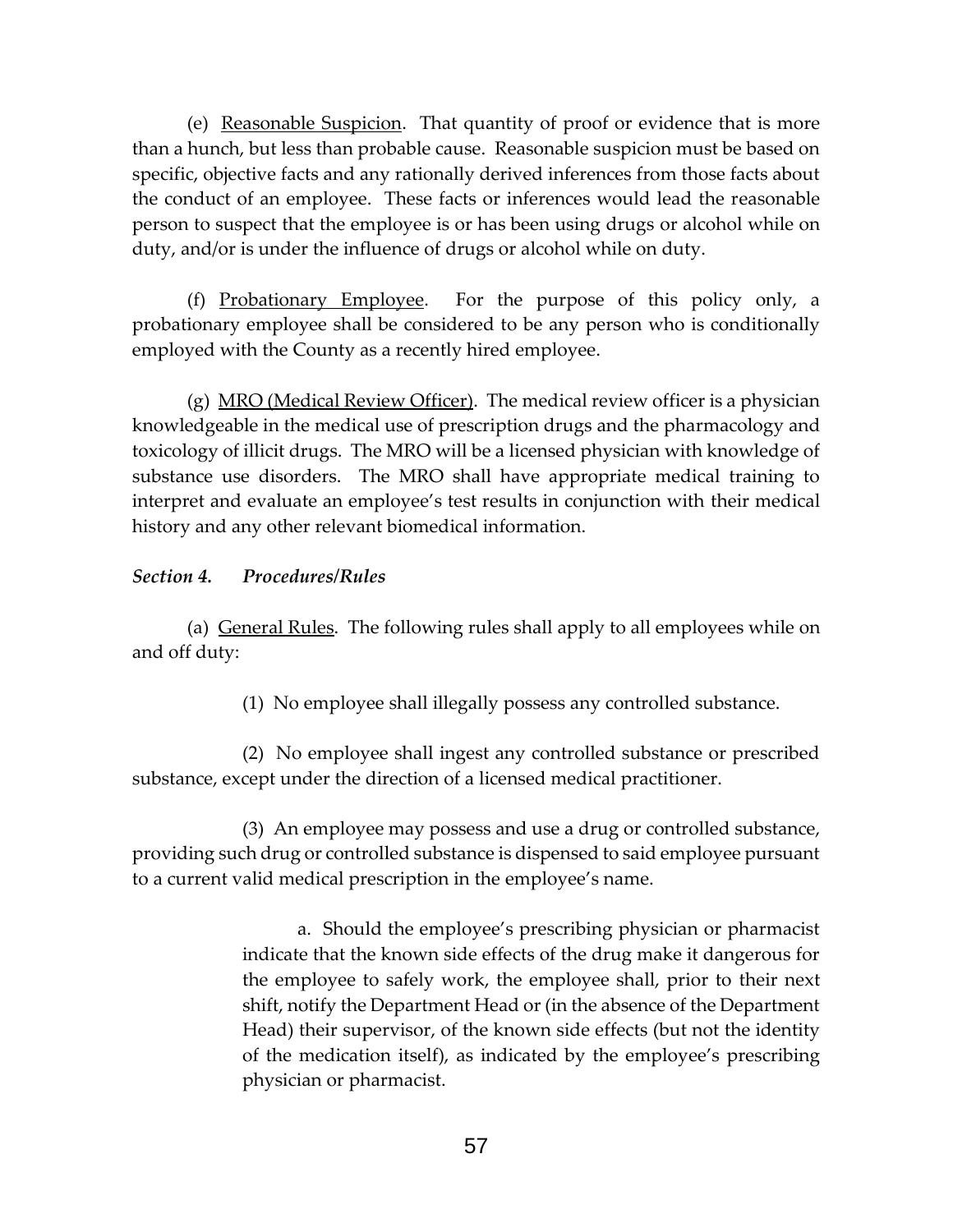(4) The employee shall, prior to their next shift, advise the Department Head or (in the absence of the Department Head) their supervisor, of the known side effects of such medication (but not the identity of the medication itself), as well as the prescribed period of use, as indicated by the employee's prescribing physician or pharmacist.

(5) The Department Head or (in the absence of the Department Head) the employee's supervisor shall document this information and retain the memorandum for at least 90 days, but in no event longer than the time the employee remains on the medication. A copy of the memo will be forwarded to the Controller's Office. This information shall be confidential, and shall be disclosed only on a "need to know" basis, or as required by law.

(6) No employee shall ingest any prescribed or over-the-counter medication in amounts beyond the recommended dosage.

(7) Any employee who unintentionally ingests, or is made to ingest, a controlled substance shall immediately report the incident to their supervisor so that appropriate medical steps may be taken to ensure the employee's health and safety.

(8) Any employee having a reasonable basis to believe that another employee is illegally using, or is in possession of, any controlled substance shall immediately report the facts and circumstances to their supervisor.

(9) Discipline of employees for any violation of this policy shall be in accordance with the due process rights provided in the applicable Department's Rules and Regulations, policies and procedures, and the applicable collective bargaining agreement. The employee may be immediately relieved of duty pending an investigation at the discretion of the Controller or his designee, when one of the following occurs:

a. A refusal to participate;

b. The medical review officer determines that an employee's drug and/or alcohol test was positive; or

c. Attempt to alter or substitute a urine or breath specimen.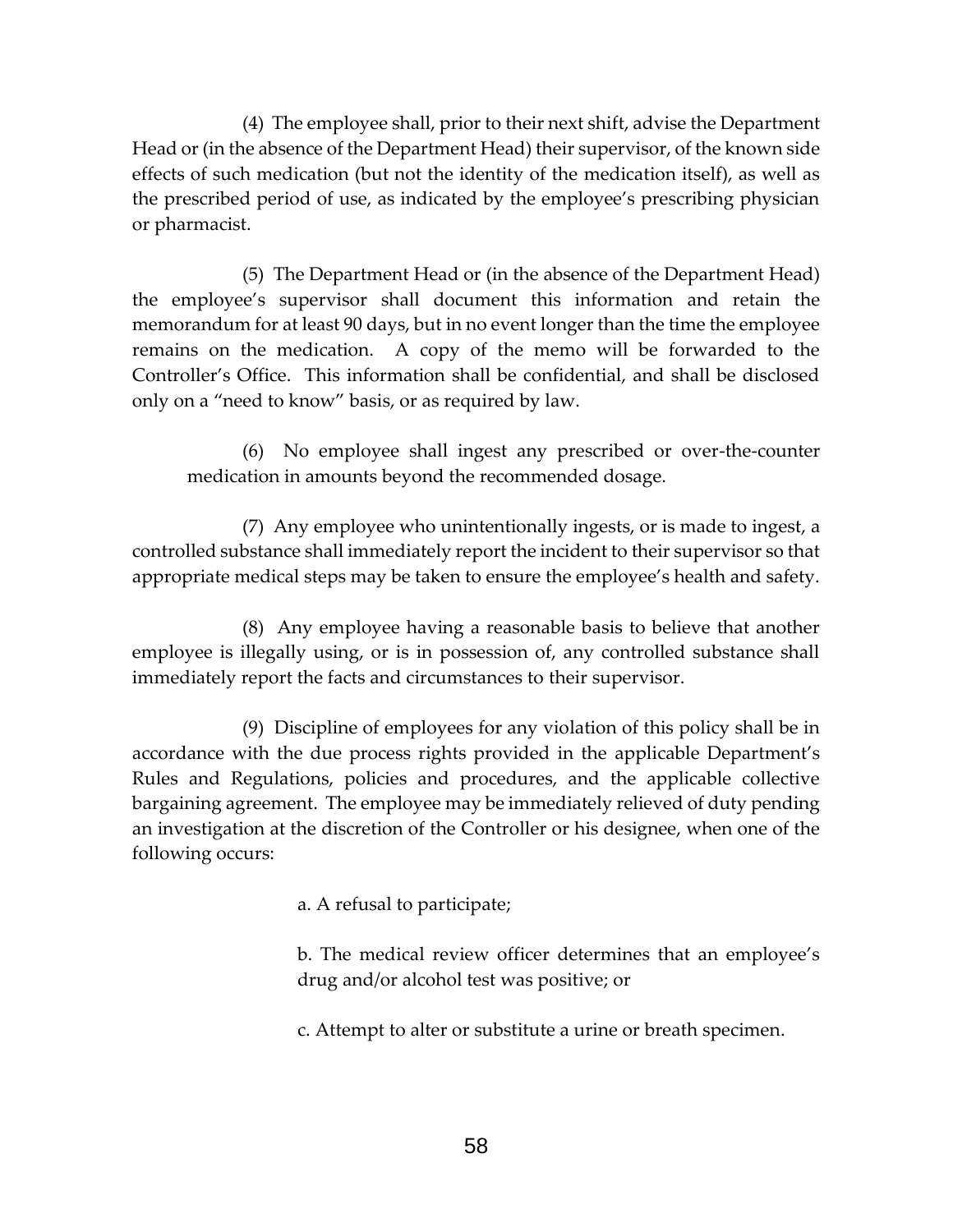(b) Applicant Testing.

(1) Applicants for employment shall be required to take a drug and alcohol test as a condition of employment during a pre-employment medical examination.

(2) Applicants shall be disqualified from further consideration for employment under the following circumstances:

a. Refusal to submit to a required test(s);

b. A confirmed positive drug and/or alcohol test; or indicating drug and/or alcohol use prohibited by this policy.

(c) Probationary Employee Testing. All probationary employees shall be required, as a condition of employment, to participate in any unannounced drug tests scheduled for the probationary period. The frequency and timing of such tests shall be determined by the Controller or the Controller's designee. Probationary employees may be tested prior to completion of the probationary period. A probationary employee shall not be eligible for coverage under the last chance rehabilitation provision set forth in this policy.

(d) Employee Testing. Employees will be required to take drug and/or alcohol tests as a condition of continued employment in order to ascertain prohibited drug use, or being under the influence of alcohol, as provided below:

> a. The Controller or the Controller's designee may order an employee to take a drug and/or alcohol test upon reasonable suspicion that the employee is or has been using drugs or is under the influence of alcohol. A summary of the facts supporting the order shall be made available to the employee and the Union prior to the actual test, provided that they are a member of the Union.

(e) Penalty. Violation of any provision of this drug and alcohol testing policy can subject an employee to disciplinary action, including discharge.

(f) Collection and Testing Procedures. Testing for drugs and/or alcohol under this policy shall be at the expense of the County of Eaton, and, to the extent practicable, shall be conducted in accordance with 49 CFR Part 40, as amended from time to time. No change in State law regarding the possession or use of marijuana